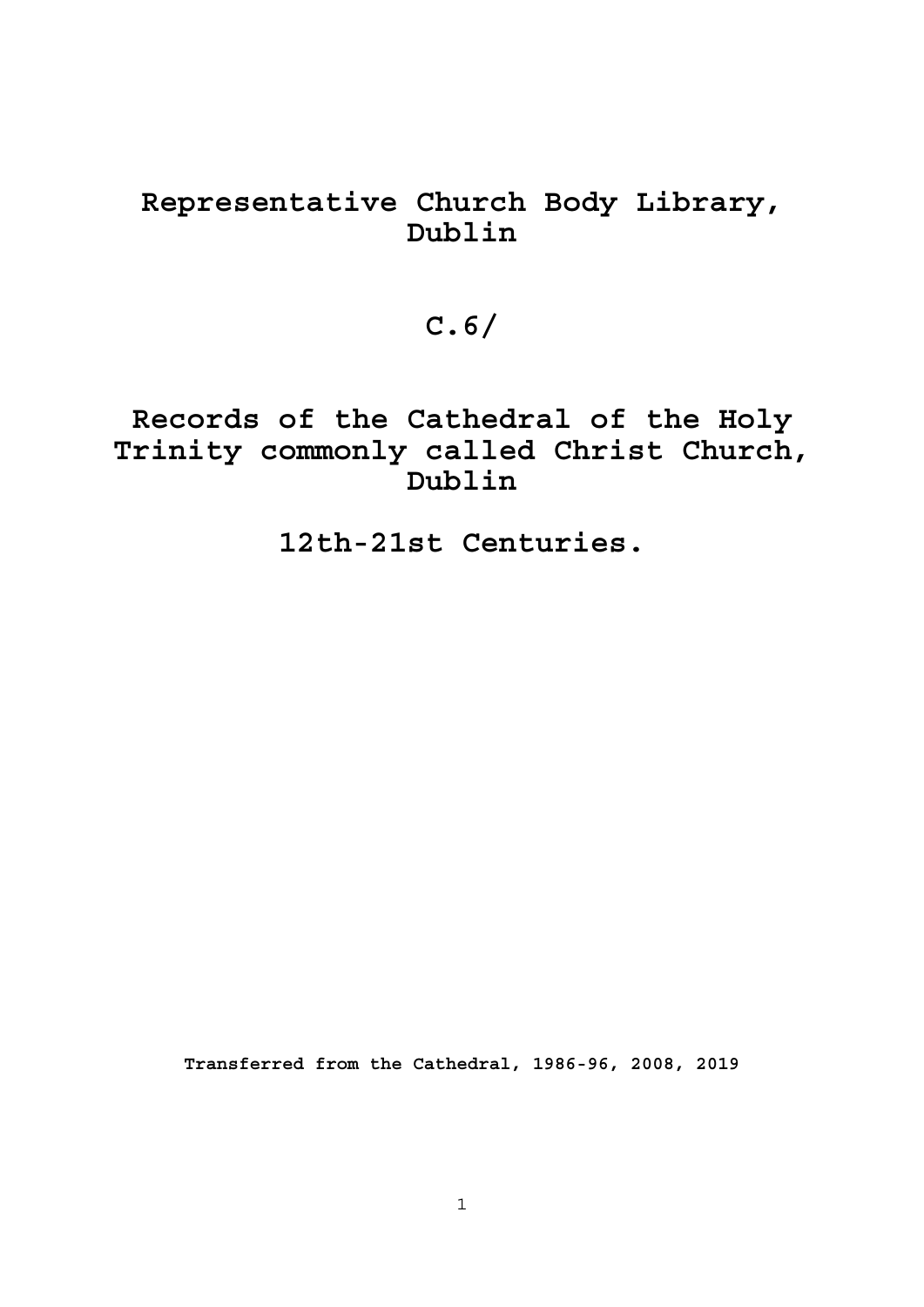### GENERAL ARRANGEMENT

- C.6.1. Volumes
- C.6.2. Deeds
- C.6.3. Maps
- C.6.4. Plans and Drawings
- C.6.5. Loose Papers
- C.6.6. Printed Material
- C.6.7 Photographs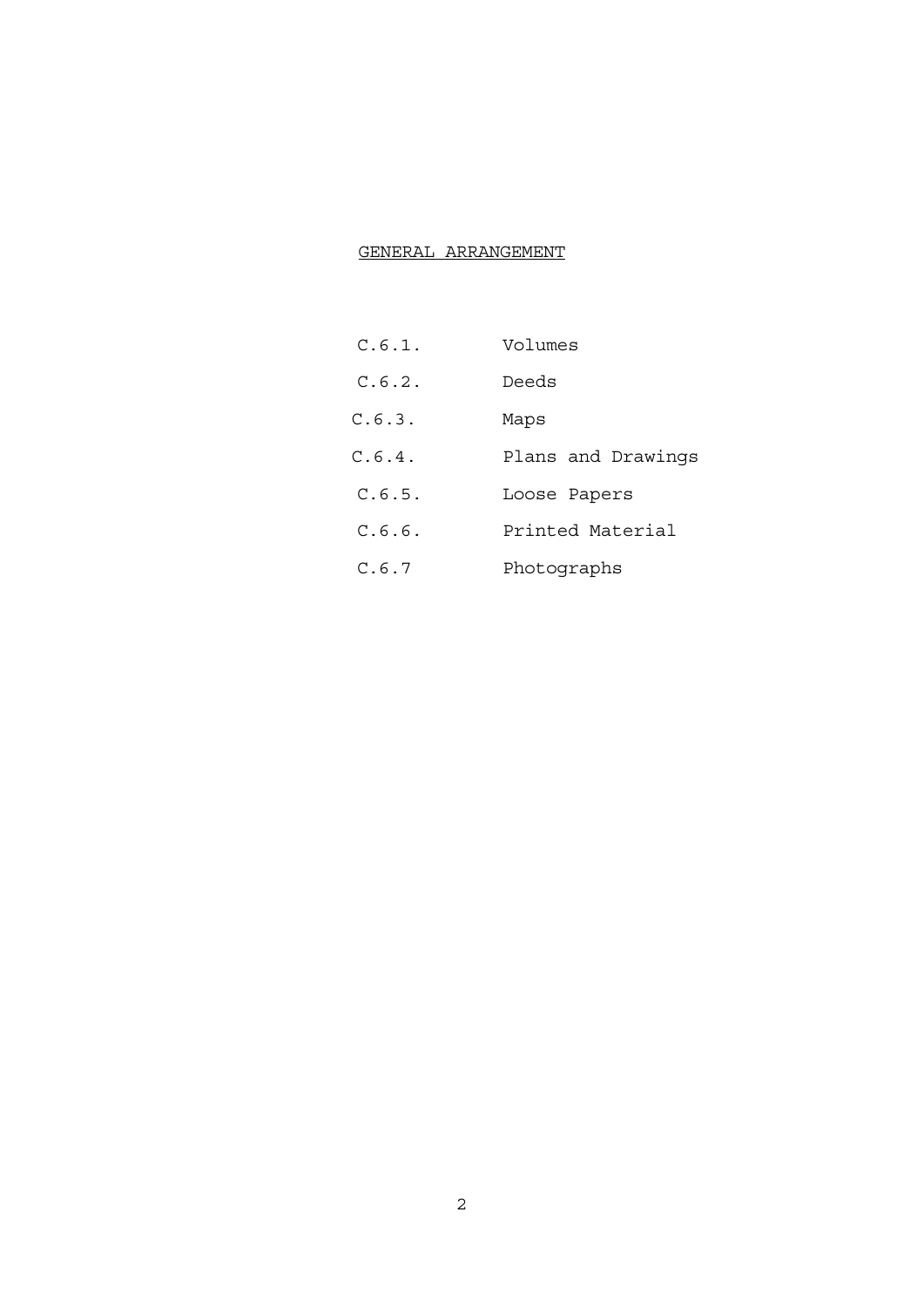### 1.VOLUMES - ARRANGEMENT

- 1.1 Liber Niger
- 1.2 Liber Albus
- 1.3 Parvum Registrum
- 1.4 Book of Benefactions
- 1.5 Repertorium Viride
- 1.6 Registrum Novum
- 1.7 Chapter Act Books
- 1.8 Copy Chapter Act Books
- 1.9 Indexes to Chapter Act Books
- 1.10 Rough Chapter Minute Book
- 1.11 Chapter Attendance Book
- 1.12 Chapter Order Book
- 1.13 Board Minute Books
- 1.14 Miscellaneous Minute Books
- 1.15 Proctor's Account Books
- 1.16 Miscellaneous Account Books
- 1.17 Lease Books
- 1.18 Miscellaneous Volumes relating to Estates
- 1.19 Register of Baptisms, Marriages and Burials
- 1.20 Registers of Vestrymen
- 1.21 Preachers' Books
- 1.22 Attendance Books
- 1.23 Choir Attendance Books
- 1.24 Music
- 1.25 Grammar School
- 1.26 Guard Books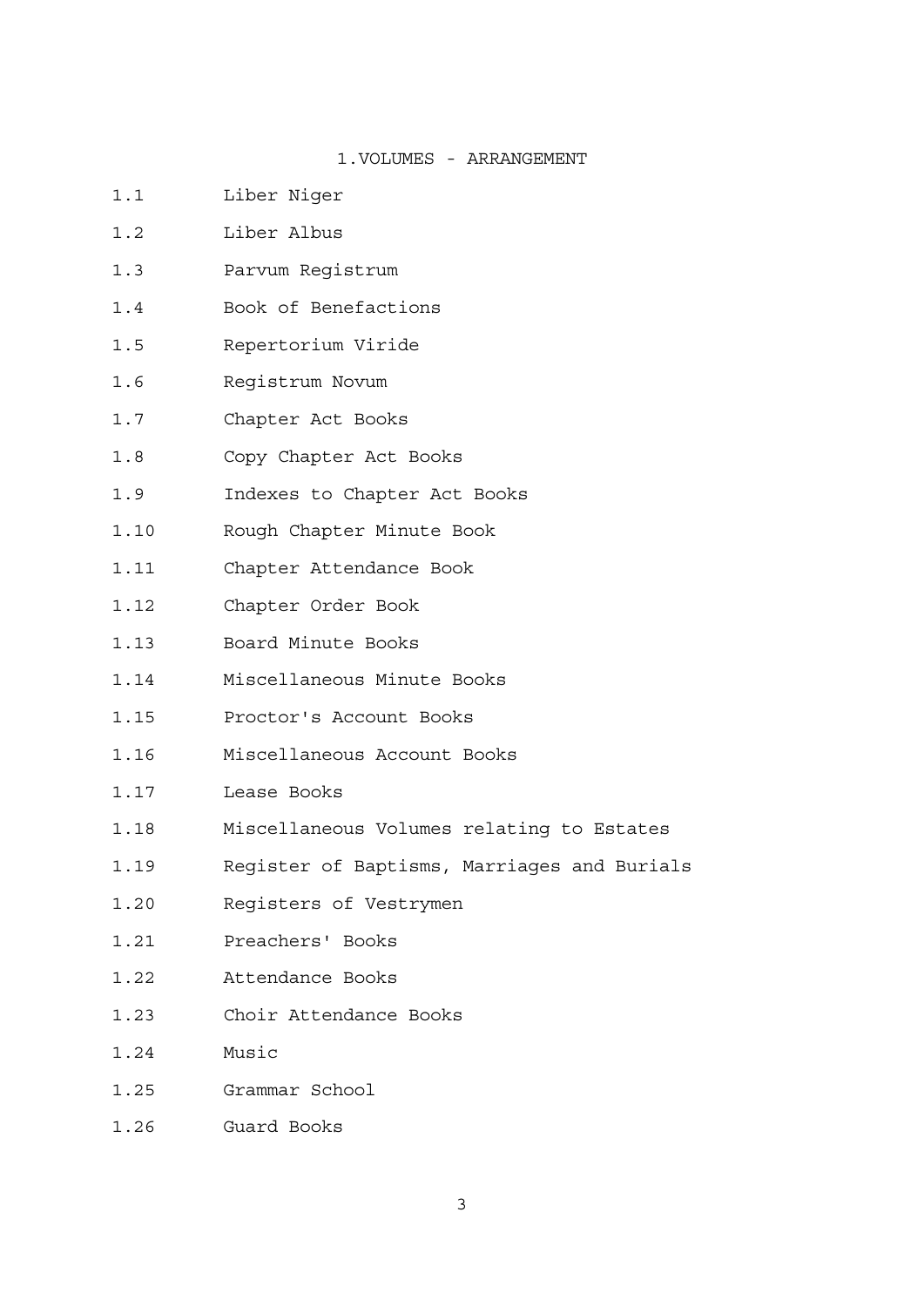- 1.27 Miscellaneous Volumes 1. VOLUMES
- 1.1 Liber Niger A register containing copies of documents, 1110-1472, relating to the Priory of the Holy Trinity, early 14<sup>th</sup> century.

 [See H.J.Lawlor "A Calendar of the Liber Niger and Liber Albus of Christ Church, Dublin" in *Proceedings of the Royal Irish Academy* Vol. XXVII, Sect.C, No.1, 1908; Aubrey Gwynn (ed.) "Some unpublished texts from the Black Book of Christ Church, Dublin" in *Analecta Hibernica* No.16, 1946, pp 281-337].

- 1.2 Liber Albus A register containing copies of documents, 1186-1585, relating to the Priory of the Holy Trinity, early 16<sup>th</sup> century. [See H.J.Lawlor op. cit.].
- 1.3 Parvum Registrum A register of leases made by the Prior of Holy Trinity and by the Dean & Chapter and the Vicars Choral of Christ Church, 15th & 16th century.
- 1.4 Book of Benefactions A register of gifts to the Cathedral, 1668-80.
- 1.5 Repertorium Viride An annotated list of the churches in the diocese of Dublin & Glendalough, 1529-33. [This is an 18th century transcript: the original is among the archives of the diocese of Dublin which are deposited in the R.C.B. Library. See N.B. White "The Repertorium Viride of John Alen, Archbishop of Dublin, 1533 " in *Analecta Hibernica* No 10, July 1941].
- 1.6 Registrum Novum A compilation of the deeds of the Cathedral made in 1741 by John Lyon [See D.N.B.], John Owen & William Fletcher. [The Christ Church deeds were destroyed in the fire in the Public Record Office of Ireland in 1922 but had been calendered in the 20th, 23rd, 24th & 27th Reports of the Deputy Keeper of the Public Records...Ireland, 1888, 1891, 1892, 1895]. A new edition of the deeds, 1174-1699, was published as M.J. McEnery &Raymond Refaussé (eds), *Christ church deeds* (Dublin, 2001)] 1. 1172-1325 2. 1328-1499 3. 1501-1709 & index [See M.P. Sheehy "The Registrum Novum: A Manuscript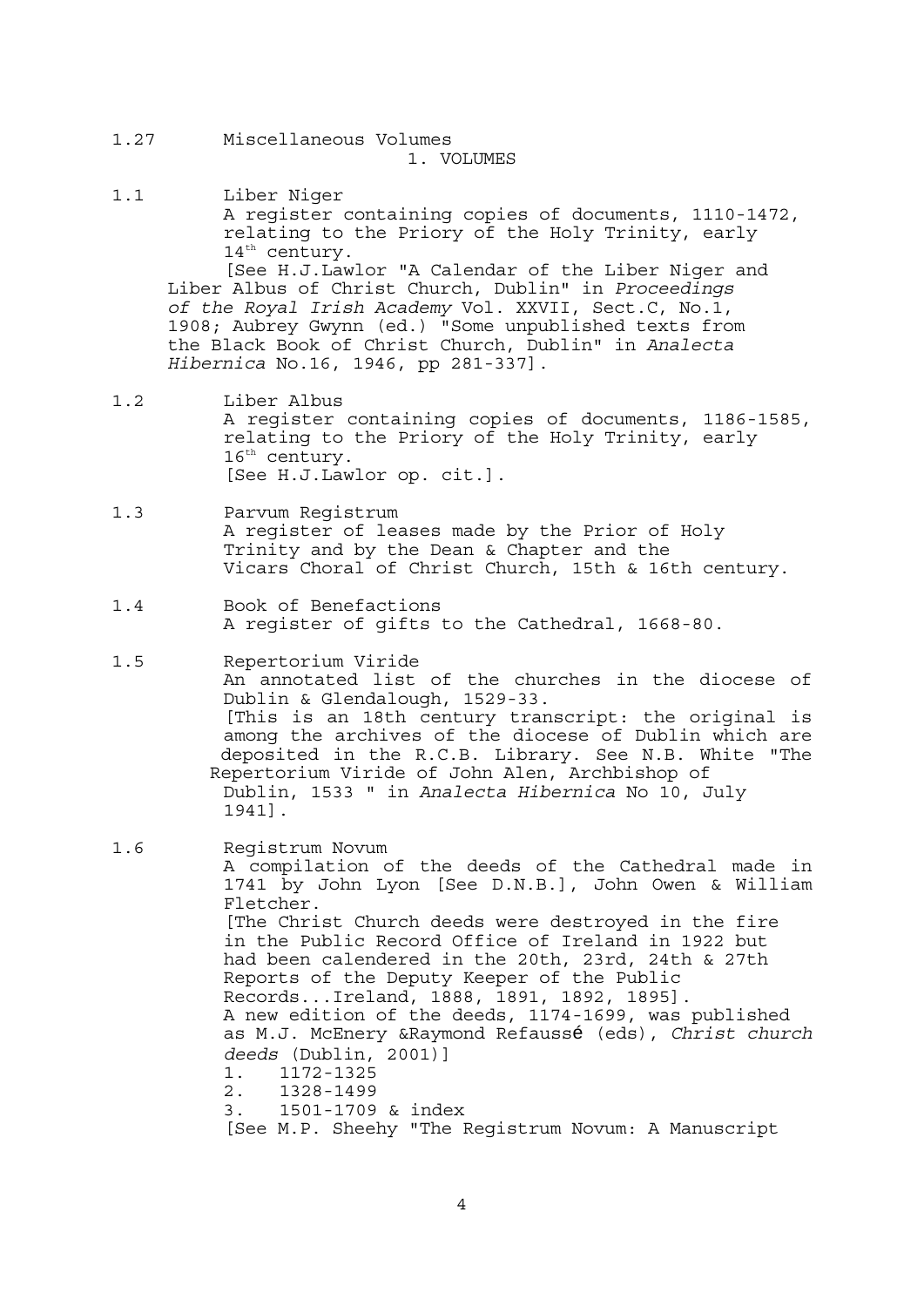of Holy Trinity Cathedral: The Medieval Charters" in *Reportorium Novum* Vol. III, No. 2, 1963-64, pp. 249- 81 & Vol. IV, No. 1, 1965-71, pp. 101-34] 1.7 Chapter Act Books 1. 1574-1634<br>[Published as Raymond Gillespie (ed.) The first chapter act book of Christ Church Cathedral, Dublin, 1574-1634 (Dublin, 1997)] 2. 1634-70 3. 1666; 1686-1705 4. 1705-24 5. 1724-40 6. 1740-69 7. 1770-93 8. 1793-1809 9. 1809-18 10. 1818-25<br>11. 1825-34 1825-34 12. 1834-55 13. 1855-80<br>14. 1880-19 14. 1880-1926 15. 1927-69 1.8 Copy Chapter Act Books<br>1. 1574-1634 1. 1574-1634 2. 1634-70 3. 1686-1705 4. 1705-24 5. 1724-40 6. 1740-69 7. 1770-93 8. 1793-1809 9. 1809-18 10. 1818-25 11. 1825-34 12. 1834-55 13. 1855-67 1.9 Indexes to the Chapter Act Books [The indexes relate to the copy chapter act books, vols 1-7, and to the original chapter act books, vols 8-14] 1. 1574-1826 2. 1825-55 3. 1834-1926 1.10 Rough Chapter and Board Minute Books 1. 1869-79 (Chapter) 2. 1879-84 (Chapter) 3. 1880-87 (Chapter and Board) 4. 1881-84 (Board) 5. 1884-88 (Chapter) 6. 1897-1910 (Chapter)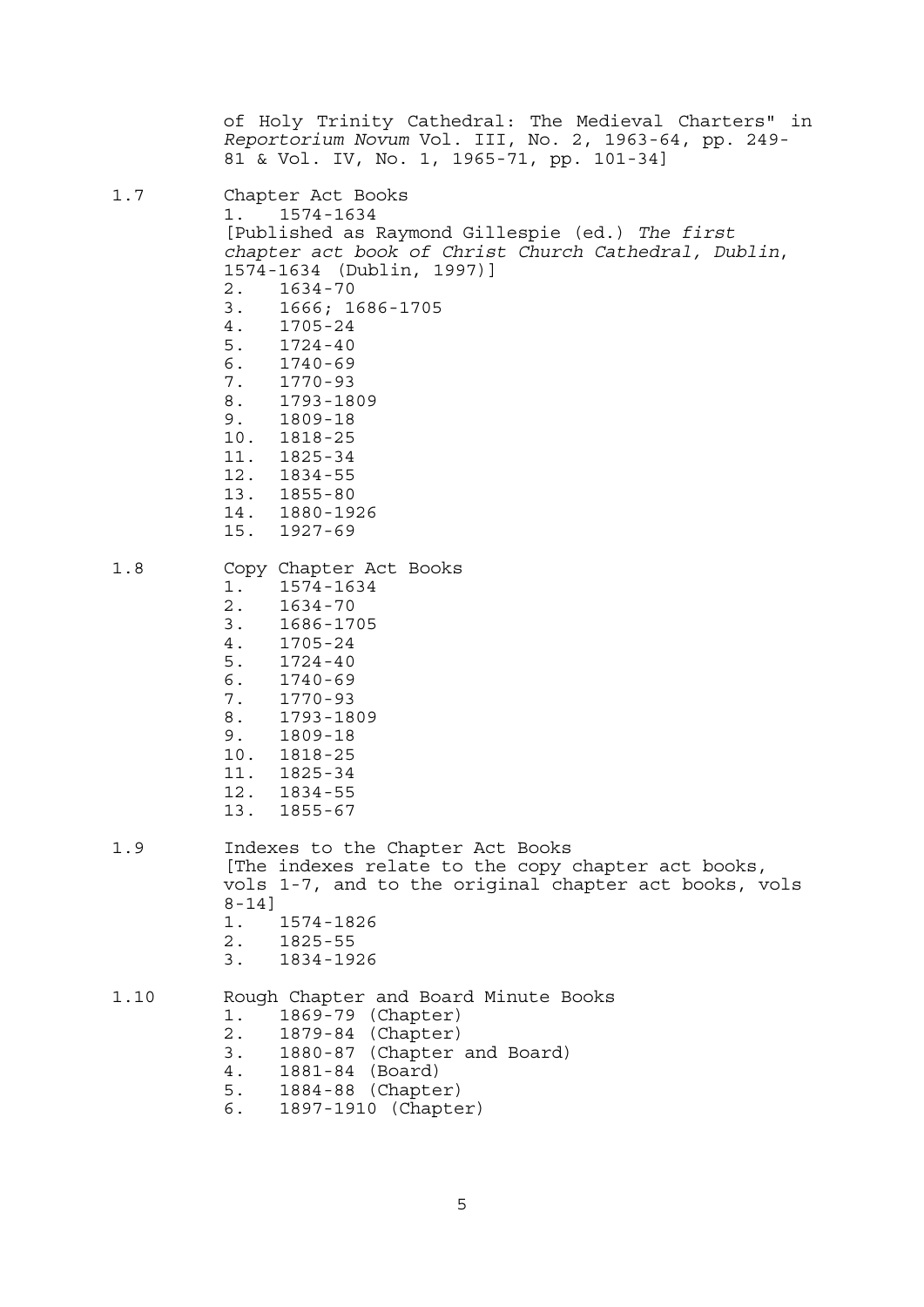- 1.11 Chapter Attendance Book 1. 1883-1911
- 1.12 Chapter Order Book A memorandum book of purchases to be made, repairs to be undertaken etc. 1. 1815-47
- 1.13 Board Minute Books
	- 1. 1873-95 & index
		- 2. 1895-1951
		- 3. 1951-81

### 1.14 Miscellaneous Minute Books 1. Sustentation Committee, 1869-73 1a. Organ Committee, 1885-87

- 2. Winstanley Trust, 1901-78
- 3. Finance Sub-Committee, 1939-42

### 1.15 Proctor's Account Books

- 1. 1665-1702
- 2. 1766-1812
- 3. 1813-47
- 4. 1848-70
- 5. 1848-70 (copy)
- [See also Guard Books:
	- C.6.1.26.3 Proctors' accounts, 1541-1668 C.6.1.26.16 Proctors' accounts, 1667-1738]
- 1.16 Miscellaneous Account Books
	- 1. Alms Books 1. 1707-31
		- 2. 1732-63
	- 2. Collections Book, 1847-57
	- 3. Ledger, 1889-1919
	- 4. Cash Books
		- 1. 1880-84
		- 2, 1889-1919
	- 5. Payments Journals
		- 1. 1889-1911
		- 2. 1911-37
	- 6. Quarterly Account Book, 1901-24
	- 7. Printed Statements of Account with Lists of Subscribers (4 volumes), 1869-1913
	- 8. Cash book of donations to the Cathedral Restoration Appeal Fund, 1982[CLOSED]
	- 9. Receipt book for the Bishop George Otto Simms Memorial Fund, 1994 [CLOSED]
- 1.17 Lease Books
	- 1. Volume of copy leases, 1531-1662, with indexes, compiled c. 1633. Table of contents in the hand of John Lyon.
	- 2-4. Three volumes of abstracts of grants and leases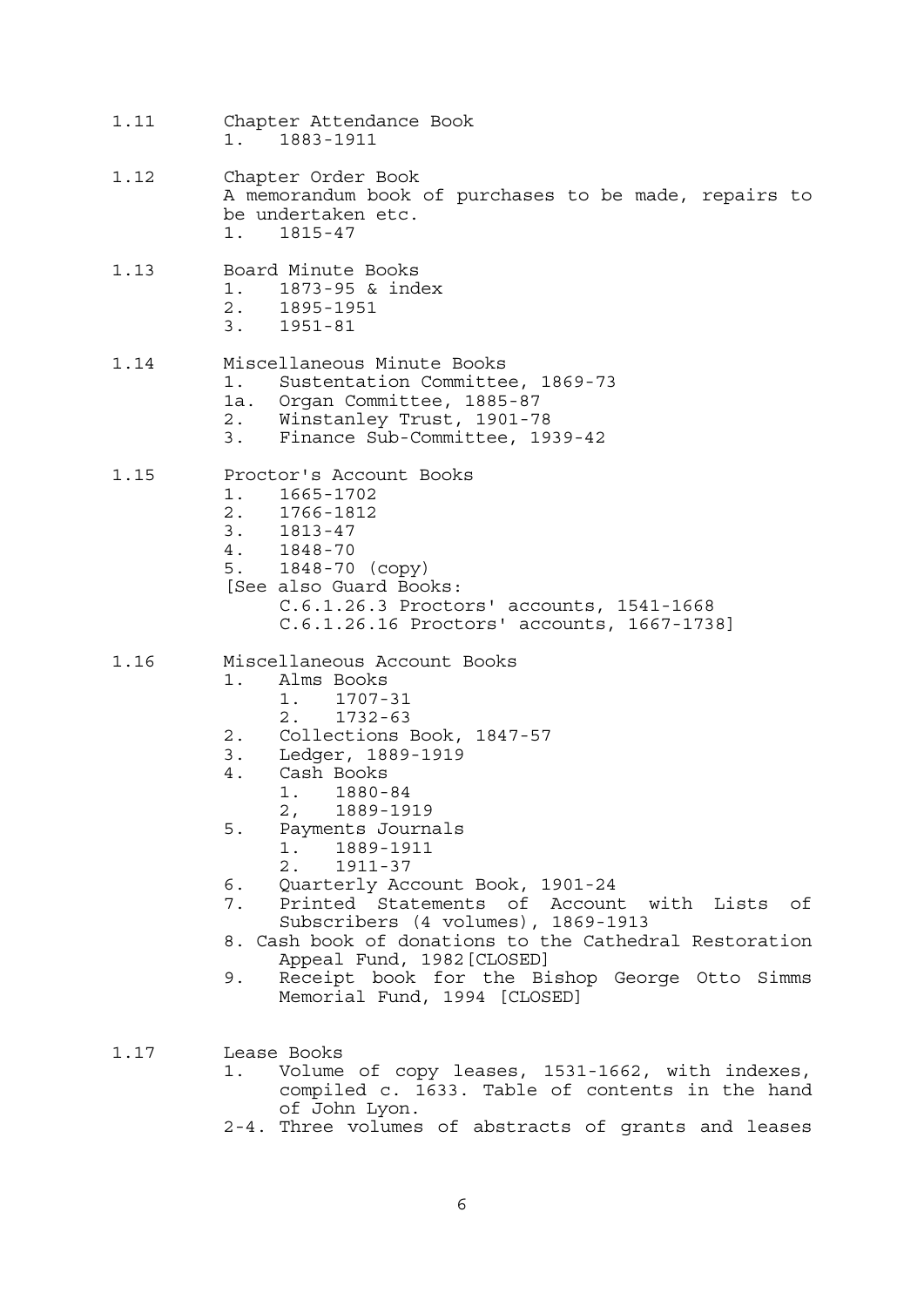compiled c. 1766, in the hand of John Lyon, relating to the following:-

- 1. The Dean, 1202-1765
- 2. The Chantor; Chancellor; Treasurer; Prebendaries of St Michael, St John, St Michan; Prebendaries & Vicars, 1200-1765.

 3. The Oeconomy Lands, tithes & houses, 1176- 1765.

 5. " Repertory of the leases noticed in the Chapter Books of Christ Church". A list of leases, 1578- 1825, compiled in 1831, giving descriptions of the property, name of the lessor, date and duration of the lease, rent, page reference to the chapter books.

 6. "Register Book". A volume principally of copy leases but also with some agreements and

- protestations, 1697-1739.
- 7. Volume of copy leases, 1739-56.
- 8. Volume of copy leases & index, 1850-60.
- 9. Do, 1860-70.
- 10. A late 19th/early 20th cent. transcript of Thomas Howell's abstract of the leases of Christ Church,1577-1644. [Howell was chapter clerk and Completed his abstract in 1644].
- 1.18 Miscellaneous Volumes relating to Estates
	- 1. Volume of half yearly rent rolls, accounts, minutes of meetings of the prebendaries and vicars of Christ Church, 1709-1829.
	- 1a. Do, 1829-71
	- 2. Do, 1829-71 (copy)
	- 3. Transactions of the vicars and choirmen of Christ Church and St Patrick's relating to the Augmentation Estate, 1809-48.
	- 4. Do, 1848-71
	- 5. An account of the rent charges in the Augmentation Estate of the vicars and choirmen of Christ Church and St Patrick's relating to Ballintubber(Mayo),Calry(Sligo),Timolin (Kildare), Grangegorman (Dublin), 1845-50.
	- 6. Do relating to Barragh (Carlow), Carrig (Cork), Palmerstown (Dublin), 1846-51.

 7. Rental of the economy estates of the Dean and Chapter, 1848-68.

- 8. Half yearly account book of the Augmentation
- Estate, 1850-70.<br>9. Copy, made in 1 Copy, made in 1867, of all the entries in the 'green book' in the custody of the steward of The vicars' choral of St Patrick's which relate to the Augmentation Estate belonging jointly to the vicars' choral of St Patrick's and the vicars'choral and choirmen of Christ Church, 1680-1831.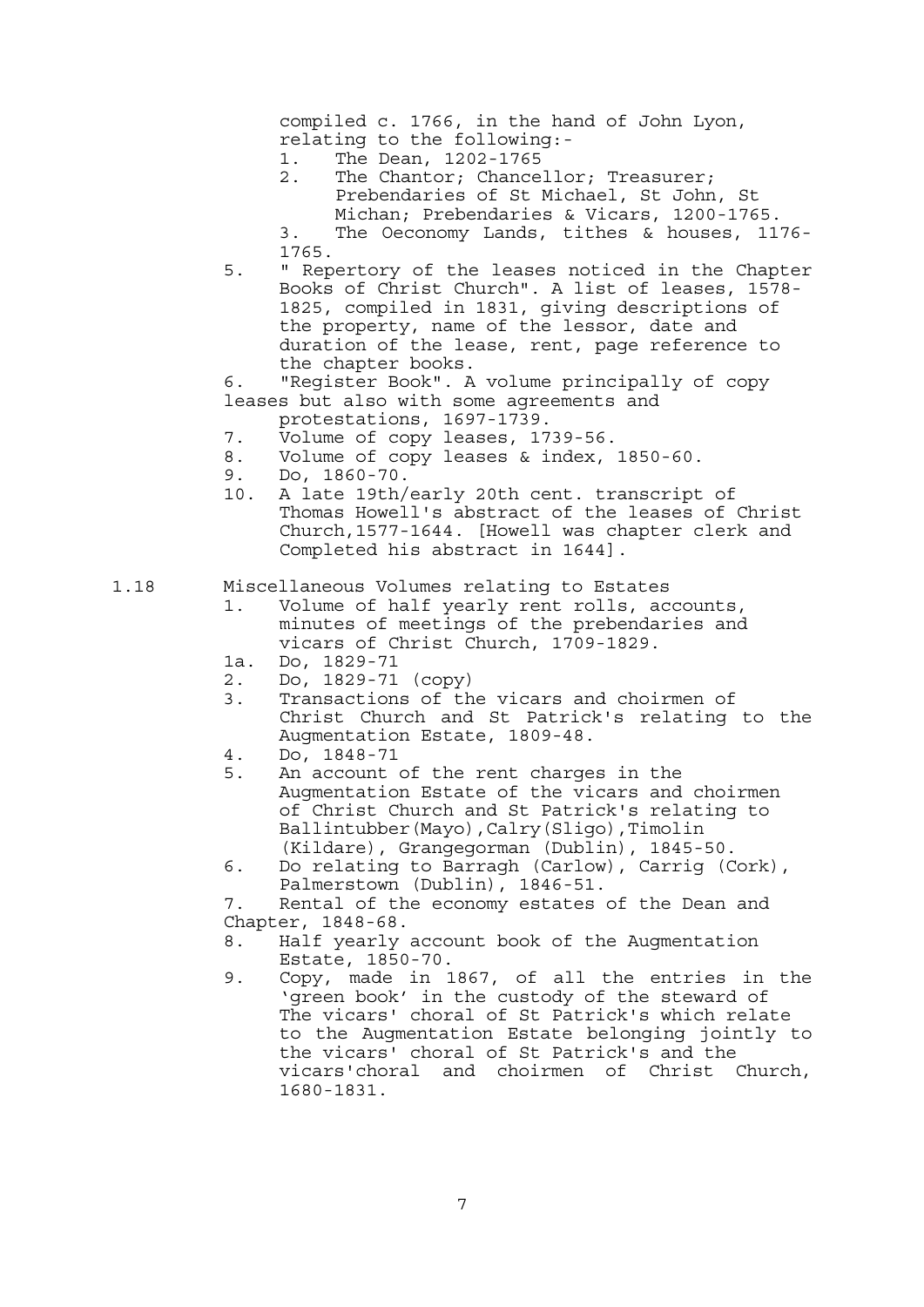- 1.19 Registers of Baptisms, Marriages and Burials
- 1. Register of baptisms 1740-1838, marriages 1717- 1826 and burials 1710-1848 [Published in Raymond Refaussé & Colm Lennon (eds) *The registers of Christ Church cathedral*, *Dublin* (Dublin 1998). The burials have been printed in John Finlayson Inscriptions on the Monuments...in Christ Church<br>Cathedral, Dublin (Dublin 1878) which includes Cathedral, Dublin (Dublin 1878) which includes details of burials in the "Old Register", 1710- 1848; burials not recorded in the "Old Register", 1073-1823; undated burials from the Book of Obits; burials in the "New Register", 1849-1866].
- 2. Register of baptisms 1847-1994, marriages 1847- 1989 and burials 1849-1866. [The entries in this register up to and including the year 1900 have been printed in Refaussé & Lennon op.cit.]
	- 3. Register of marriages, 1969-1995
	- 4. Register of marriages, 1995-2005

### 1.20 Registers of Vestrymen

- 1. 1873-93
- 2. 1893-1947
- 3. 1948-1963
- 4. 1996-2005

### 1.21 Preacher's Books

- 1. 1727-36<br>2. 1736-43
- 2. 1736-43
- 3. 1742-49
- 4. 1749-53
- 
- 5. 1759-65 6. 1765-70
- 7. 1771-75
- 8. 1777-87
- 9. 1787-90
- 10. 1794 [fragment]
- 11. 1794-1800
- 12. 1800-06
- 13. 1806-19
- 14. 1878-89
- 15. 1889-1914
- 
- 16. 1915-43<br>17. 1971-85 17. 1971-85
- 18. 2008-10
- 19. 2018
- 1.22 Attendance Books Volumes recording the attendance of the chapter and the choir at daily services. 1. 1841-56 2. 1898-1905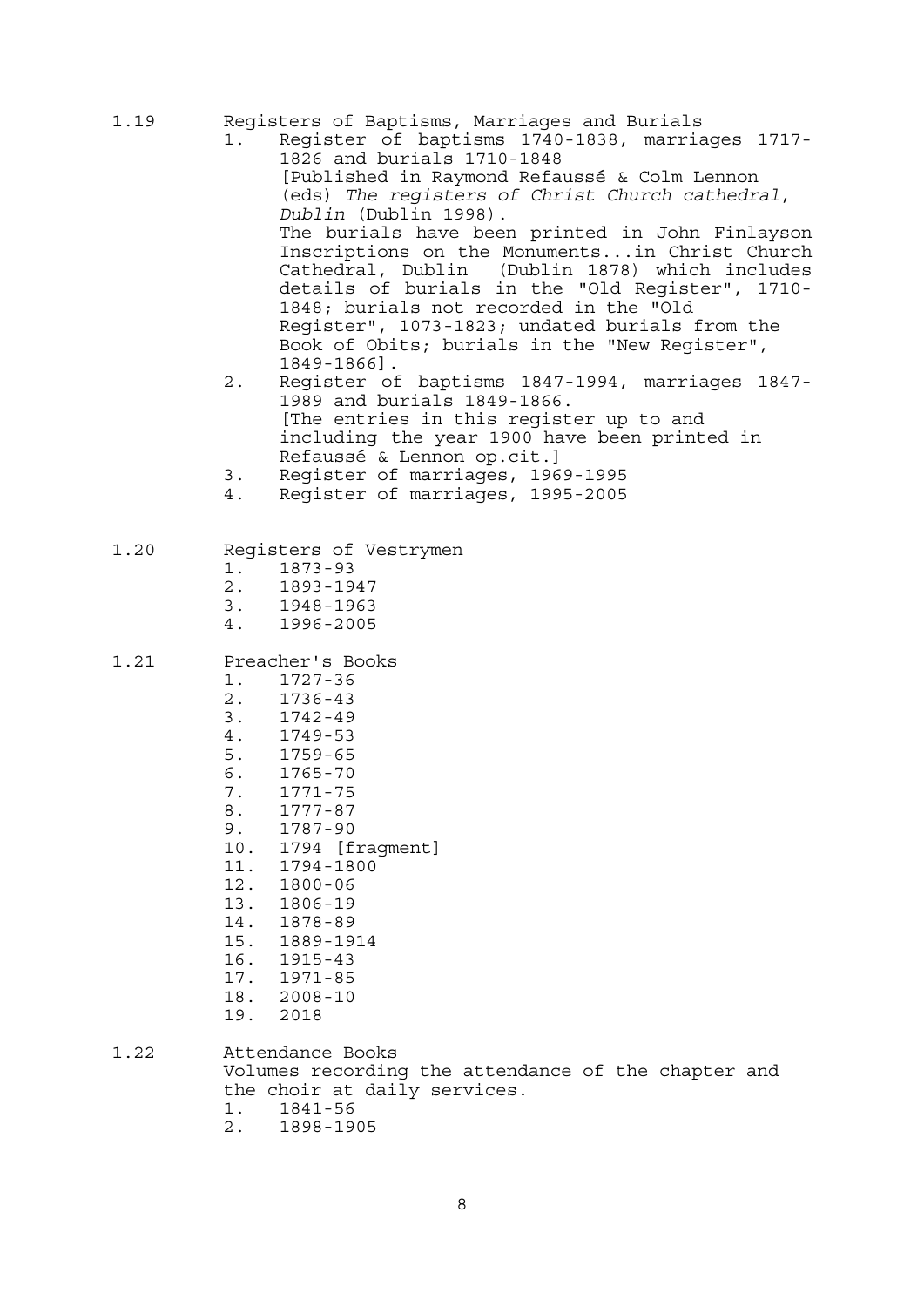- 3. 1905-12 4. 1912-19 5. 1919-27 6. 1927-36
- 7. 1936-44
- 8. 1944-52

### 1.23 Choir Attendance Books

- 1. 1762-69
- 2. 1775-94
- 3. 1786-93
- 4. 1796-1802
- 5. 1804-07 [fragment]
- 6. 1819-25
- 7. 1826-41
- 8. 1866-80 (choristers only)
- 9. 1892-99
- 10. 1899-1906
- 11. 1907-13
- 12. 1927-50

### 1.24 Music

 [The more important documents relating to the cathedral's music are gathered together in Barra Boydell (ed.) Music at Christ Church before 1800: documents and selected anthems (Dublin, 1998).

1. Score Books

 [The score books are indexed in E.J. O'Keefe "The Study of Irish Musical Sources: The Case of Christ Church Cathedral Dublin" (Unpublished M.A. thesis, University College, Dublin, 1993]. 1-2. [n.d.] 3-4. 1746 5-7. [n.d.] 8. 1814<br>9-11. [n.d  $[n.d.]$  12. 1762 13. 1759 14. 1765 15. 1763 16-24. 1795 25. [n.d.] 26. 1795 27-34. [n.d.] 35. Index [disbound] 2. Organ Books 1. [n.d.] 2. 1767 3. 1778 4. 1776 5-7. 1767 8-14. 1797 15-22. [n.d.] 23. 1866

24. [n.d.]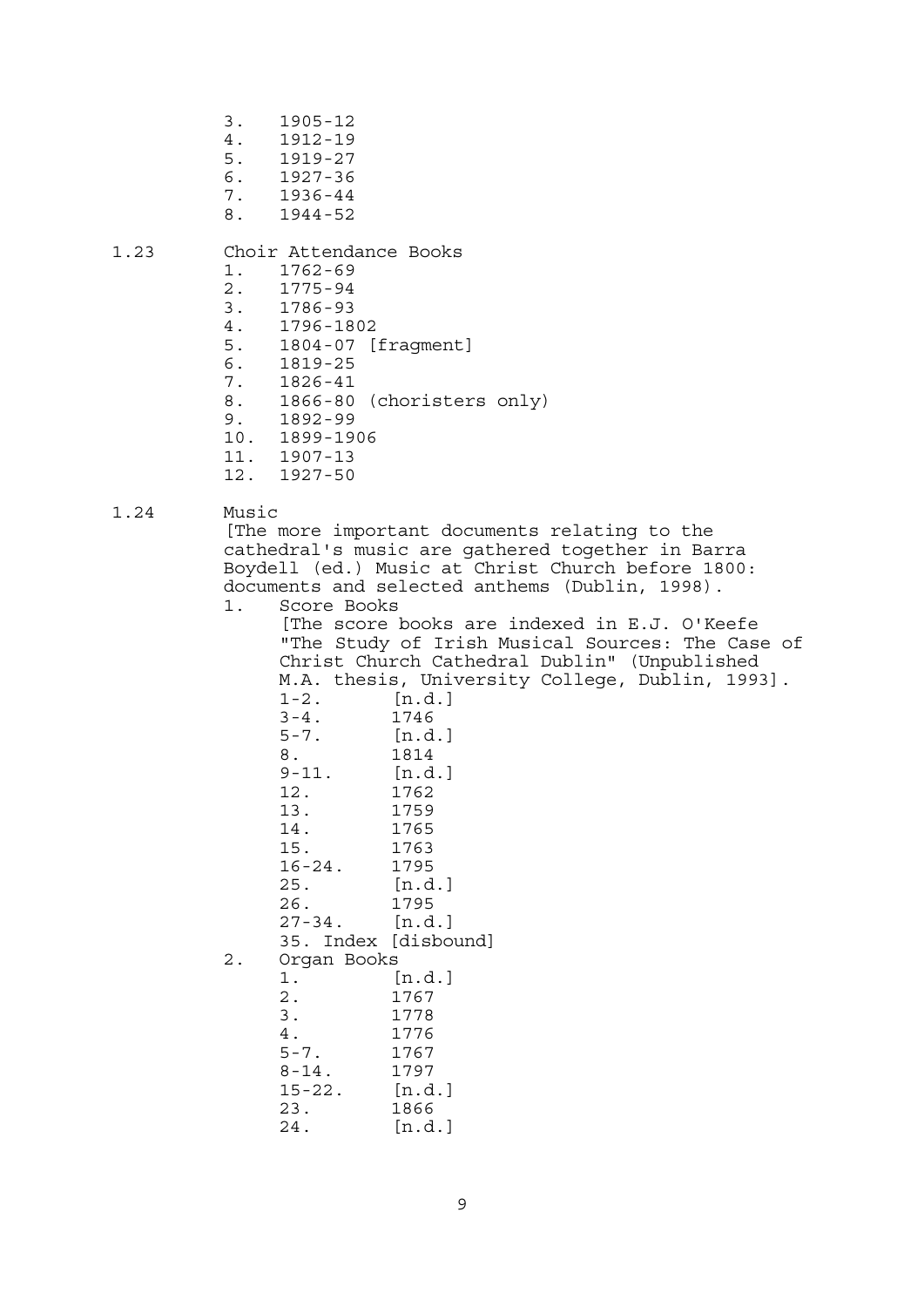25. [n.d.]

 3. Part Books [The part books, old loft books, new loft books, organ/solo books and the Bayly part book are the subjects of a separate index, by title and by composer, by Sue Hemmens, Music Librarian of Christ Church Cathedral] 1. Alto decani 1 2. Tenor decani 1 3. Bass decani 1 4. Alto cantoris 1 5. Tenor cantoris 1 6. Bass cantoris 1 7. Treble decani 1A 8. Treble cantoris 1A 9. Treble decani 1B 10. Treble cantoris 1B Alto decani 2 12. Tenor decani 2 13. Bass decani 2 14. Alto cantoris 2 15. Tenor cantoris 2 16. Bass cantoris 2 17. Treble decani 2A 18. Treble cantoris 2A 19. Treble decani 2B 20. Treble cantoris 2B 21. Treble decani 3 22. Alto decani 3 23. Tenor decani 3 24. Bass decani 3<br>25. Treble cantor Treble cantoris 3 26. Alto cantoris 3 27. Tenor cantoris 3 28. Bass cantoris 3 Treble decani 4 30. Alto decani 4 31. Tenor decani 4 32. Bass decani 4 33. Treble cantoris 4 34. Alto cantoris 4 35. Tenor cantoris 4 36. Bass cantoris 4 37. Alto decani 5 38. Tenor decani 5 39. Bass decani 5 40. Alto cantoris 5 41. Tenor cantoris 5 42. Bass cantoris 5 43. Treble decani 5A 44. Treble cantoris 5A 45. Treble decani 5B 46. Treble cantoris 5B<br>47. Treble decani 6 Treble decani 6 48. Alto decani 6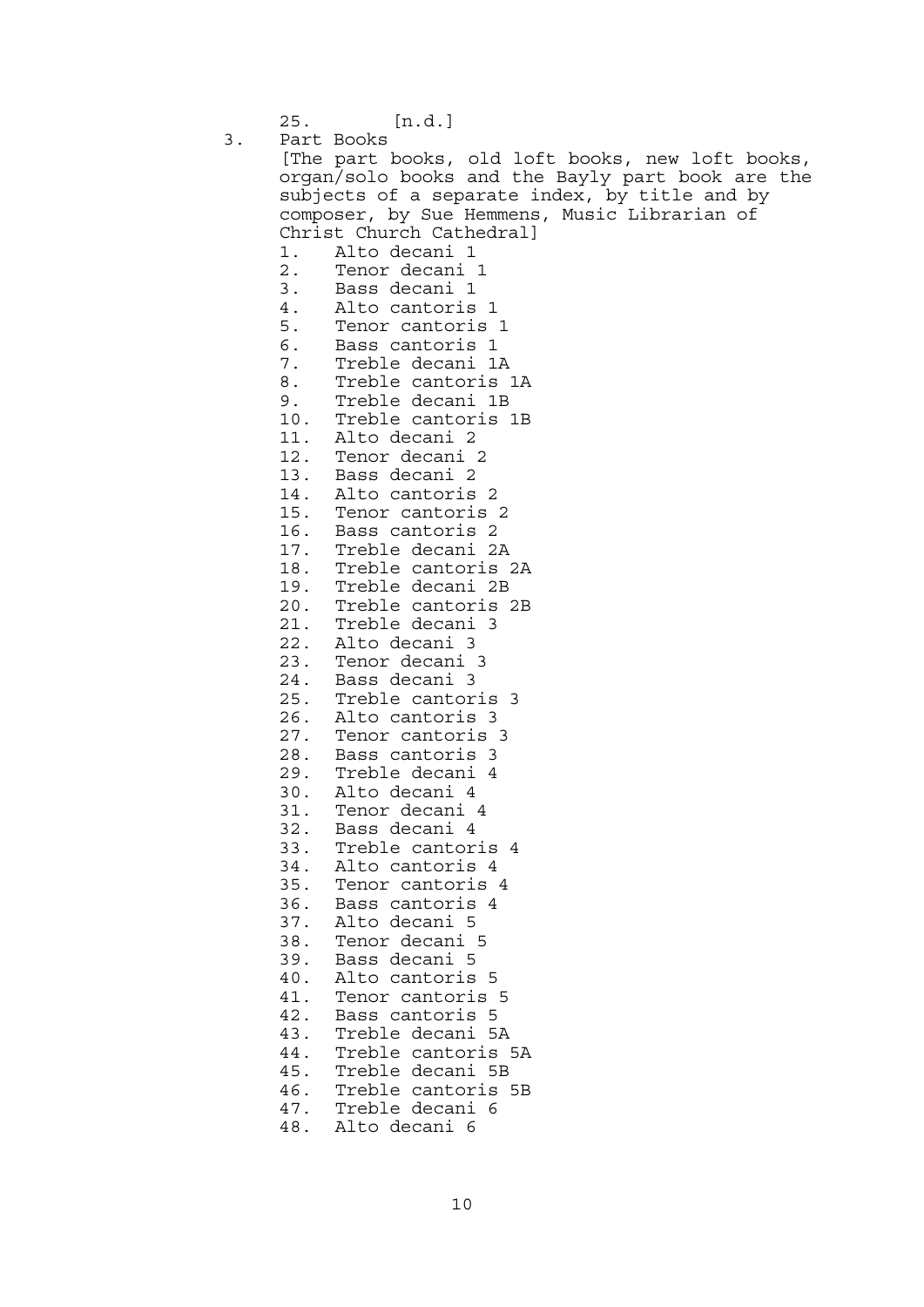- 49. Tenor decani 6
- 50. Bass decani 6
- 51. Treble cantoris 6
- 52. Alto cantoris 6
- 53. Tenor cantoris 6
- 54. Bass cantoris 6
- 55. Treble decani 7
- 56. Treble cantoris 7<br>57. Treble decani 8
- 57. Treble decani 8
- Treble cantoris 8
- 59. Treble decani 9
- 60. Treble cantoris 9
- 61. Treble decani 10
- 62. Treble cantoris 10
- 63. Treble decani 11
- 64. Treble cantoris 11
- 4. Old Loft Books
	- 1. Counter tenor 1
	- 2. Counter tenor 2
	- 3. Tenor<br>4. Bass
	- 4. Bass 1
	- 5. Bass 2, 1772
	- 6. Anthem solo, 1793
	- 7. Anthem fifth, 1793
- 5. New Loft Books
	- 1. Treble, 1797
	- 2. Solo, 1797
	- 3. Counter tenor, 1797
	- 4. Tenor, 1797
	- 5. Bass, 1797
- 6. Chant Books
	- 1. Organ Chant Book, 1867
	- 2. 19<sup>th</sup>-century Chant Book, unbound [n.d.]
	- 3. Chants Selected and Arranged by James F. Fitzgerald, Organist & Master of the Choristers, 1907
	- 4. Copy of Fitzgerald Chant Book above, made by the Revd Robert J. Ross, 1930
- 7. Organ & Solo Books
	- 1-7. [19th cent.]
- 8. Miscellaneous Other Manuscript Music, as follows:
	- 1. Bayly bass part book, 1779
	- 2. The Order for Morning & Evening Prayer Throughout the Year (score book), 1858
	- 3. York Responses and Litany, composed by Thomas Wanless Mus. B, 1866
	- 4. Anthems of Charles Herbert Kitson, Choirmaster & Organist, 1913-20.
- 9. Limited Edition Printed Music, as follows:
	- 1. Cathedral Music Selected and Carefully Revised by William Boyce, Vol. 1 only, 1760
- 2. Cathedral Music Selected by Samuel Arnold, Vols 1, 2 & 3, 1790
	- 10. Registers of Daily Services and Anthems,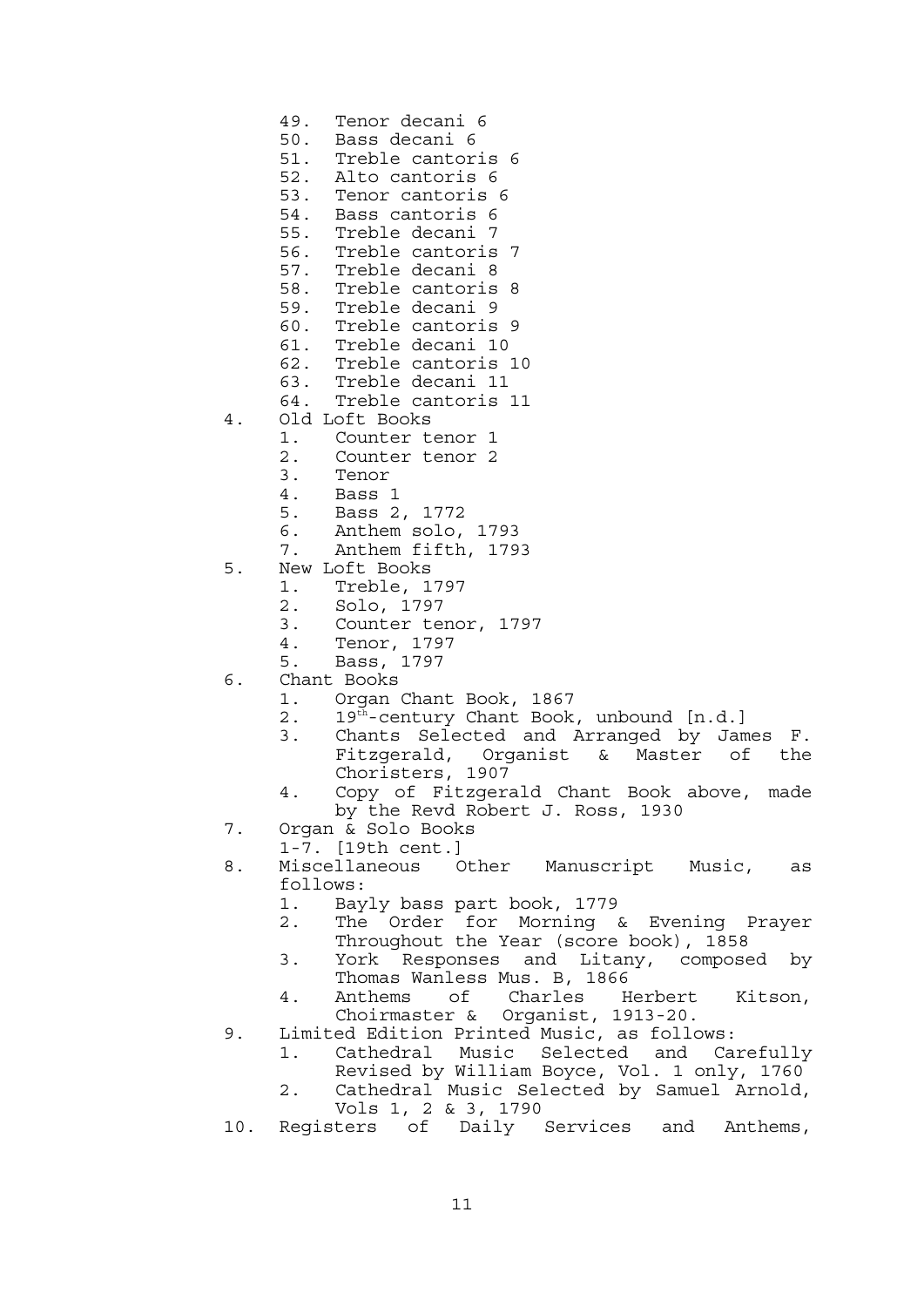recording daily music sung throughout each year, for each year 1846-1853 inclusive, with later single register of same, for the period 1878-1979 inclusive.

- 11. Catalogues of the Music Library
	- 1. Catalogue and Index of Anthems, with authors alphabetically arranged, inscribed by Charles Kildare, Dean, 14 January 1821
	- 2. Catalogue of Anthems and Services similar to 11.1 above, which a note indicates is in 'Gray's Hand', c. 1821
	- 3. Contents of the Music Library by George de Butts, c 1844-45
	- 4. Card catalogue compiled by James F. Fitzgerald, Organist & Master of the Choristers, 1940
	- 5. Catalogue of Music in Use at the Cathedral,  $[n.d. 20<sup>th</sup> century]$
- 1.25 Grammar School
	- 1. Attendance Book
		- 1. 1863-65
	- 2. Roll Books
		- 1. 1890-95
			- 2. 1896-1900
			- 3. 1904-08
			- 4. 1909-12 5. 1913-16
			- 6. 1916-20
			- 7. 1921-25
			-
			- 8. 1925-30 9. 1930-36
			- 10. 1937-48
			- 11. 1948-51
	- 2. Mark Books
		- 1. 1893-94
		- 2. 1943-47
- 

1.26 Guard Books

 Miscellaneous loose papers bound into volumes on a thematic basis by the antiquary and canon of St Patrick's Cathedral, Dublin, the Revd John Lyon (1702-1790). Each volume has a table of contents, prepared by Lyon, which are reproduced below.

- 1. Copy leases and related papers, 1238-1671.
	- 1. The rents and post corn due by Ald.Bedlow, out of his holding in Dub. & at Greystones to ye Prior & Convent of Xt Church, 1481.
	- 2. The Farm of Grangegorman, with its extent, mearings & buildings.
	- 3. A lease to Matt. King for 61 years of the manor of Grangegorman, 1543.
	- 6. A fee farm lease to Fran. Agard of the Lands of Much Cabragh, 1560.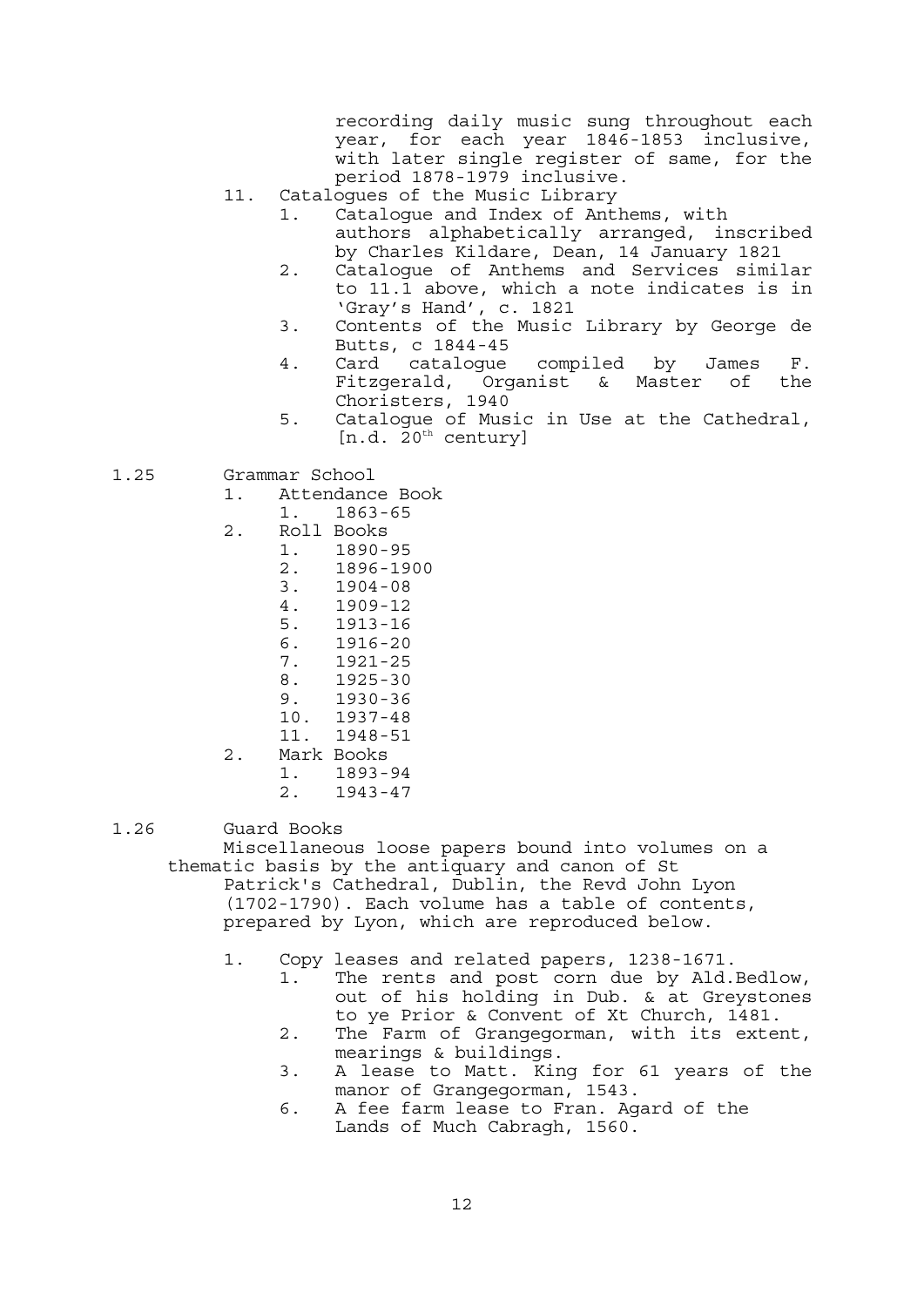- 7. A fee farm lease to Fran. Agard of the Manor of Grangegorman with the Gargets meadows,1560.
- 8. A fee farm lease to Do of Mey's farm & Other lands in & about Grangegorman & Cabragh,1560.
- 9. A fee farm lease to Do of some lands lying close upon the roads to Cabragh & to Ashton,1560.
- 10. A letter of Q. Eliz. to the Dean & Chapter requiring them to make the said fee farm leases, 1560.
- 13. A fiant of the Lord Deputy & Council for the Queen's letters of pardon for the said alienations by fee farm, 1560.
- $13^v$  Another fiant for a pardon of alienation to Fran. Agard, & for confirming the said grants, 1570.

 14. A fee farm lease to Barnaby Scurlocks of sundry shops, cellars & hereditaments in Athboy, Co. Meath, 1565.

 17. The Privy Council of England to the Lord Deputy & Council of Ireland for calling in fee farms & long leases made of the lands belonging to Christ Church, 1602.

- 19. The letter of K. James I to the same effect,1603.
- 23. The King's commission for inquiring by the oaths of 12 men into the alienations of the revenues & lands of this Church, 1605.
- 24. A fee farm lease to Wm de Markant of a house in Bride's Street, c.1238.
- $24^v$  A fee farm of the mill, house & garden in Patrick's Street without Nicholas Gate to Tho. Barbye, 1550.
- $25^v$  A lease to Jam. Bath & the male heirs of his sons, of 5 ac [res] of meadow at Glasnevin called the Lords meadow, 1554.
- 26. A fee farm lease of a house in St Michael's Lane, to the Master & Wardens of Corpus Christi Guild, 1565.
- 27. A fee farm lease of a house in High Street adjoining the land of St Michael's Church to Phil. Conran, 1583
- $27^v$  A fee farm lease of two houses & a garden in Fishamble Street to Walter Plunket, 1585.
- 28. A fee farm lease of three houses in Trinity Lane to Mich. Kettlewele & Tho. Chambers,  $1592.$ 
	- $2.8^v$  A fee farm lease of the land & tythes of Dromconragh, Co. Dub. to James Bath of Dromnagh, 1550.
	- 37. A lease for 41 years of the manor of Grangegorman & the other lands in Agard's leases to Tho. Smith, student, 1609.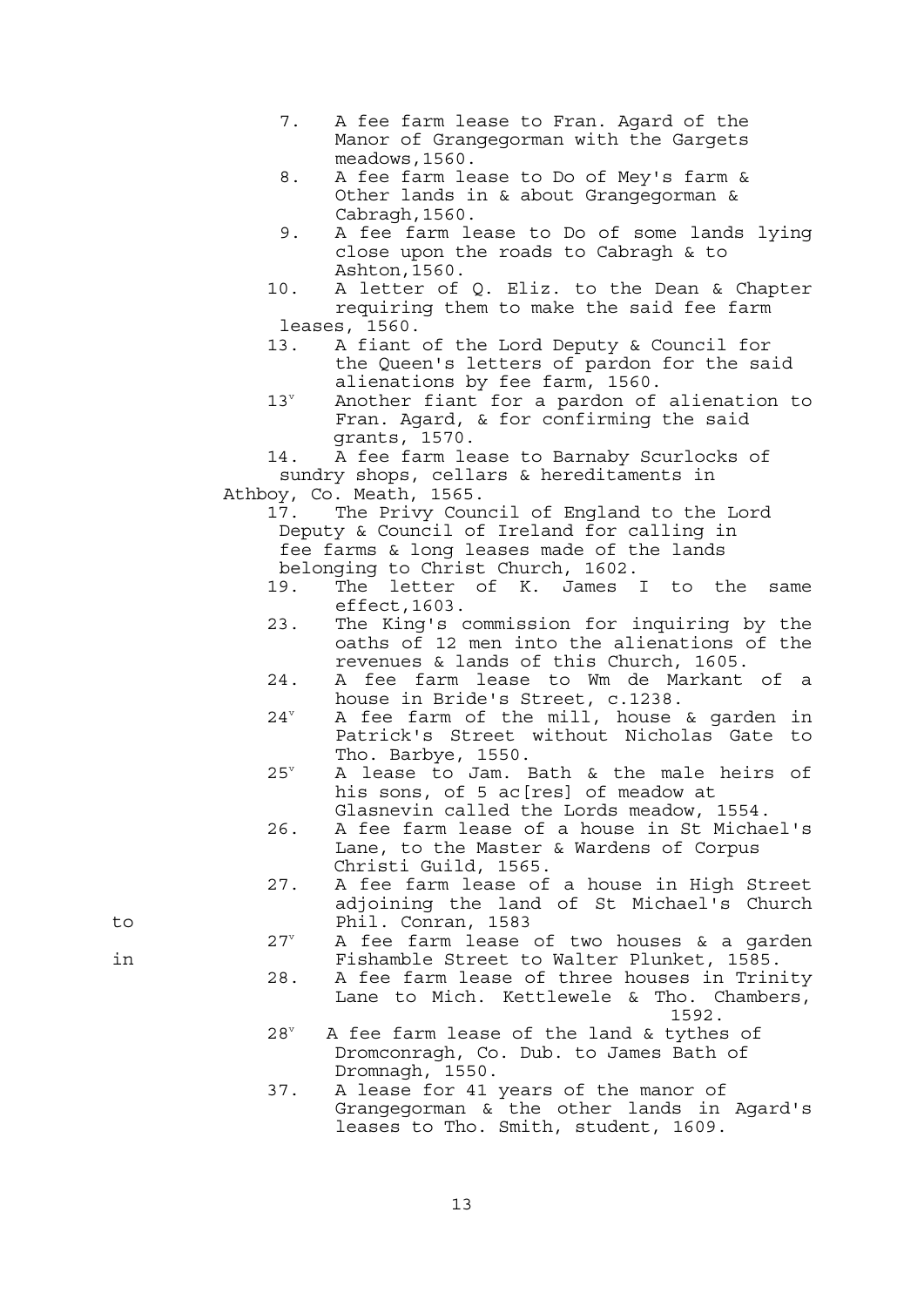40. A lease for four years of the same lands & divers others to Tho. Smith, clerk, 1608.

 46. The reasons why the Chapter agreed to make such leases for the use of Dean Wheeler, 1609.

- 47. A lease of part of Salcock to Hugh, Bp of Meath, for 61 years, 1577.
- 48. A lease of a house in Trinity Lane to Tho. Walsh for 61 years, 1559.
- $48^v$  A lease of a house in Oxmanton to Jn Fango for 31 years.
- $48^v$  A lease of two houses in Oxmanton to Rob. Baliffe for 31 years, 1520.
- 49. A lease to Wm Power for 31 years of a ho on the south side of St Michan's Church Yard,1519.
- $49^v$  A lease from Jam. Dowdall to Jn Loughan two gardens near Coleot Lane in Oxmantown for 21 years, 1520.
- $49^v$  A lease from the Prior & Convt to Jn Stobyn of a house in Oxmanton for 25 years, 1483.
- 50. A lease to Wm Samaylle of a house in Do for 31 years, 1474.
- 50. A lease to Wm Logham of a house in Cowrow Lane during the life of him or his wife,
	- 1469.
- $50^{\circ}$  A lease to Jn Serjeant of a house in Bridge Street for 20 years, 1347.
- 55. A lease to Wm Meare of the cellar called the Knowde for 21 years, 1631.
- 56. A lease to Felim McGynowre & his wife of Whitestone, Richards Inn, Loghaculyn,

 Lessinctlestyke, Gaynor & Ballykinlor & half Ballinmademan in Lechale in Co. Louth, with the tithes thereof, for 12 years, 1517.

- 56. The contents of Salcocks wood, & how much thereof belongs to the Dean, & how much to the vicars, 1517.
- $56^v$ The houses in Oxmanton, & how set, 1517.
- $57^v$ The vicars' lands in the country, 1517.
- 62. A lease of a house in Sheep Street from Thady Donne to Tho Pheasant for 28 years, 1610.
- 63. A lease of two houses more in Sheep Street from the execrs of Nich. Lyneham to the said Pheasant, 1619.
- 64. A lease from Walter Conran to Sam. Johnson of a house in High Street for 41 years, 1671.
- $65^v$  A lease from Simon & Mary Fullom to Tho. Rayner of a house in High Street, 1671.
- 74. An abstract of leases made by the Dean & Chapter of Christ Church & such leases

belonging to the See of Dublin, as were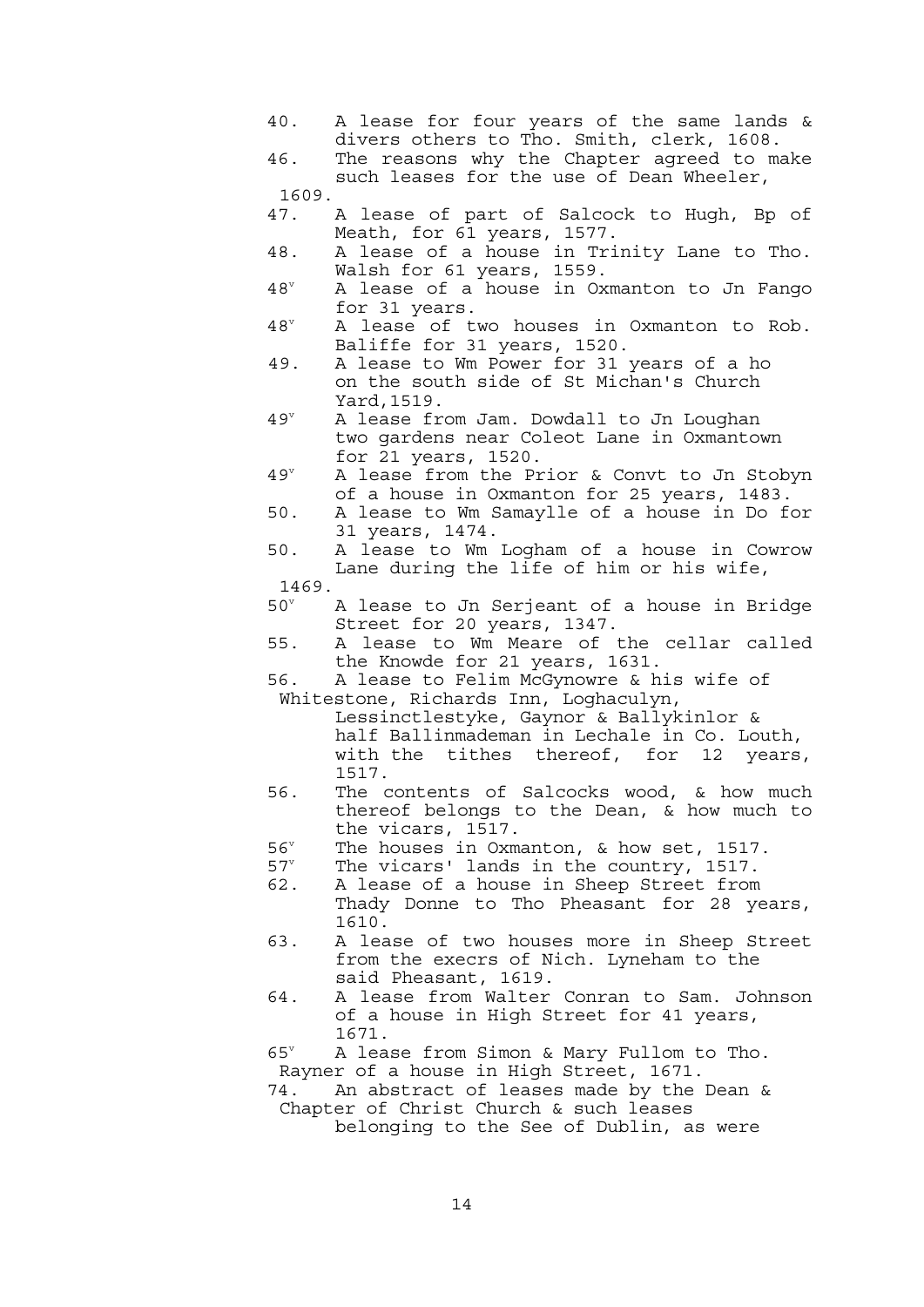confirmed by them, 1644.

- 95. An abstract of the oeconomy leases taken in 1660
- 103. An abstract of the leases remaining in 1661.
- 105. A rent roll of the oeconomy in 1663, with references to the large parchment book.
- 111. An acct of Colcot lands belonging to the Dean of Christ Church, [n.d.].
- 2. Law proceedings, 1486-1684.
	- 1. A memorandum of the Recorder & Chief Baron upon inspecting the church records that the Prior & Conv. of Xt Church ought to have The worship & marriage of Goldynge of Tibersoul.
	- 2. An agreement between Hen. Babe & Alton etc and David Wynchester, Prior of the Convt
	- concerning some of their lands at Athirde In the Co. of Uriel, 21 June 5 Hen. VII A.D. 1486, Hen. Babe & Peter Roche being Sworn upon the "Baculum Christi".
	- 3-4. An acct of the contribution in money, gold rings etc for the making of "ye Hede of ye Stepyll of fferture of Christe Chorche" etc with the benefactors names.
		- 5. An ancient acct of evidences belonging to the Church.
		- 6. A letter from the Lords of the Council in England to Lord Deputy Mountjoy & the Council of Ireland concerning the revocation of fee farm leases & other undue grants made heretofore of the lands of Christ Church, 28 Feb. 1602.
		- 7. Letter of Jam.I for the new incorporation Of the Dean & Chapter for granting a Commission to inquire into undue leases & other matters,12 July 1602.
		- 8. A letter to the Dean of Xt Church in 1607 concerning Mr Bath of Balgriffen's attempt to remove the Fair of St Dowlagh's to Balgriffen.
		- 9. An Act of Council in Feb. 1616 for settling the yearly stipends of the ministers of the several parishes in Dublin.
		- 10. Letter of Jam.I for settling the taxation of the bishopricks in Ulster & the Deanery of Christ Church etc for the payment of First Fruits, 18 July 1616.
	- 11. An order for reducing the taxation of the Deanery of Christ Church & the Prebend of Geashil, 9 July 1617. Original.
	- 12. Another order of court on same day for vacating the former taxation upon record & settling the new one. Original.
	- 13. Petition of Humphry Farnham to the Privy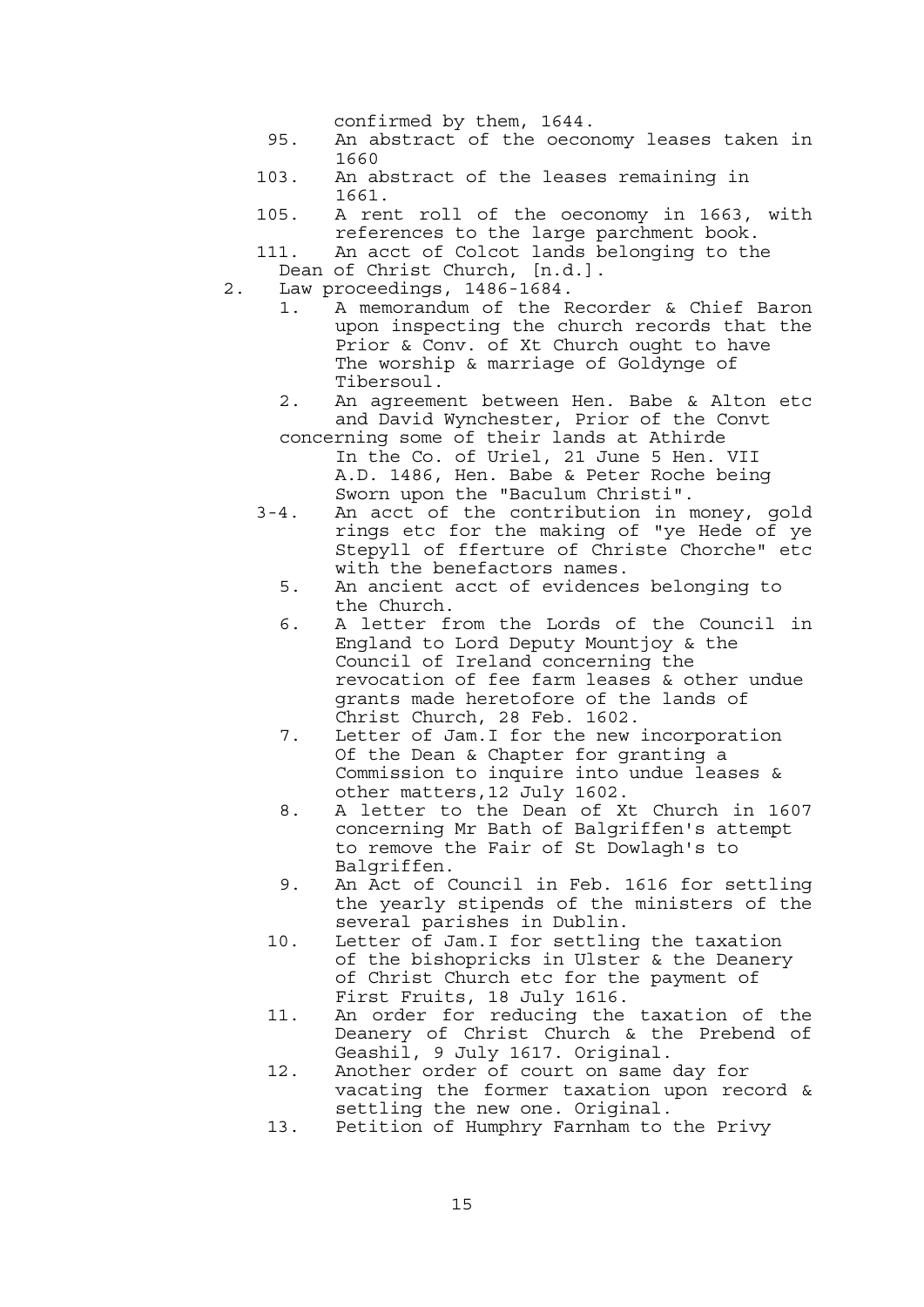Council for being repaid his expenses in repairing Christ Church, out of the rents due to the Dean & Chapter for the 4 Courts. With the Orders of Council, 6 Mar. 1621, for paying the same by the Dean & Chapter out of the money granted them for arrears of rent by Concordatum.

- 14. Edmd Donellan, Proctor: his return of the lands, tithes & rents belonging to the Dean of Christchurch & also of the body of the Church. Tendered to His Majesty's Commissioners in June 1622.
- 15. An original order of the Lord Deputy in Council, 15 Jan. 1633, (upon a petition of the Dean & Chapter) that the prebendal houses within the precincts be not charged with the cesses.
- 16. A demise by Ran. Barlow, Dean, 11 July 1622,of the moity of his garner under the King's Bench.
- 17. His assignment (when Abp of Tuam), 19 Nov. 1634, of his rents the due out of the deanery to Hen. Tilson, chaplain to the Lord Deputy.
- 18. Petition to the Lord Deputy & Council in 1635 by the Dean & Chapter agt Theob. Walsh Of Carrickmayne for intrusion upon the lands of the Dean called Keating's & Priors Land. With some proceedings thereupon at the Council Board to 5 June 1637.
- 19. Certificate by the Bishops of Derry & Waterford concerning the revenues of St Ann's Guild in St Owen's [Audeon] church & a proper application of the same. Together with an Order of Council thereupon, 19 June 1638.
- 20. The Bp of Derry's report to the Council, 25 Oct. 1639, about the holdings of Xr Handcock on the Merchants Quay, Cook St, the Carpenters' Hall, & in Keyser's Lane.
- 21. Petition of the Dean & Chapter, 25 June 1684, to Michael, Lord Primate & the then Lord Chancellor to whom the cause then Depending about the revenues of the said Guild was referred.
- 22. Petition of Wm Carryle, Prebendary of St Michael's, about the revenues of Corpus Christi Guild in said church, with the Lord Deputy's order thereupon, 16 Mar. 1638.
- 23. The Bp of Derry's report, 28 June 1638, concerning a house & garden belonging to the curate of St Nich. Within in Skinner Row the contract of the contract of the contract of the contract of the contract of the contract of the contract of the contract of the contract of the contract of the contract of the contract of the contract of the contra
	- 24. Letters of Den. Edwards to the Dean of Christ Church in 1598 about the timber due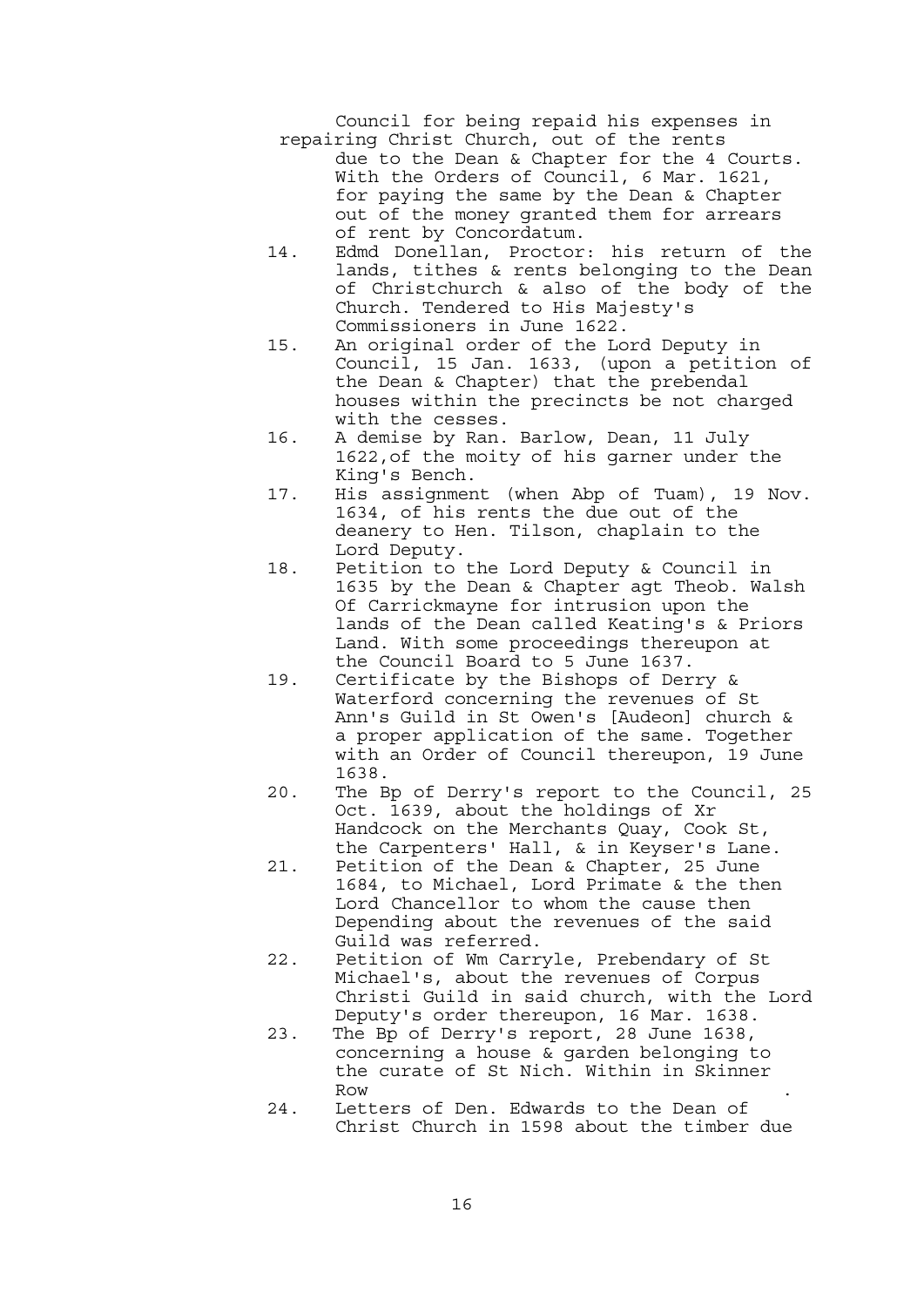to the Church out of their wood near Arklow.

 25. Petitions of the Dean & Chapter in 1636 & 1638 to the Lord Deputy & Council about the said wood & rectory of Killaherlar. With proceedings thereupon and a translation of

 the original grant to the Prior & Convent in 1282.

- 26. Wm Stout's ansr as to proceedings agt him in the High Commission Court in 1638 concerning some house and garden.
- 27. Petition of Dean Tilson in 1635 to the Lord Deputy & Council for appointing a person to receive the rents of the deanery until the validity of some of the leases thereof be determined. With the Order thereupon. Original.
- 28. Petition of the Dean & Chapter to the Lord Deputy & Council for appointing the estate of the late Sir Tho. Hibbot to the repairs of Christ Church etc by ordering them Letters of administration. With the order thereupon, 7 Mar. 1635. Original. And Lady Hibbot's reply in this cause.
- 29. The submission of Ald. Barry & some other tenants in 1638 to give up their old leases & take new ones. Original.
- 30. Petition of Dean Tilson with the original Order of Council thereupon, 4 Feb. 1635,

 concerning the lands of Ballyogan, Ballytipper, Watersland unjustly possessed by Wm Wolverston. With some proceedings in this affair.

- 31. Orders of Council in 1639 for publication of the returns made of the valuation of several parcels of land belonging to Christ Church.
- 32. The original return made by Sir Thomas Rotheram & Sir Rob. Mereydyth upon said order, 28 Jan. 1639.
- 33. The Bp of Derry's report, 21 Feb. 1639, concerning the lease formerly made of the mills near St Paul's Gate.
- 34. Proceedings at different times before the Council & Judges from 1637 to 1640 Concerning the lease formerly made of Loughanstown to John Crehale.
- 35. Order of Council for publication of the Commissioners' returns of the value of Kilmahyoge lands. With an extract of Several returns made by them in 1640.
- 36. Elizabeth, Lady Kildare's surrender to the Dean & Chapter of her interest in the Common Garden in Rochel Lane, dated 2 April 1640.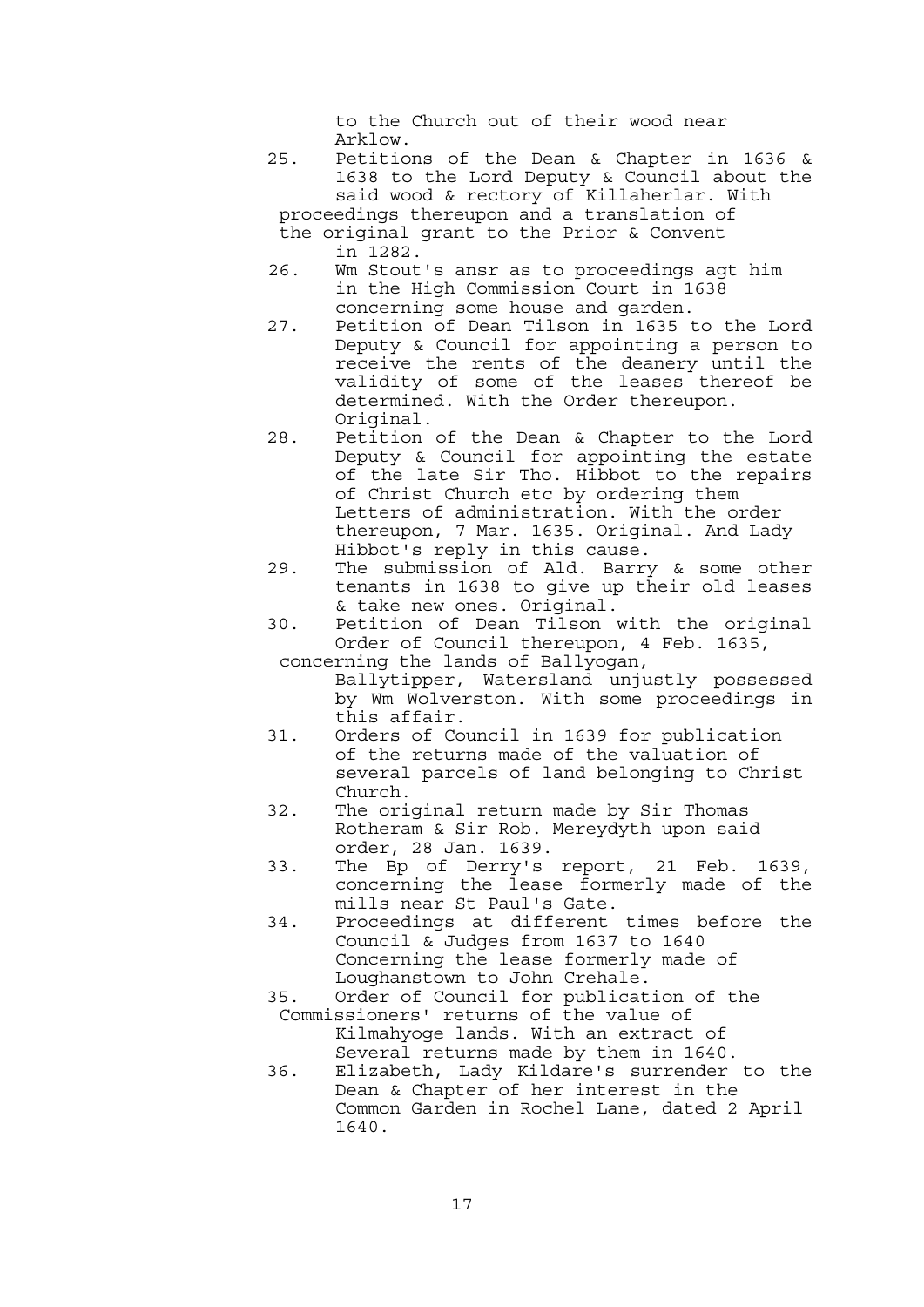- 37. Papers relating to the suit in 1674 about the lands in Glasvevin between Chamberlayn & Hutchinson.
- 38. A licence of marriage from the Abp of Dublin to Dr Margetson, Dean of Christ Church, dated 11 Jan. 1644, for marrying Erasmus Burrows Esq to Lady Rebecca Catelyn.
- 3. Proctors' accounts, 1541-1668.
	- 1. Expenses of the Prior and Convent from day to day in the year when Prior Paynewick was installed Dean, 1541.
	- 2. Accounts of Sir John Mos during his proctorship, 1542.
	- 3. Do. A copy of no. 2 with a copy of the rental of the oeconomy lands.
	- 4. Accounts of Sir Laurence Bryan, Proctor, 1589.
	- 5. Copy of no. 4.
	- 6. Accounts of Mr Richardson, Proctor, 1594.
	- 7. Do, 1595.
- 8. Account by William Heydon, Proctor, 1597, with a rent roll.
	- 9. Account of Nich. Robinson, Proctor, 1612 & 1613, with a rent roll.
	- 10. Acct of Edward Hill, Proctor, 1616 & 1617, with a rent roll.<br>11. Acct of Tho. Lowe
	- Acct of Tho. Lowe, Proctor, 1626, with a Rent roll.
	- 12. Acct of Edward Hill, Proctor, 1626, with a rent roll.
	- 13. Copy of no. 12 with rental from 29 Septr 1627.
	- 14. Acct of Dean Barlow, Proctor, 1627, with a rent roll.

 15. Acct of Tho. Ram, Bp of Ferns & Proctor, 1628, with a rent roll.

- 16. Acct of John Bradly, Proctor, 1629, with a rent roll.
- 17. Acct of Christopher Hewson, Proctor, 1630, with a rent roll.
- 18. An Oeconomy rent roll, 1631.
- 19. Acct of Mr Donellan, Proctor, 1631.
- 20. Acct of Mr Dean Parker, Proctor, 1632.
- 21. Acct of John Atherton, Proctor, 1633.
- 22. Do, 1634.
- 23. Acct of John Atherton when Bishop of Waterford & Lismore, 1634-1635.
- 24. Acct of Edward Parry, Proctor, 1635, with rent roll.
- 25. Acct of Wm Carville, 1636, with rent roll.
- 26. Do, 1637.
- 27. Acct of Henry Tilson, 1638 & 1639.
- 28. Acct of Edw. Parry, Proctor, 1641, with rent roll.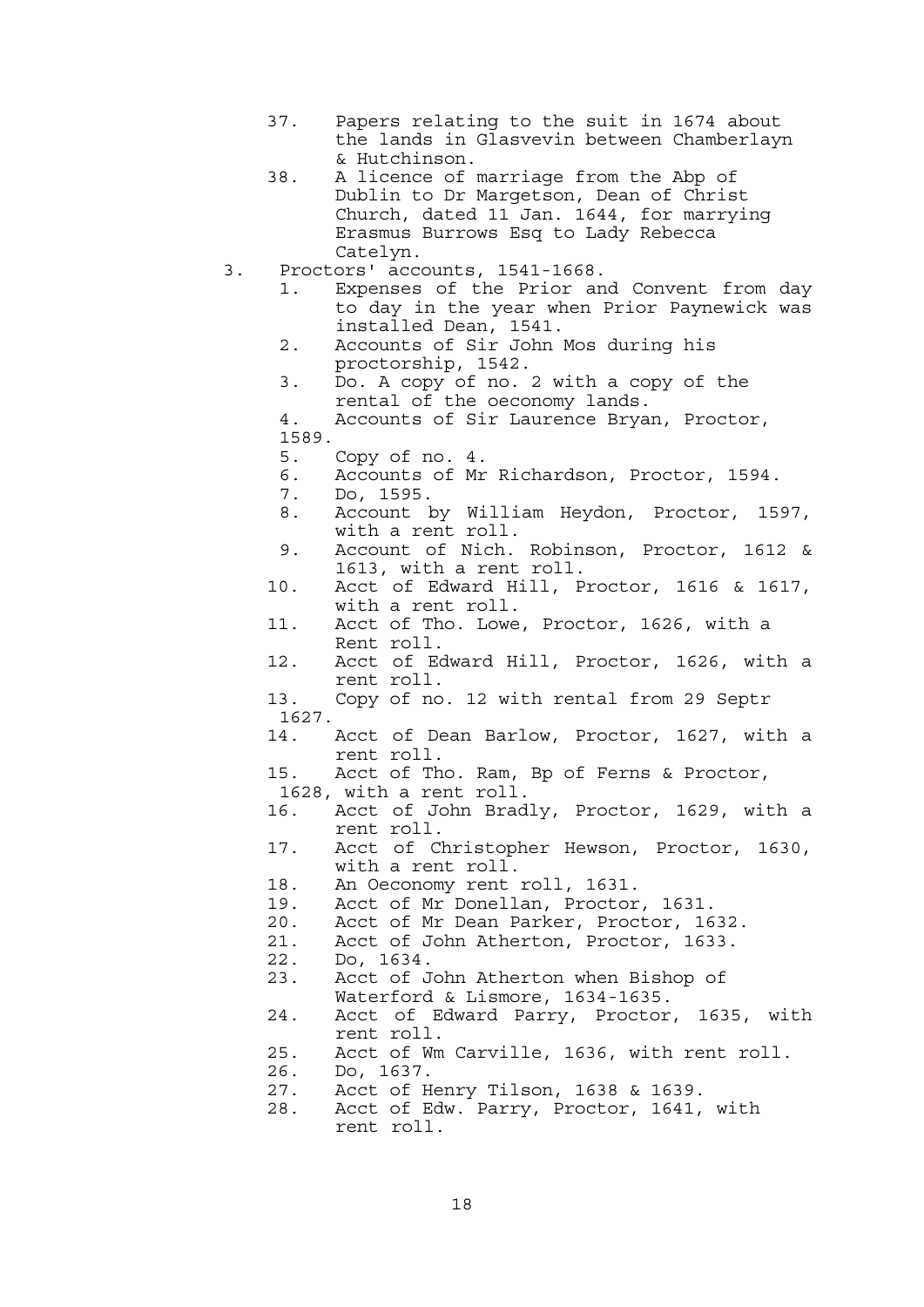- 29. A rent roll of 1645, when Mr Boswell was Proctor.
- 30. Acct of Wm Lightburne, Proctor, 1662-1664, with rent roll.
- 31. A rent roll in 1664 & 1665, Mr Mossom, Proctor.
- 32. Acct of Dean Mossom, Proctor, 1664-1665.
- 33. Dean Mossom's disbursements, 1664-1665.
- 34. Acct of Wm Lightburne, Proctor, with a rent roll, 1666-67.
- 35. Do, 1665-66.
- 36. Acct of Dr John Parry, Proctor, with a rent roll, 1667-68.
- 4. Rent rolls and related papers, 1542-1665.
	- 1. A rent roll of the lands and houses belonging to the Oeconomy of Christ Church in 1639.
	- 2. An abstract of the several leases of the same with an acct of the tenants' names, their rents, their tenures etc, taken from the great Parchment Book in 1644 by Tho. Howell, Registrar, with farther observations thereon in 1660.
	- 3. A rent roll of the oeconomy possessions taken August 1662 & compared with the records & ancient rent rolls when Dean Mosson was Dean, with a table of contents at the beginning.
	- 4. The original drafts of the said rent roll in the hand of Thomas Howell, with his table of contents at the end.
	- 5. Another rent roll of the oeconomy possessions, n.d.
	- 6. Oeconomy rents not received after the Great Rebellion.
	- 7. An acct of the old tenants in Stephen St, with notes of other matters relating to the said rents of the oeconomy.
	- 8. An acct of leases made from 1647 to 1661 and of others of a much more ancient date.
	- 9. Several holdings claimed by the prebendaries & vicars in Aug. 1662.
	- 10. Rents recd out of Killester & Kinsaly as they appear in proctors' accts from 1542.
	- 11. An acct of the old rents paid out of the oeconomy lands, & as they were improved
		- after the Restoration.
	- 12. An acct of several holdings as they were charged under the usurpation but discharged afterwards by order of the Court of
		- Exchequer under Chas.II.
	- 13. An acct of the church lands in Ardee. 14. The draft of Dan. Hutchinson's release of his interest in Glasnevin lands to the Dean & Chapter in 1664.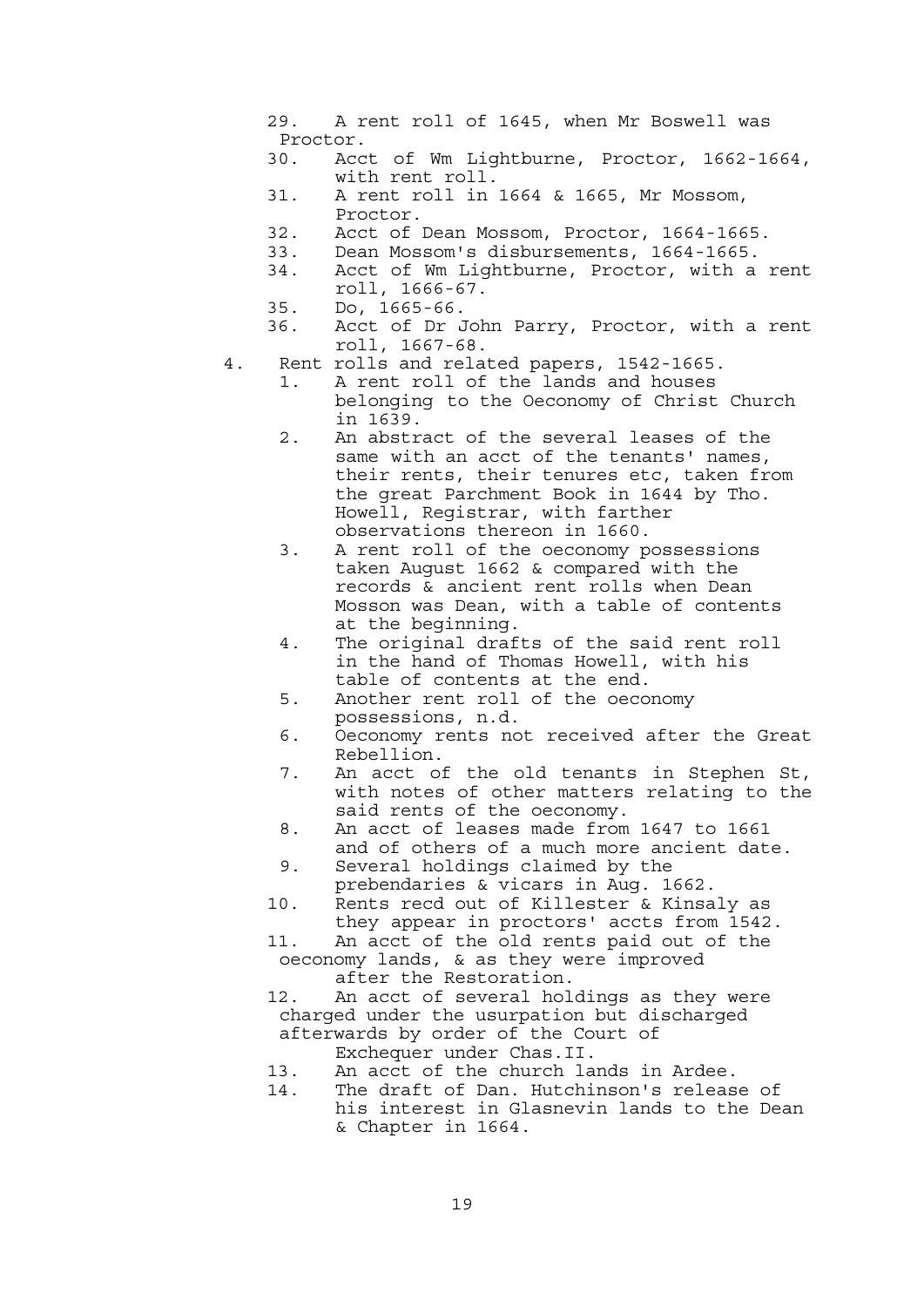- 15. An acct of the rents & disbursements in 1665.
- 5. Copy leases, 1542-1710.
	- 1. Copy of a lease of a cellar under the Dean's house, 1565.
	- 2. Do, a cellar under the house south of Xt Ch gate, 1580.
	- 3. Do, a cellar under the Dean's house, 1583.
- $3^{\circ}$  Do, a loft & a cellar under the Dean's hall, 1619.<br>4<sup>v</sup> Do. a cell
- $4^{\circ}$  Do, a cellar under the Exchequer, 1629.
	- 5. Do, the Dean's entry & other cellars, 1662.
- $6^{\circ}$  $6^{\circ}$  Do, a room under the Common Pleas, 1662. 7. Do, the Vice Treasurer's office & rooms
	- under it, 1662.<br>8<sup>v</sup> Do, the Pleas C
- $8^{\circ}$  Do, the Pleas Office in the Exchequer,  $9^v$  1677.
- $\mathsf{P}^\mathrm{v}$  and  $\mathsf{P}^\mathrm{v}$  Do, the Chief Remembrancer's Office, 1677.
	- $10^v$ Do, a room under the King's Bench, 1681.
	- 10. Do, 2nd Remenbrancer's Office & a room adjoining, 1686.
	- $12^v$ Do, a messuage in Glasnevin, 1542.
	- 13. Do, a fee farm lease to Jam. Bath of
		- Dromconragh lands & tithes, 1550.
	- $13^v$ Do, the manor of Glasnevin, 1544.
	- $15^v$  Do, a fee farm lease of the Lord's meadow in Glasnevin to James Bath, 1554.
	- 17. Do, two houses in Glasnevin, 1546.
	- $17^v$ Do, a farm in Glasnevin, 1559.
	-
	- 18. Do, the 7 farms in Glasnevin, 1572.
	- $19^v$ Do, a farm in Glasnevin, 1563.
	- 20. Do, the fee farm deed of exchange of Drumcondra land & tithes, the Lord's meadow in Glasnevin, and of Wycomb's farm in Clonmell & Glasnevin, for the tithes of Kilmahudd, 1573.
	- 22. Do, two messuages in Glasnevin, 1581.
	- $22^v$  Do, one messuage & 9 acres in Glasnevin, 1581.
	- $23^v$ Do, two houses & two acres in Do, with
	- pasture on the Commons for 2 kyne, 1584.
	- $24^{\circ}$ <br>26. Do, the 7 farms in Glasnevin, 1591.
	- Do, one messuage in Do, 1592.
	- $26^v$ Do, the great farm in Glasnevin, 1592.
	- 29. Richard Hosier's return, April 1661, of the prebendaries' & vicars' possessions - with abstracts of their leases.
	- 43. Memorandum begun in May 1662 concerning some of the oeconomy possessions; with abstracts of some leases.
- 55. Copy of a lease of the stone house next the gate of the precincts, reserving a room for 6 horses for the Dean, 1548.
	- 57. Do, orchard in Francis Street, 1557.
	- 60. Do, 2 houses & two gardens in Rochell Lane,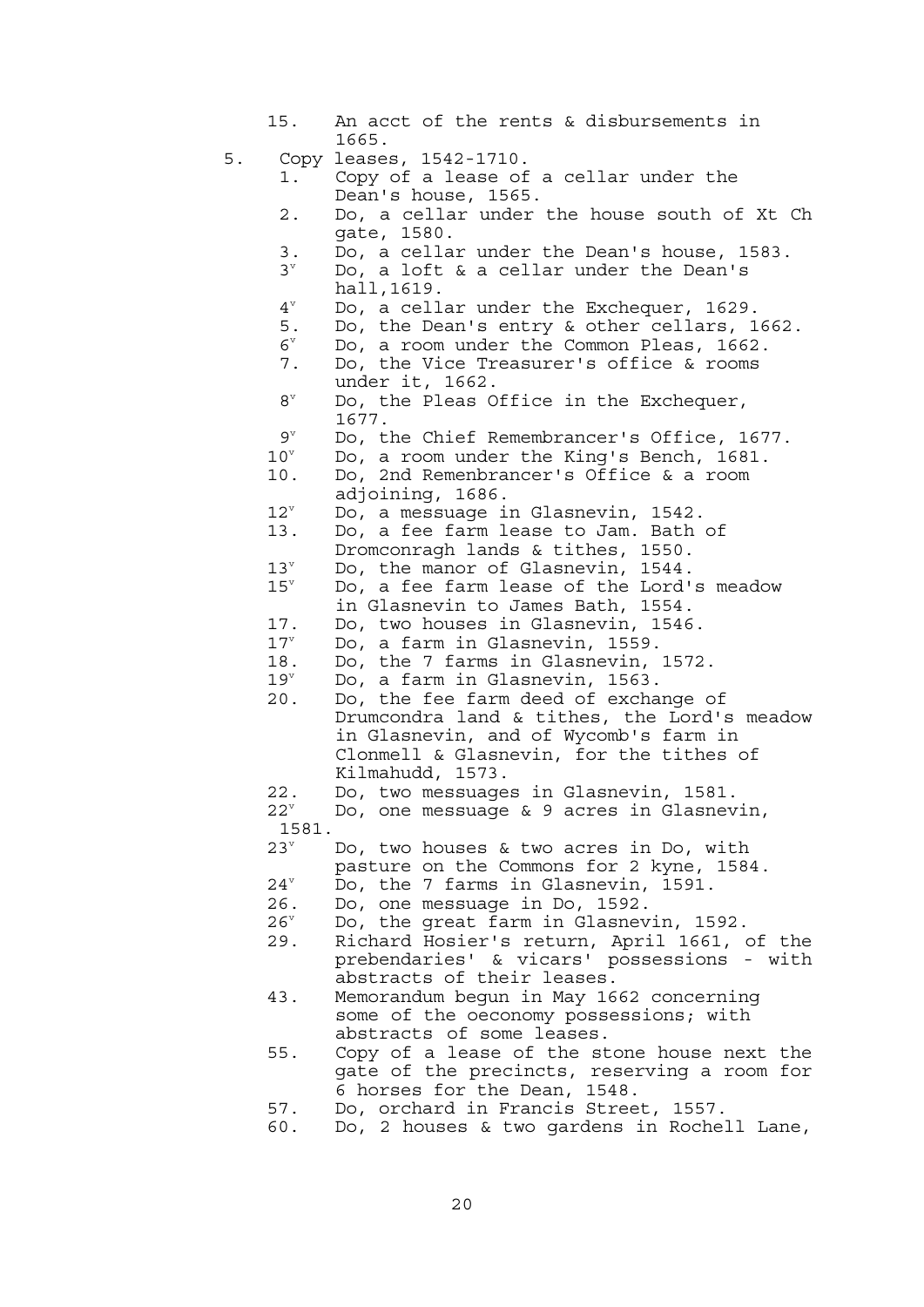1570.

- 61. Do, house in High Street in St Audeon's parish, 1574.
- 62. Assignment of a lease made in 1582 of a mess. in Oxmanstown By Robt Taylor to Thos. Byrd,1637.
- 63. Copy of a lease of the park in Francis Street, 1592.
- 72. Do, tithes of Loughanston, Kilbegog etc, 1595.
- 73. Do, from Jn Brice to Xpter White of a house in Rochel or Back Lane, 1639.
- 75. Do, from the Commissioners of the Revenue of the late holding of Edw. Jans in Trinity Lane upon Cock Hill, 1658.
- 77. An assignment between Robt Vizier & Thos. Lee for some rooms etc at the Boars Head in High Street, 1660.
- 78. Copy of a lease of a house & mill in Glasnevin, 1660.
- 80. Do, lands at Rathmore, 1661.
- 81. Do, lands in the lane leading to Finglas, 1661.
- 82. Do, lands at Cottrelston, 1661
- 83. Do, messuage & garden in Back Lane, 1661.
- 84. Do, two tenements & gardens in Oxmanstown,
- 1661.<br>85. Do, 7 Do, 7 tenements called Sharpe's Park of the west side of the highway leading from Oxmanstown Green to Cahaigh, 1661.
- 86. Do, the rooms near the stone stairs on the south side of the steeple, 1661.
- 87. Do, a messuage in High Street on the S. side, 1661.
- 88. Do, the lands of Stagnl, 1661.
- 89. Do, a holding in George's Lane to Edwards, 1661.
- 90. Do, a holding in the precincts to Margt Kennedy, 1661.
- 91. Do, the east part of the Dean's orchard, 1661.
- 92. Do, some ground near the Colfabias, or new House of Office on the south side of the church, 1661.
- 93. Do, Birch's farm & Salecock wood, 1661.
- 94. Do,  $3^{1/2}$  acres of furze near Grangegorman, &
	- also of the garrison's grazing, 1662.
- 95. Do, the lands of Ballybogan, 1663.
- 96. Do, the tithes of Grangegorman & Gargett's meadows, 1663.<br>97. Do, the lands
- Do, the lands of Glasnevin, 1664.
- 99. Do, the cellar & entrance on the W. side of the door from the churchyard towards the choir or chancel, 1664.
- 100. Do, lands in Weystown & Jordanstown, 1665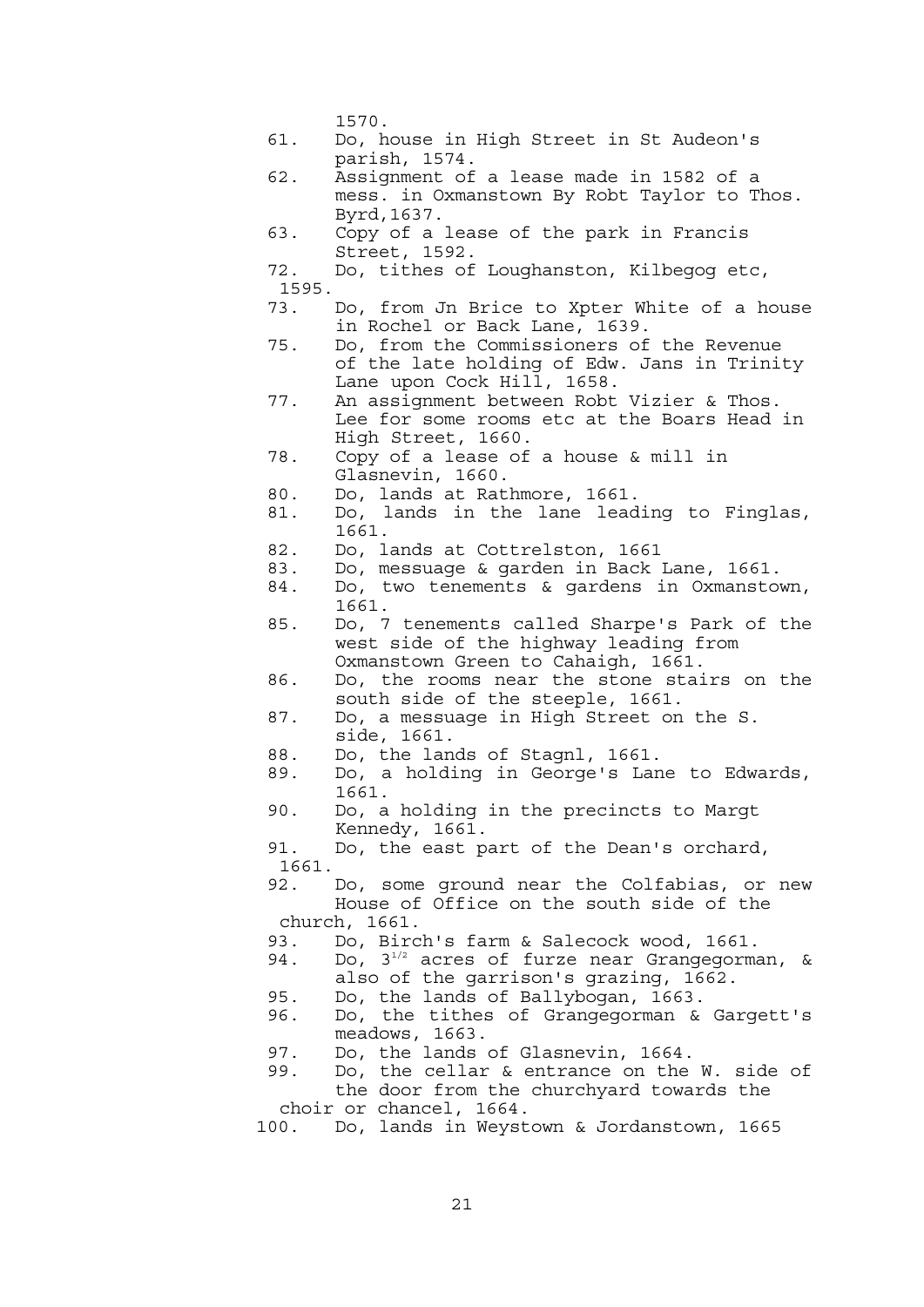- 101. Do, a holding called the Cort House in Oxmanton, 1665.
- 102. Do, tithes of Kill of the Grange, 1665.
- 103. Do, the Chantor's house in the precincts, 1665.
- 104. Do, a mess. in Fishamble Street, 1665.
- 105. Do, lands in Lucan & Esker, 1665.
- 106. Do, a house in Bridge St from Dean Moreton to Mich. Taylor.
- 107. Do, land in Glasnevin from Wm, Bishop of Kildare, to Jn Weaver.
- 108. Do, the west part of the Dean's orchard, from the same.
- 109. Do, a confirmation by the Dean & Chapter of the fee farm lease to Sir Jam. Wemys Kt of the Bedel Garden on the Blind Kay, lately forfeited by Robt Arthur, 1667.
- 112. Do, rectory of Kildenall by Ben. Phipps, Chancellor, 1671.
- 113. Do, Redmond's farm, 1677.
- 114. Do, the Preby of St Michan's house in Church Street, 1681.
- 116. Do, Wm Knox's surrender of a holding in Dame Street, 1693.
- 117. Do, Portestown al. Portan, 1696.
- 119. Copy of part of a lease of the Poll Mill in Sheep Street from Dean Parry to Jn Higginson.
- 120. Copy of a lease of lands & tithes of St Doulagh, Behomer,& Ballymagartan from Dr

Wetteshale, Chantor, to Xr Fagan.

- 121. Do, the west side of Fleece Alley from Fisher to Medlicott, 1710.
- 122. Do, two houses in John's Lane & Fishamble Street to Barlow.
- 123. Do, the rectory of Philipstown-Nugent with various related papers, 1681.
- 6. Acts and Orders, 1542-1715.
	- 1. Fiants by the Lord Deputy & Council in 1570 for faculties and patents viz. to David Cleere of Ecleston in the diocese of Ossory for the Deanery of Waterford - to John &
	- Tho. Prendergast to take orders, benefices to notwithstanding the disqualification of their birth.
	- 2. The Queen's letters 5 Eliz. to the Dean & Chapter of Lismore to elect their bishop also her confirmation of Dennis Moryss Their bishop elect & a faculty for his holding the Deanery of Lismore along with the said bishoprick.
	- 3. Fiant of Lord Deputy Arnold for making out letters patent 6th Eliz. to Gerald FitzJames FitzGerald, chaplain of the Earl of Desmond,to the Deanery of Lismore.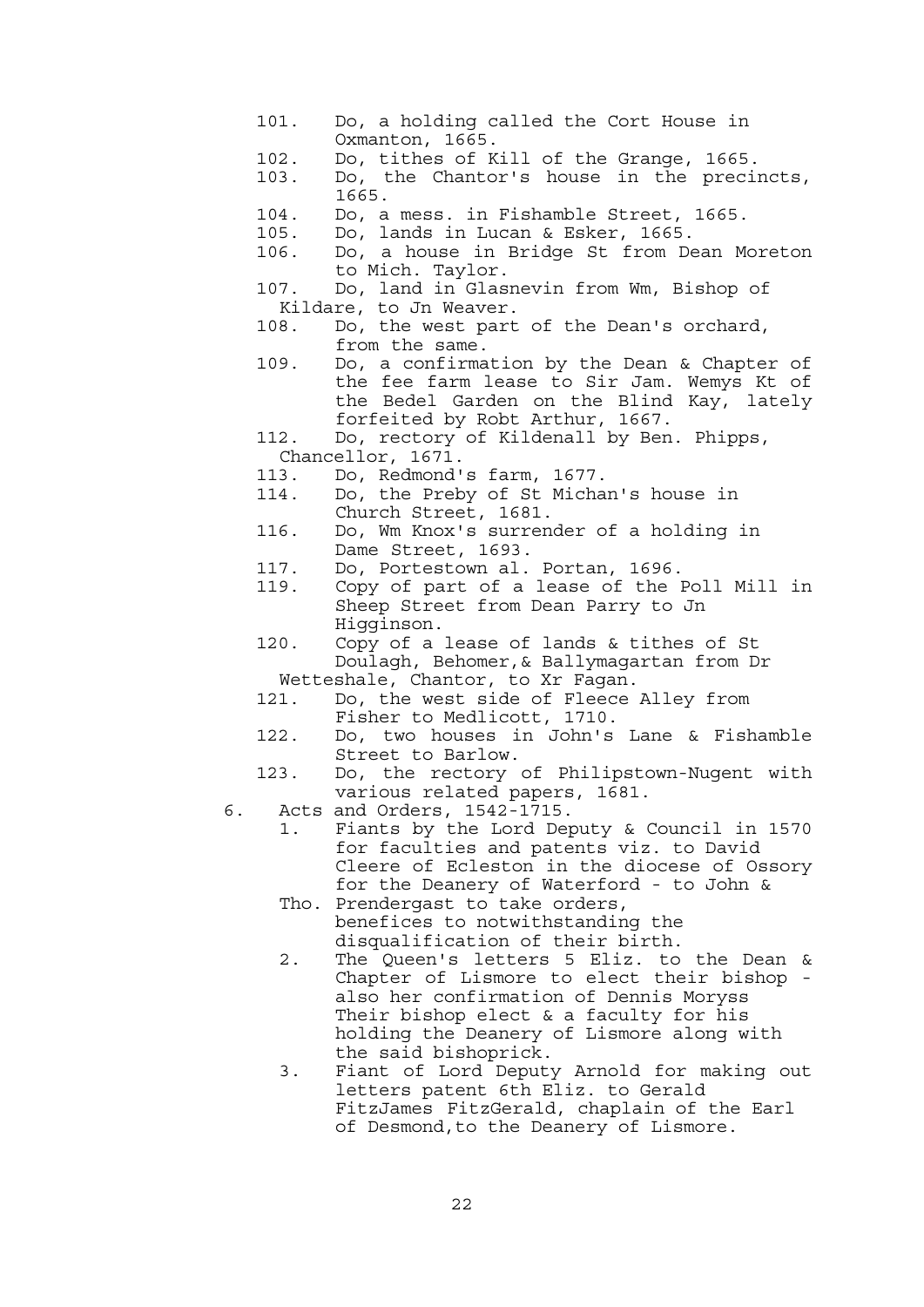- 4. Fiant in 1582 for making out letters patent to Miler Magrath, Archbp of Cashel, to hold therewith in comendam the Bishopric of Lismore & Waterford, then vacant by the promotion of Marmaduke, the late bishop, to the Bishopric of St Davids in Wales.
- 5. The Auditor General's acquittance to the Dean & Chapter of Christ Church for their rent in the manor of Esker, 1574.
- 6. The King's letters, 18 July 14 Jam I, for limiting the valuation of the bishoprics in Ulster to certain sums therein mentioned.
- 7. The inquisition taken 21 June 1615 for settling the valuation of the dignity & prebends of Christ Church.

 8. The King's letters, 18 July 1616, at the instance of Theophilus Bp of Dromore for

- reversing the grants of some of the said see-lands in Iveagh, unduely obtained by Wm Worsly, through the deceitful practice of John Todd, late bishop thereof.
	- 9. Lancelot Abp of Dublin, his commission to Wm Bulkeley, Chancellor of St Patrick's, to be vicar general of the diocese of Dublin, 9 May 1636.
	- 10. The original licence of the Lords Justices in 1642 to William Bulkeley, son of the archbp, to go to England & transport 2 horses .
	- 11. The rough draft of the bond of Apb Barlow In 1629 Dean of Christ Church to Wm Wolverston concerning a fine of £200 paid for a lease of Ballymoghan, Waltersland etc. & the tithes thereof.
	- 12. A return of the clergy of the diocese of Kildare & their tithes to the regal
		- visitors in the reign of Chas.I.
	- 13. The draft of John Atherton's power of att. concerning the rectory of Killaban in the Queen's Co. of which possession was ordered him by Council in 1635.
	- 14. The rates of the clergy's subsidy in the diocese of Ossory.
	- 15. The original petition of Wm Hill to the Lords Justices & their order in 1661 concerning a velvet pulpit cloth & other things done for Christ Church in 1659.
	- 16. The original order of the Commissioners for the Govt of Ireland, 6 Nov. 1660, that Tho. Thornton & others shall deliver up all leases, books & papers belonging to Christ Church or the members thereof.
	- 17. The act of chapter, 27 Dec. 1660, for installing Rob. Mossom Precentor of St Patrick's Cathedral upon the presentation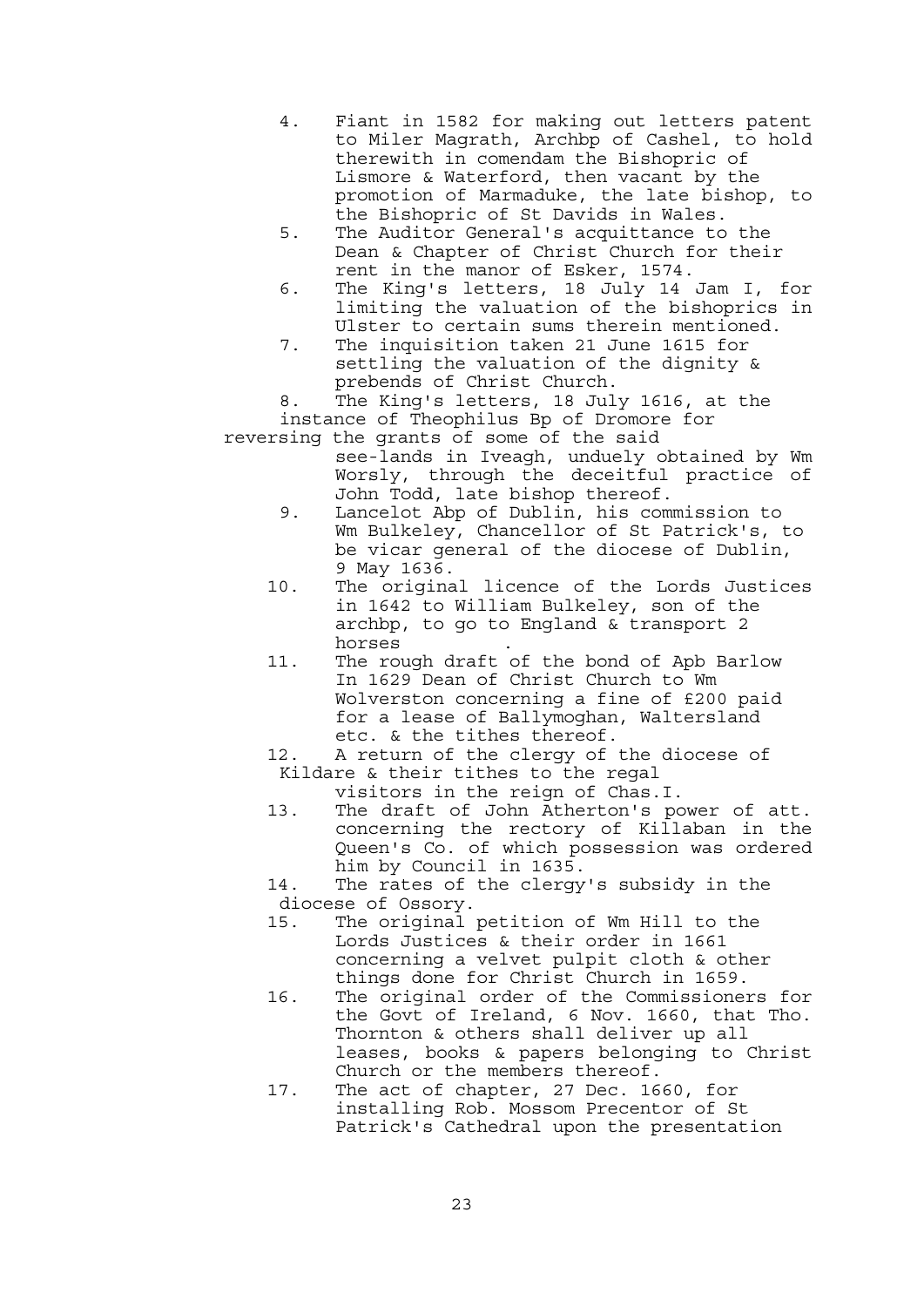of the King.

- 18. The original return of the value of the rectory of Kildenal, Co. Tipperary in 1663 by the parishioners thereof.
- 19. A return of the value of the parish of Wespalton near Clonmethan in the dio. of Dublin in 1664.
- 20. Bp of Ossory's reasons in 1670 as Precentor of St Patrick's that neither he or his tenants are bound to pay a cess of £50 then laid upon them by the inhabitants of St Andrew's parish.
- 21. A remonstrance of John Bernard in 1684, reader of 6 o'clock prayers, concerning a small house adjoining the church, allowed him for shelter.
- 22. Isaac, the vicar, his acct to the Bp of Kildare, 1 Jan. 1686, that he had become a Roman Catholic.
- 23. Bp Digby's acct of Dr Bladen's arresting him for £4,000 etc., 6 June 1691.
- 24. Articles of the Dean & Chapter of Christ Church agt Dr Bladen, Prebry of St John's, for his simoniacal attempts under K. James'
- government, 9 Sept. 1691.
- 25. Petition of the parishioners of St John's against the said Bladen.<br>26. Articles about the cast
- Articles about the casting of the bells in 1687.
- 27. Nicholson, the verger's, petition about his rooms near the south door of the church.
- 27a. Description of improvements made to the organ[by Cuvillie in 1699].
- 28. Petition of the registrar of the manors of Balscadan & Grangegorman - with the order thereon in 1670.
- 29. Several papers relating to the behaviour of Dean Francis, rector of St Mary's.
- 30. The original letter of the Lords Justices, 20 Jan. 1715, to the Dean & Chapter of Christ Church for taking down the arms of the Duke of Ormond.
	- 31. Peter Dowdall's petition to become tenant Of the Dean & Chapter's lands at Ardee.
	- 32. Acts of chapter & other proceedings of Alexius Stafford, popish Dean of Christ Church, & his chapter in 1689 etc.
	- 33. Resolution of the Dean & Chapter about John Bligh's proposal concerning Barret's Lands at Finglas etc.
	- 34. Certificate from the Exchequer Office, 11 Mar. 1661, that no rents are due out of the Dean & Chapter's lands.
	- 35. Papers relating to the cures of Ballykinlore & Philipstown Nugent.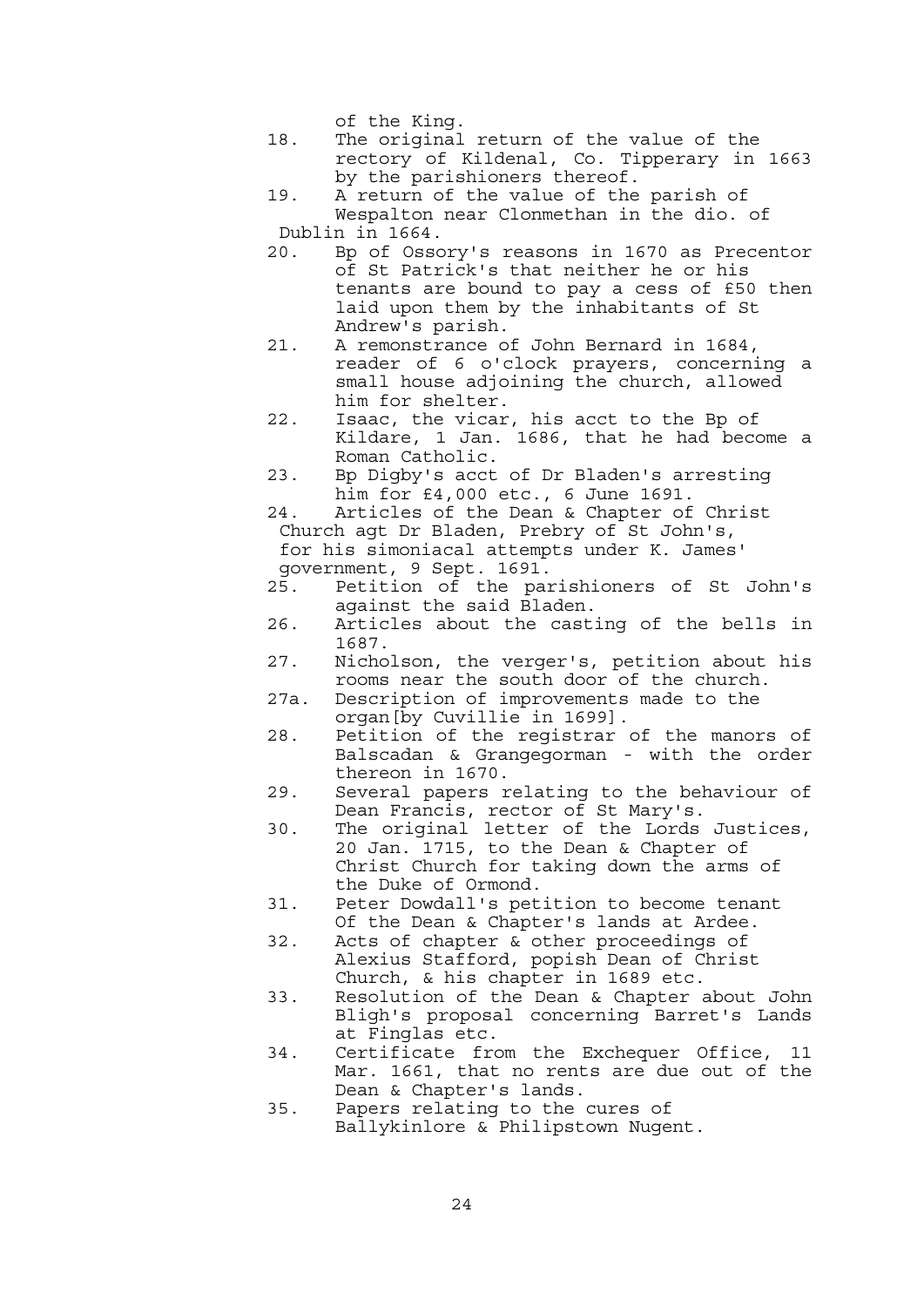- 36. Bill of costs in the cause of Geo. Robinson who claimed the lease of the lands of Brennanstown etc. under the Dean of Christ Church.
- 37. Bonds of indemnity from Rob. Deeny etc., in 1648, that they will claim no benefit in The clause of warranty given them by the Dean & Chapter in their leases of a holding in Sheep St etc.
- 38. Disbursement of money received by order of the Lord Deputy in 1617 for repairing Christ Church
- 39. Some accts relating to the rents of the Dean & Chapter in 1664 and Dr Pooley's (the proctor) account for the year 1688
- 40. Articles between Tho. Teasant & a carpenter about building on his holding in Sheep St
- 41. Nich. Barran's surrender of his interest in a holding in Sheep St demised by the Dean & Chapter in 1542
- 42. The executor of Hen. Friend of Dunsink in Co. Dubl: his account of the distribution of said Friend's effects in 1645
- 43. Copy of a lease from the Mayor, Sheriffs & Commons to Wm Heydon, Treasurer of Christ Church, in 1588 for 61 years, of a holding without Whitefriars Gate (in Stephen Street) lately belonging to the Priory of All Saints
- 44. An old list of the preachers at Christ Church upon festival days
- 7. Legal papers relating to lands, 1561-1711
	- 1. A grant to the Dean & Chapter of £12 a year, 10 June 5 Chas.I, in consideration of a lease made by the said Dean & Chapter to the King & his successors of several rooms called the Four Courts with the passages thereto for onethousand years, dated 9 June

 2. A commission dated 2 March 14 Chas.I for examining witnesses about the value of the lands, tithes & mill of Kilmahyoke, with a return to the Land Commission

- 3. A commission of the same date for valuing a house & garden in Cook St, with a return of the said commission
- 4. A commission, 20 June 12 Chas.I, for examining witnesses on behalf of Hen. Tilson, Dean of Christ Church, agt Theobad Walsh of Carigmayne about Priorsland & Keating's Land or Kiltikery, Grange of Clonkene & Monelough
- 5. Depositions of witnesses in the said case in 1636
- 6. Pleadings in the King's Court, 9 Chas.I, concerning lands litigated between the said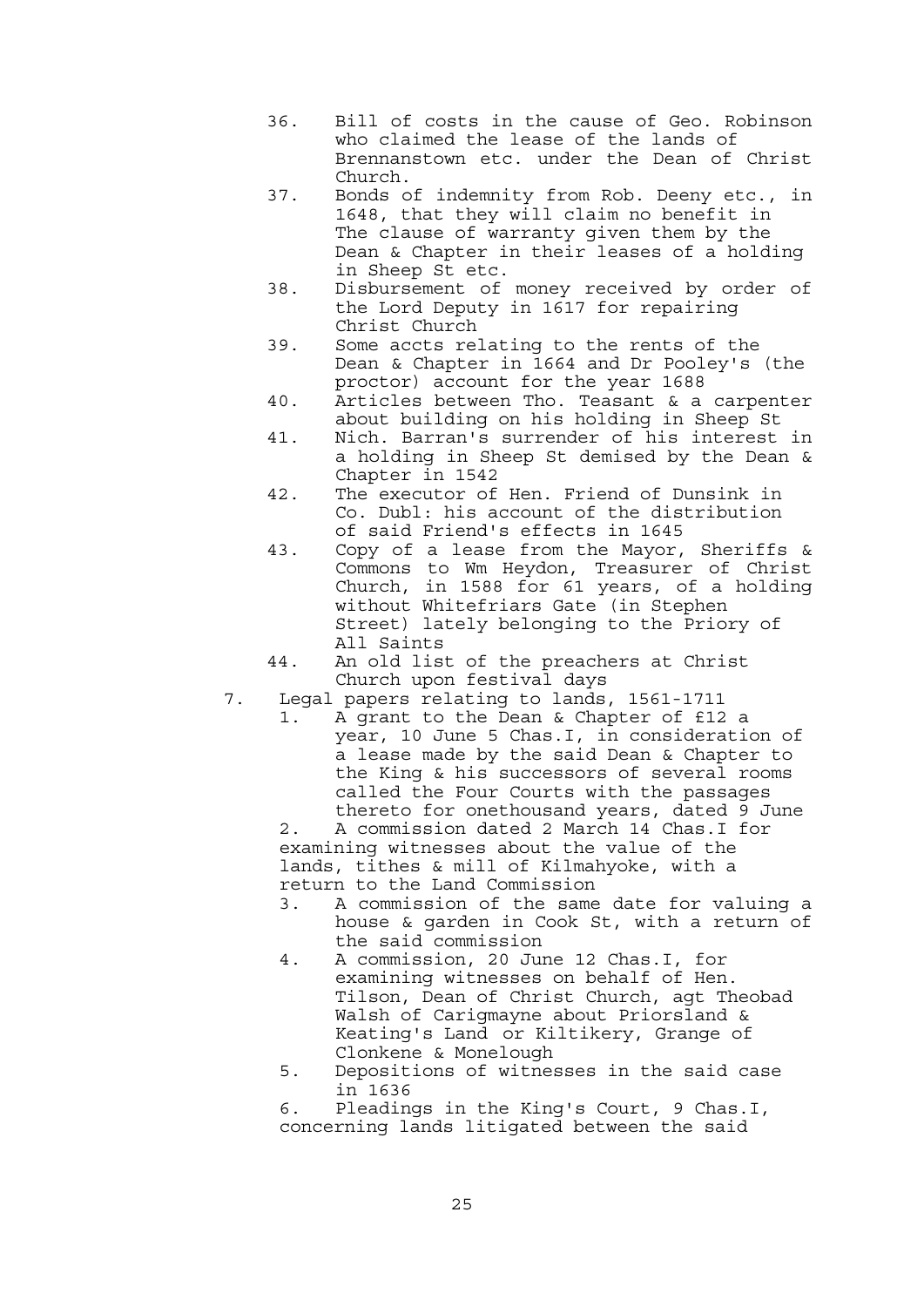parties

- 7. The answer of Dr Jam. Margetson, successor of Dean Tilson, in 1639 to the bill of Theobad Walsh concerning Priorsland, Keatingsland etc.
- 8. The answer of Hen. Tilson, Bp of Elphin, to the said Walsh's petition
- 9. A commission, 2 March 14 Chas.I, for examining witnesses concerning Kill alias Churchtown in Clonkene, in a cause depending between Hen. Tilson, Dean, plt, and Myles Keating & Xpher Wolverston, defts
- 10. Depositions of witnesses in the said case
- 11. A commission, 2 March 14 Chas.I, for examining witnesses concerning lands in Salcock's Wood in a cause depending between Hen. Tilson, Dean, plt & Xtpher Chamberlanie, deft
- 12. Depositions of witnesses in the said case
- 13. A conmission of the same date for examining witnesses concerning some lands in Dalkey in a cause depending between the said Dean, plt, and John Walsh, deft, with a return to the said Commission
- 14. A commission of the same date for examining witnesses concerning the land of Killinen alias Killene in a cause depending between the same plt & James Goodman, deft, with a return to the said Commission
- 15. Depositions of witnesses taken 28 Sept. 1686 on the part of Theobald Walsh, deft, concerning the lands of Grange, Brenanstown, Kiltikera & Monelogh
- 16. The petition of Theobald Walsh to the House of Commons against the Dean of Christ Church, his proceedings at law for the recovery of lands belonging to his deanery
- 17. The bill of Wm Baker of Symonscourt agt Dr Waterhouse for letting to him in 1659 & receiving rents for lands belonging to the Earl of Tyrconnell & the Dean of Christ Church
- 18. An order of the Commissioners for the Act of Settlement, 7 Sept. 1669, on behalf of the Dean of Christ Church agt the Earl of Tyrconnell & the 49 officers about the lands of Ringsend, the Murriaghs etc.
- 19. The answer of James Smith to the bill of Jam. Margetson, Dean of Christ Church, about the lands of Grangegorman
- 20. The bill of the said Dean Margetson against Wm Malone for witholding the Pole Mill in Sheep St and against John Agard for the lands of Grangegorman
- 21. The decree of Lord Chancellor Bolton, 30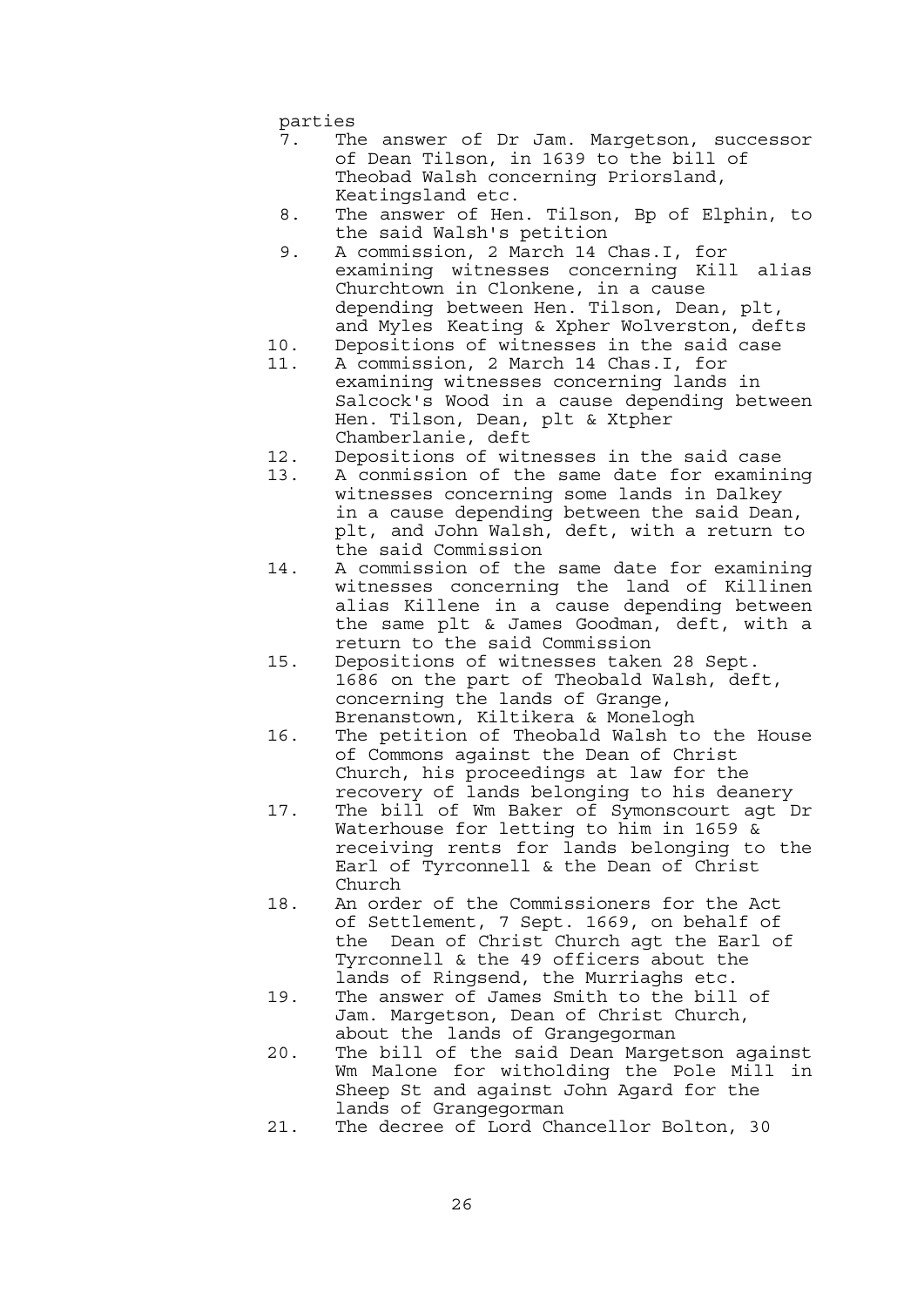Sept. 1643, against said Wm Malone that he shall pay the rent & arrears of rent for the said mill to the said Dean

- 22. Depositions of witnesses concerning the lands of Loghanstown or Ballyloghan on behalf of Dean Tilson, plt, agt Robt Crehall, deft, 12 Jan. 1636
- 23. Depositions of witnesses concerning the said lands on behalf of Robt Crehall, deft, agt Dean Tilson, complainant, 18 Ap. 1637
	- 24. A commission, 22 Feb. 15 Chas.I, for enquiring into the extent & value of some lands at Glasnevin, the great tithes of Brenanstown & Dalkey and ten acres in Salcock's Wood
	- 25. Depositions of witnesses concerning the said lands & tithes taken before John Atherton, Bp of Waterford, & other commissioners, 2 Ap.1640
	- 26. Two decrees in the Court of Exchequer, 6 July & 23 Feb. 1711, in favour of Mary Connor, plt, agt Jn Connor, Dean Francis & other defts concerning the great house in Michael's Lane & Cock Hill, with the opinion of Richard Malone
	- 27. The answer of Dean Barlow to the bill of Anne Harrold, guardian of John Harrold, concerning the lands of Kilmakyoke etc.
	- 27. The bill of said Anne Harrold concerning the said lands alledging that the tithes of Crenagh in Co. Dublin had been given to the Dean & Chapter in exchange for the same, by a lease for 61 years - 14 Nov. 1628
	- 29. The rejoinder of Dame Mary Hibbots to the replication of John & Francis Hibbots concerning the effects of Sir Thomas Hibbots,8 Feb. 1635

 30. Examinations of witnesses in Chancery on behalf of Dean Margetson agt James Smyth concerning the lands held by John Agard in

the Manor of Grangegorman, 9 Oct. 1643

 31. The replication of Dean Margetson to the answer of James Smyth concerning the said lands

- 32. The answer of James Smyth to the bill of Dean Margetson concerning said lands, 13 July 1643
- 33. The bill of Dean Margetson agt James Smyth for the rent of the lands in the Manor of Grangegorman formerly granted to John Agard
- 34. A narrative of the proceedings at the King's Bench in a suit depending between the Dean & Chapter and Ellinor, Countess of Tyrconnell in Easter Term 1670
- 35. The pleading of John Finglas, 6 May 1612,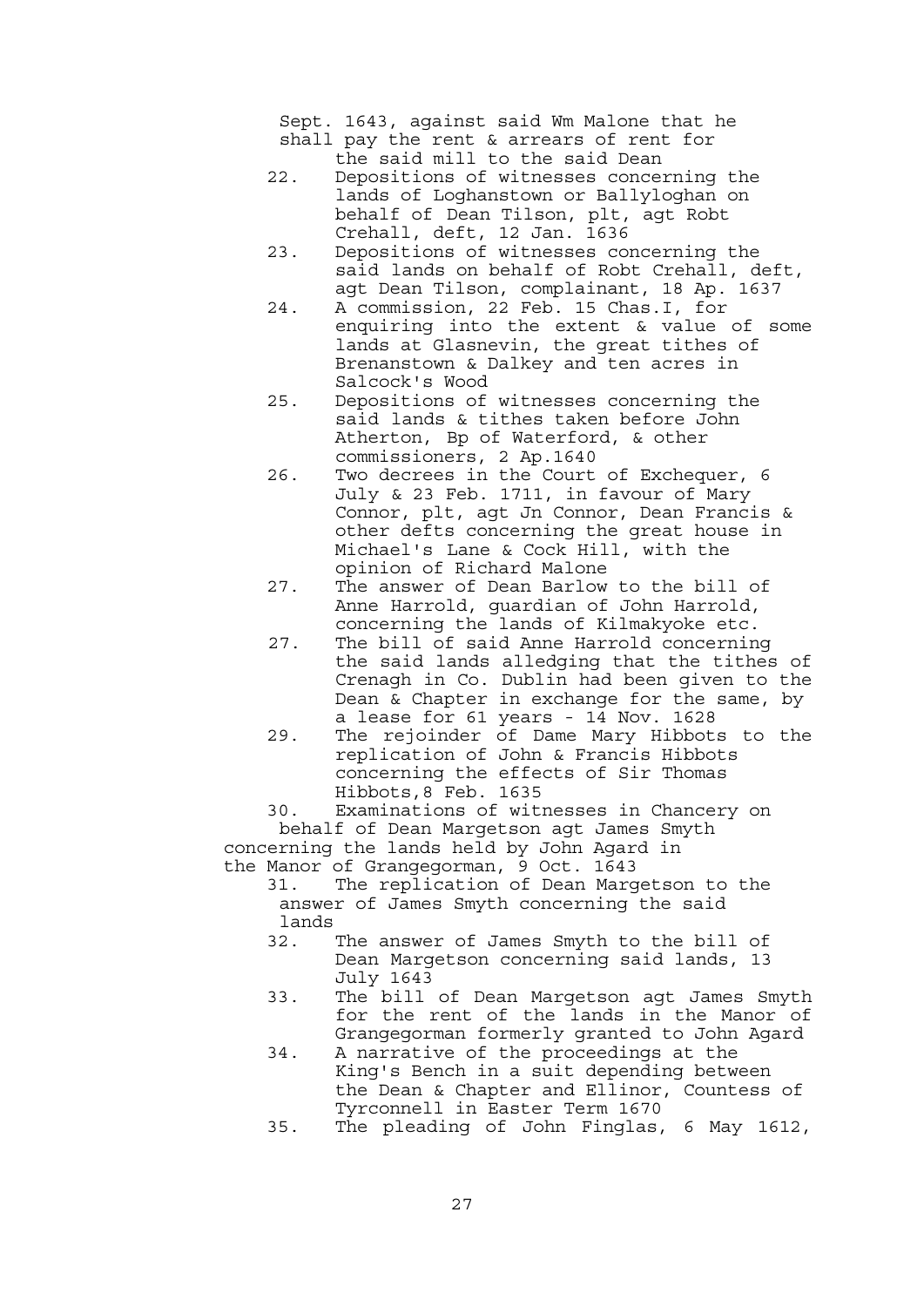concerning his title to the lands of Tobberton, Churchland, Stubbledken etc. under the Dean & Chapter of Christ Church

- 36. A lease from Dean Lockwood & the Chapter of the Pole Mill to James Stanyhurst & his heirs for ever at £20 Irish per annum in half yearly payments, provided also that the vicars choral shall have the grinding of their corn free for ever, 11 July 1561
	- 37. A lease from Lord Fitzwilliam to Wm Scott of the lands of Symons or Smother Court meared & bounded for 31 years at £30 p.a., 26 May 1652
	- 38. A lease from Dean Garney & the Chapter to Redmond Harrold of the town & township of Kilmahyoke with its messuages etc. to hold for 61 years after the expiration of a lease thereof made to Pat. Barnwell for 51 years from 16 Sept. 31 Hen.8, 1540, 10 Aug.1569
	- 39. The same Dean & Chapter demise to Owen Walshe the town of Ballybrenan with all its fields, woods etc. and also certain lands in the fields of Carrickmayne called Prior's Land & Keating's Land alias Kiltkery, 28 Nov. 1572
	- 40. A lease from the same Dean & Chapter to Rich. Fagan of the tithes of the parish of Dalkey & the town of Ballybrenan, 2 Mar. 1586
	- 41. A lease from the same to Jam. Garrie of the town of Killeny, 11 Aug. 1586
	- 42. A lease from the same with consent of the vicars choral to Peter Calfe of part of Salcock's Wood, 25 Feb. 1592
	- 43. A lease from the same to George Ussher of the farm of Clonkene called the Kill, 7 June 1592
	- 44. A lease from the same to Peter Calfe of 4 acres of land at Salcock's Wood, 15 Aug. 1594
	- 45. A lease from the same to Thos. Genald of 16 acres at Salcock's Wood, 1 Aug. 1594
	- 46. A lease from Jonas Wheeler, Dean, & the Chapter to Rich. Roth of the common garden in Rochel Lane, 3 Dec. 1607
	- 8. Lands, 1592-1748
		- 1. The original Order of Council, 2 Dec. 1637, for examining witnesses concerning the lands in controversy between Dean Tilson & Theobald Walsh of Carigmaine.
		- 2. The original Order of Council upon the said Dean's petition, 8 May 1638, for joining Sir Tho. Newcomen (upon the death of Sir Ed. Wingfield) with Bp Atherton to examine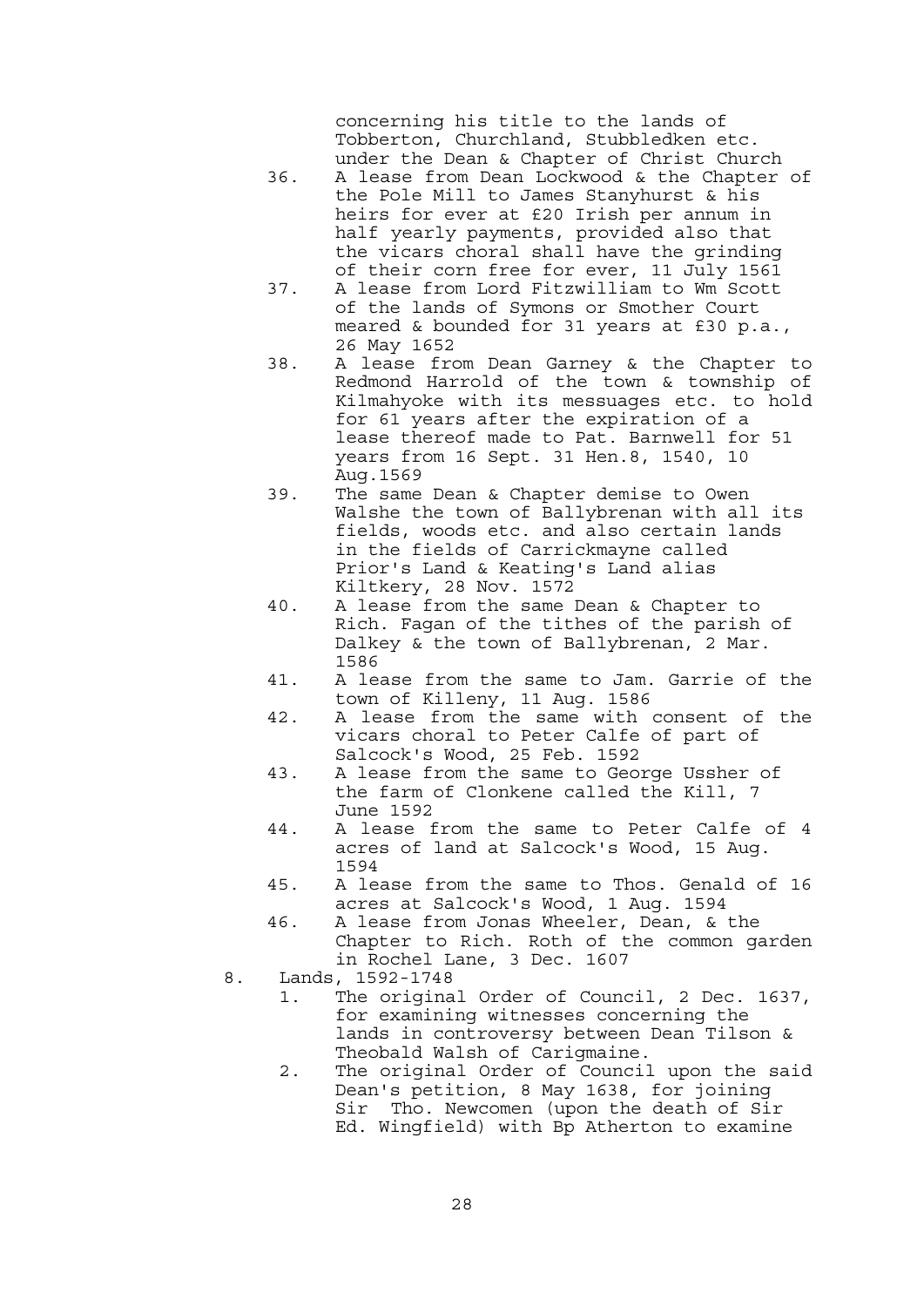said witnesses - the said Commissioners report,10 Dec. following.

- 3. The original Order of Council, 14 Feb. 1638, for giving possession to Dean Tilson of Priorsland, Keatings Land etc., with the Sheriff's return thereupon, 28 May 1639.
- 4. The various proofs abstracted, that were laid before the Council in this case.
- 5. The petition & pleas of Dean Margetson in 1641 laid before the House of Commons in

 answer to said Theob. Walsh's application to set aside the said Order of Council.

- 6. The original Order of Council, 7 Feb. 1638, for establishing Dean Tilson's possession Of the lands of Simonscourt, Colcot & the warrens called Scallid Hills, agt the claim of Lord Visct FitzWilliam.
- 7. A letter of Will. FitzWilliams to his brother, the Earl of Tirconnel, about a scheme for depriving the Dean of Christ Church of the lands of Colcot, 10 May 1663. Original.

 8. The matters of evidence by records & the proof of witnesses concerning the Dean's title to the lands of Simonscourt, Colcot etc. produced in a suit agt Lord

Fitzwilliam in 1669.

 9. An attested copy of the inquisition post mortem, Tho. FitzWilliam militis, taken 3 Nov. 1592, with a recital of the settlement of his family estate.

- 10. An old survey (map) of the lands of Simonscourt, Ringsend, Irishtown etc.
- 11. The original petition of the Dean & Chapter in 1661 about the rents of their lands that had been paid into the Exchequer, with the Order of Council thereon. And the report of the Ld Chief Baron & his order, 10 Sept.
- 1661.
- 12. Depositions of witnesses concerning the lands of Astagob in 1639 in a cause at the Council Board wherein the Dean & Chapter of Xt Church were plaintiffs & Simon Lutterell Esq., deft.

 13. Several memoranda in the reign of Chas.I concerning lands & houses belonging to the Dean, the Dean & Chapter, Vicars etc.

 14. An agreement, 26 Mar. 1669, between Dean Parry & his tenent at Dean's Grange, Richd Wilson, that the said Dean shall be at

- liberty to finish the building he had begun, shall have a close of ground contiguous, & the summer grazing of two horses.
- 15. The original award of Sir James Cuffe &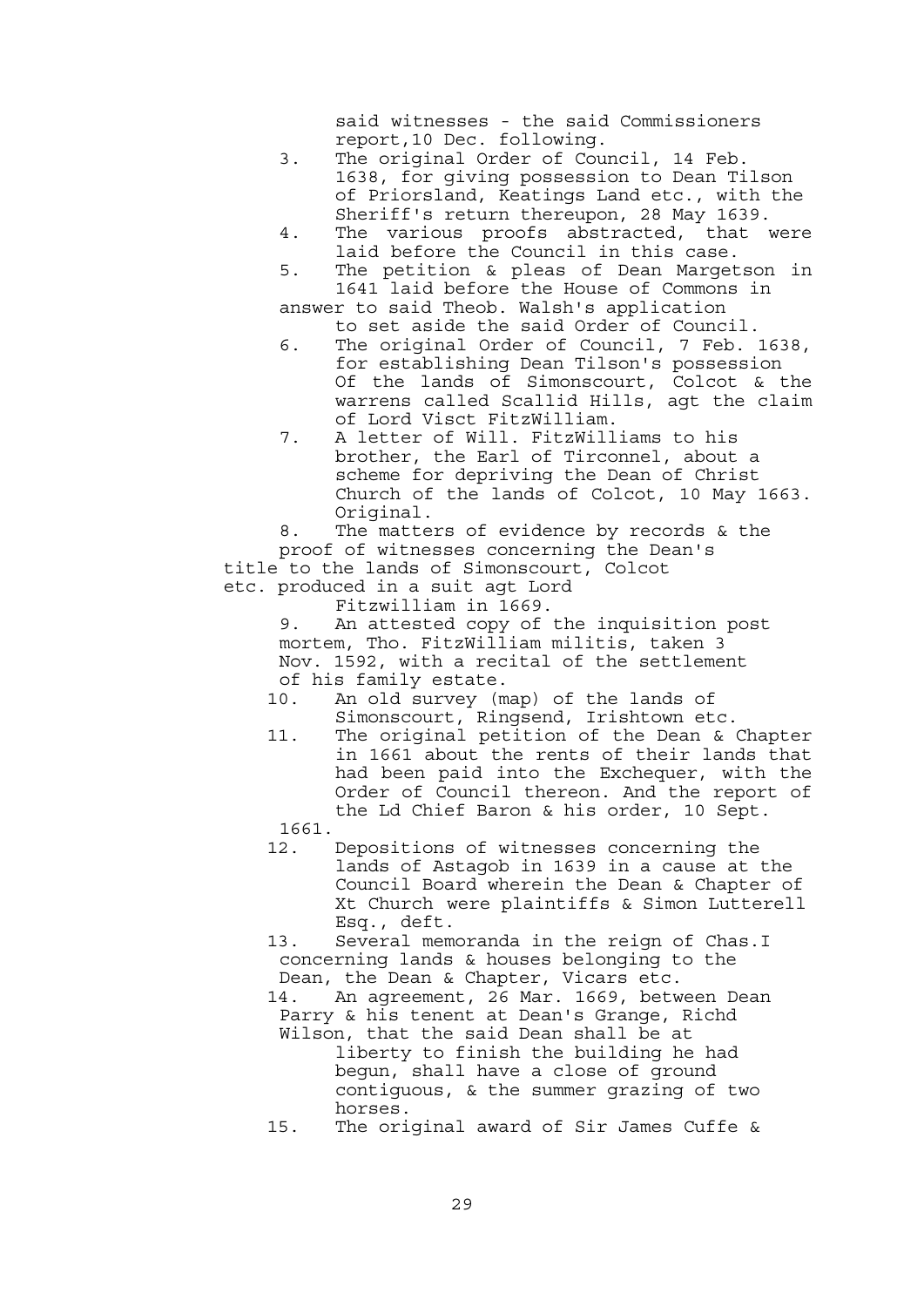Hen. Warren Esq., arbitrators chosen by Dean Parry & Sir Mau. Eustace to determine the Dean's claim to the lands of Kilmahyoke, Co. Dublin.

- 16. Letters of Mr Ellis & Jn Johnson from London in 1682 to Willm, Bp of Kildare about the altar plate to be made for the Cathedral of Christ Church.
- 17. An Act of Parliament in 1702 for the relief of Jn Ellis Esq. with respect to the forfeited estates of his brother Sir Wm Ellis.
- 18. The precept of the Court of Common Pleas to the Sheriff of Co. Kildare in 1748 for giving possession of the Prebendaries' and Vicars' lands at Kilcullen. With the Sheriff's return.
- 9. Acts and decrees, 1592-1709
	- 1. Heads of a bill for confirming the grants & possessions of the Dean & Chapter & to enable them to make leases with consent of the Chief Governors of Ireland.

 2. Draft of Dean Margetson's replication in Chancery to Jam. Smith about lands in Grangegorman.

- 3. Depositions of witnesses before Bp Atherton & other Commissioners concerning Ballyokan, Tinekelly & other lands of the Dean of Christ Church.
- 4. An Act of Council for enabling the Dean & Chapter to make a lease to Sir Theophilus Jones of the Holy Lamb in High Street at £15 per annum, 13 Sept. 1669. Original.
- 5. Order of the Lord Deputy & Council, 13 Sept. 1669, for renewing Dan. Byrne's lease of the house called the Fountain in Nicholas Street.
- 6. Pat. Arthur's bond to Ald. Rob. Desy, 6 Aug. 1670, for performing the award concerning a holding in Little Sheep St, under the Dean & Chapter.
- 7. Petition of Wm Kenedy to Lord Berkeley for a Licence of State to the Dean & Chapter For demising a holding in Skinner Row for 60 years.
- 8. Petition of the Dean & Chapter in 1671 to the Lord Chancellor for assigning their Council to sign the bill which they intended to file against James, Lord Santry, Lord Chief Justice of the King's Bench. With the order of the Lord Chancellor thereupon.
- 9. Copies of attachments issued agt Wm Daly & Hugh Thomas, lessees of Thos Howel, in 1662, for a holding at the west end of St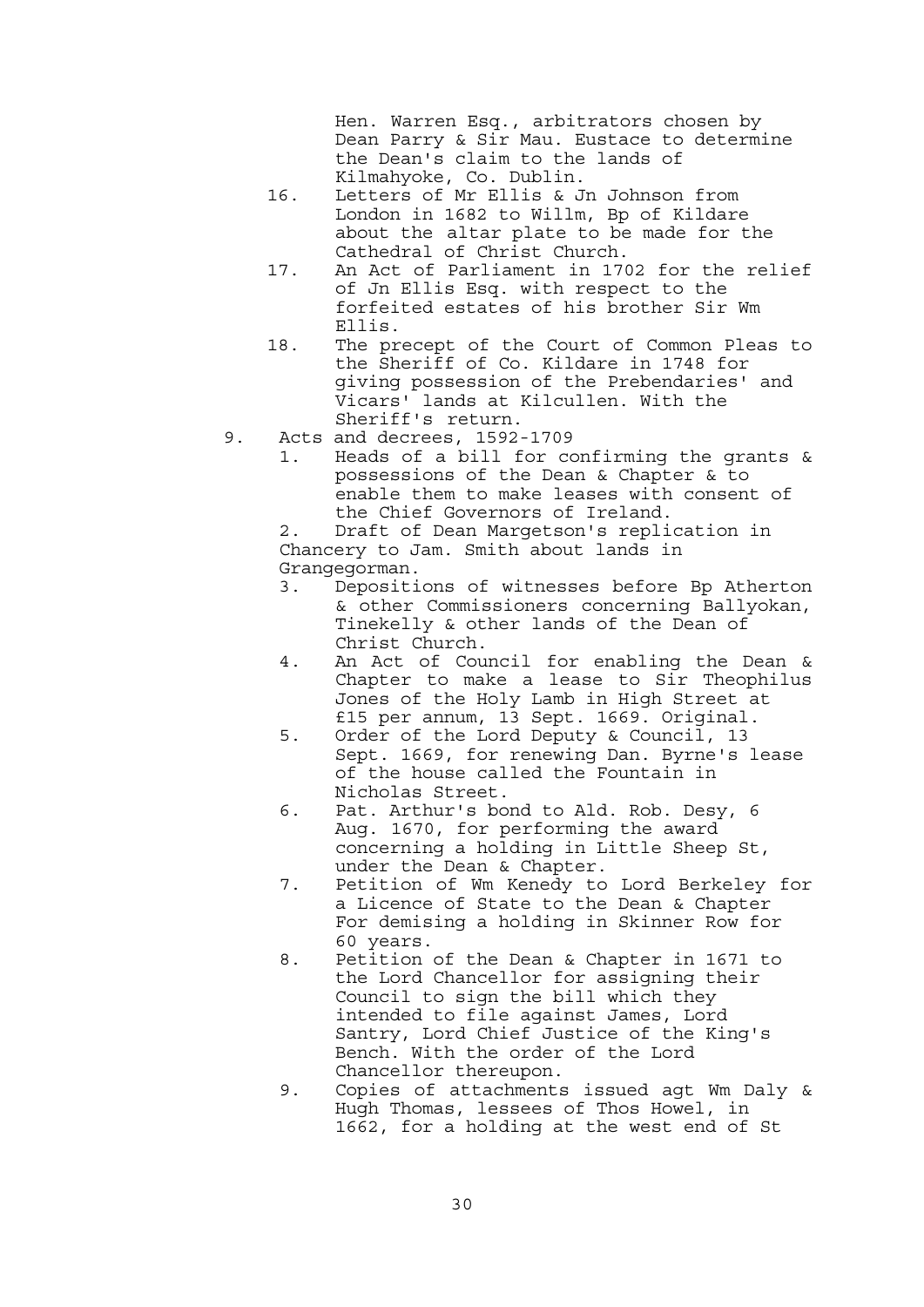Michan's churchyard.

- 10. The bill of John Bryan & Mary his wife in 1680 concerning the holding demised in Trinity Lane near Cocke Hill in 1660 by the Dean & Chapter to John Mills, joiner.
- 11. Claims of the Dean & Chapter to several chiefrys & other rents payable to them by several forfeiting persons on acct of the rebellion in 1688, for lands and houses in different places, laid before the Trustees, in 1700, for settling the forfeited estates.
- 12. Decree of the said Trustees, 27 Jan. 1700, allowing the claim of the said Dean & Chapter to their several rents and holdings.
- 13. Ald. Robt Mason's answer to Richd Seacome's pretensions of having a right to the leases of George Cooke, late of Christ Churchyard, & to renew the same under the Dean & Chapter.
- 14. A certificate of the chapter register in 1709 concerning two ancient leases of a holding in High St, found in the archives of the church.
- 15. Several pieces of written evidence concerning the lands of Portrane belonging to the prebendaries and vicars.
- 16. A return from the Down Survey of the lands of Astagob or Stagob.
- 17. A memorial of the Dean & Chapter to the Lord Mayor of Dublin concerning their right to a gable end of a house in Fisher's Alley. With a report of the Master & Corporation of Bricklayers concerning the same.
- 18. An inquisition taken 30 Nov. 1592 after the death of Sir Thomas Fitzwilliam of Merryon, with a recital of his settlement of all his lands.
- 19. A bill filed in Chancery in 1669 by Wm Hickey M.D. agt the Dean & Chapter of Christ Church & their tenant John Milles concerning a holding in Trinity Lane & Cock Hill.
- 10. Petitions for leases, 1603-40
	- 1. Petition of Rob. Hughes for lands at Moyglare, Rathmore, Ballymore & the Dean's orchard, 1660.
	- 2. Do, Henry Brereton for lands in
	- Cottrelston, Wyanston & Lucan, 1660.
	- 3. Do, Jonathan Edwards for tithes in Lecale, Kilcullen & for Banetslands in Finglas, 1660.
	- 4. Do, Ralph Wallis for tithes in Lecale, for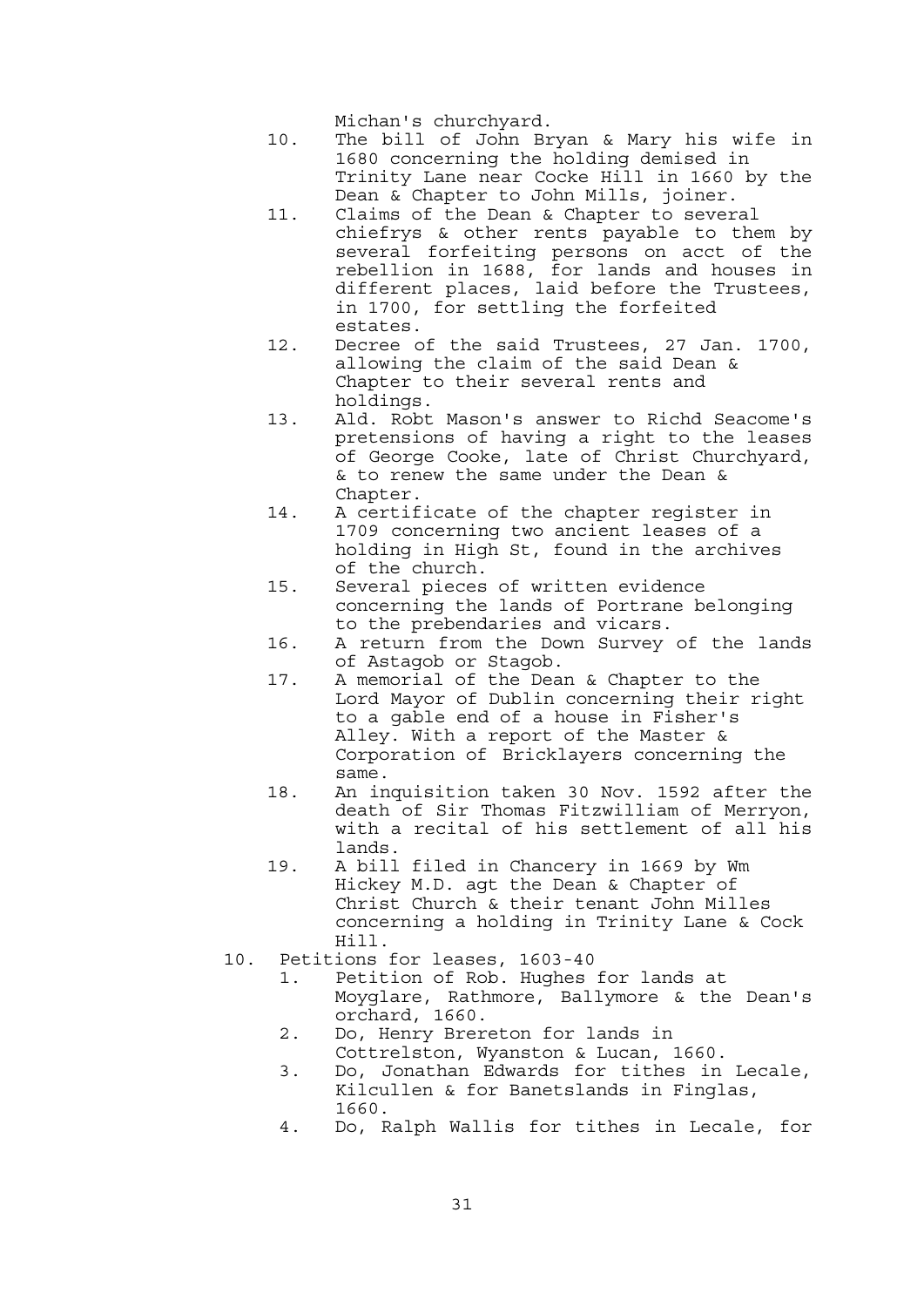lands in Ardee, 1660.

- 5. Do, Sir Daniel Bellingham for lands in Finglas, 1660.
- 6. Do, Nath. Deny for lands in Finglas, 1691.
- 7. Do, Richard Philips for lands in Finglas, 1674.
- 8. Do, Paul Barry for Ballyboggan, 1728.
- 9. Do, Art. Conolly for lands at Finglas.
- 10. Do, Nath. Deny for lands at Finglas.<br>11. Do. Richard Warren for the lands & t
- Do, Richard Warren for the lands & tithes of Stillorgan, 1696.
- 12. Do, Michael Chamberlayne for copies of Leases possessed by Daniel Hutchinson, 1668.
- 13. Do, Margaret Surdeville about the lands of Cottrelston, 1681.
- 14. Do, John Hughes for Salcock's wood.
- 15. Do, Tho. Bingham for the same.
- 16. Do, Jane Wallis for Rathmore, 1692.
- 17. Do, Sam. O'Neile about his survey of
- Rathmore, 1670.
- 18. Do, Jane Bulkeley about the same lands, 1719.
- 19. Report of the prebendaries & vicars about The lease of Redmond's farm made in 1666.
- 20. Petition of Henry Richardson about his tithes in Lecale.
- 21. Do, Elizabeth Gibbons about the same.<br>22. Do, Rev. John Brett about the cure of
- Do, Rev. John Brett about the cure of Lecale.
- 23. Memorial of Mr Gibbons about the same.
- 24. Letters of Mr Brett & Mr Gibbons about the same, 1721.
- 25. Proposal of Lord Duncannon for Ballymore for Colvill, 1726.
- 26. Do, for Robert Colvill for Ballymore, 1739.
- 27. Petition of John Brereton for Killester tithes.
- 28. Do, 1691.
- 29. Petition of John Morrisey for the Killester tithes, 1728.
- 30. Do, Ignatius Pursell for lands in Cromlin, 1668.
- 31. Do, Mary Dean for lands in Cromlin, 1710.
- 32. Do, 1723
- 33. Do, 1738.
- 34. Petition of Wm Watt for the Plover Park in Glasminoge with an abstract of articles between him & the Dean & Chapter, 1692.
- 35. Memorial of Jam. Hamill for the Plover Park,1739.
- 36. Petition of Richard Hosier for some ground in Christ Churhyard adjoining Sir Walter Plunket's office, 1663.
- 37. Do, Richard Carny for the Gate House, 1670.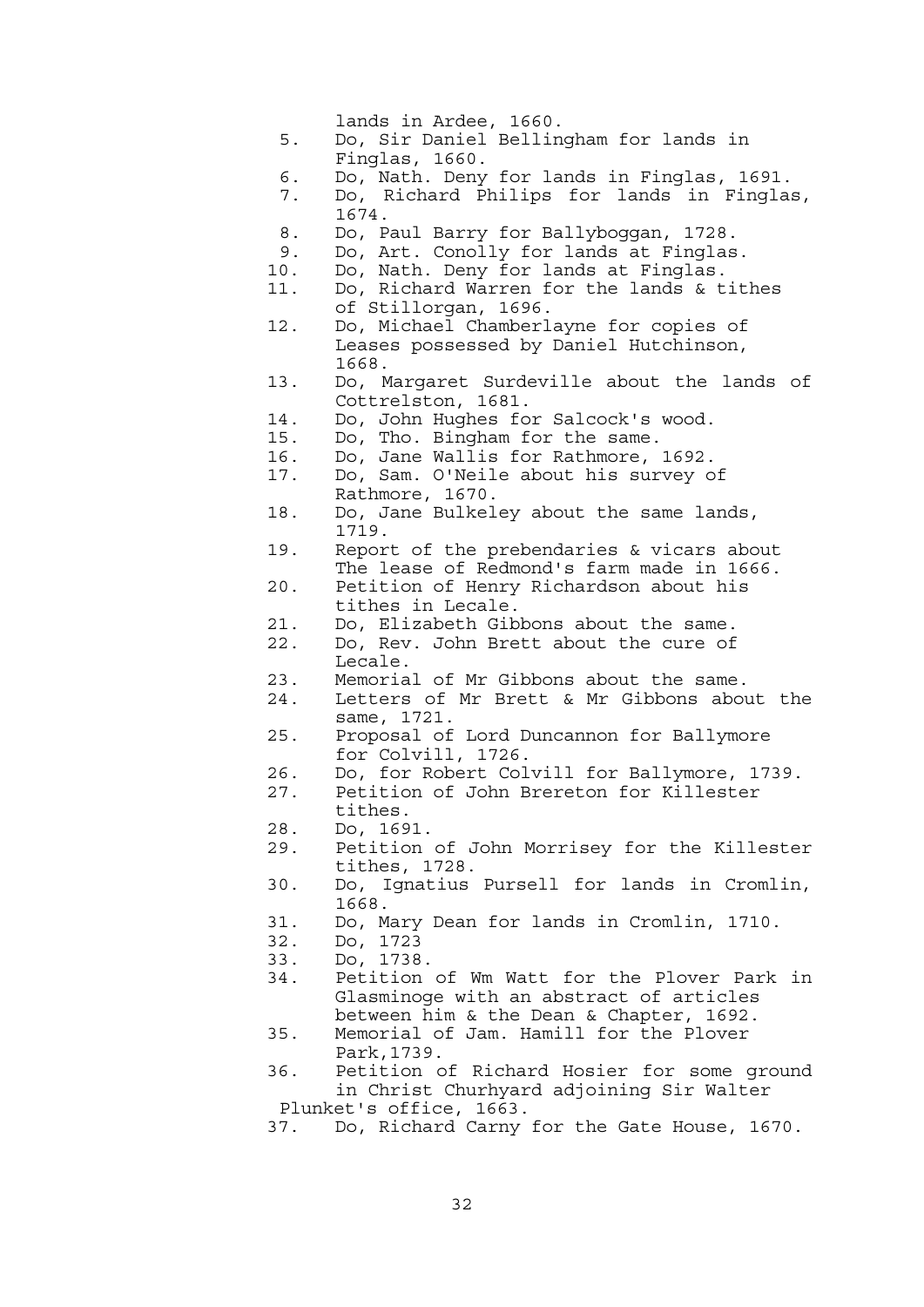- 38. Do, Geo. Vicars concerning some ground in Christ Church yard, c.1667.
- 39. Do, Zach. Robinson about an encroachment by Ben. Smith in the long entry.
- 40. Do, Elias Best & his letter about some cellars.
- 41. Proposal of John Cuthbert & John Davison about part of the precinct wall at the back of Skinners' Row, 1693.
- 42. Petition of Robert Owen for the liberty of breaking out lights in the same.
	- 43. Memorial of Wm Fenner for renewing his Lease of the house adjoining the wall of Trinity Chapel.
	- 44. Petition of Tho. Rowles for the renewal of Platt's lease of some rooms.<br>45. Do. Tabitha Platt for some of
	- Do, Tabitha Platt for some ground under the window of the Chapter House.
	- 46. Do, Wm Weston for a little shop under the gate in Christ Church Lane.
	- 47. Do, Jam. Cottingham for renewing the lease of Colfabius.
	- 48. Do, of his son for the same.
	- 49. Petition of Rebecca Throp, assignee of the same.
	- 50. Do, John Palin for a holding in Christ Church Yard.
	- 51. Do, Redmond Morris for waste ground in Oxmantown.
	- 52. Do, Tho. Bladen for ground late of Jn Bullock, 1661.
	- 53. Do, Rob. Ardagh for ground late of Lau. Scanlan, 1660.
	- 54. Do, Tho. Howell for ground at the west side of St Michan's Church Yard, 1661.
	- 55. Do, Jn Denny Pain for some tenements in Oxmantown, 1724.
	- 56-63. Petitions of Edw. Arthur, Thady Daly, John Smith & John Vaughan about a holding in Loughboy.
		- 64. Petition of Jam. Darling about a holding in Oxmantown.
		- 65. Do, Tho. Molyneux about a holding in Fishamble St, 1728.
		- 66. Do, Isaac Gray about the same, 1740.
		- 67. Do, John Coyne about a holding on the east side of Fishamble St.
		- 68. Do, Nicholas, Bp of Raphoe, for a holding in Sheep St & Stephen St, with his letter about the same, 1736.
	- 69-70. Do, Robert Waller about a holding on the east side of Sheep St.
	- 71-72. Do, Joseph Nuttall for the holding in Sheep St late of Richard Mills.
		- 73. Assignment of John Worrall to Mich.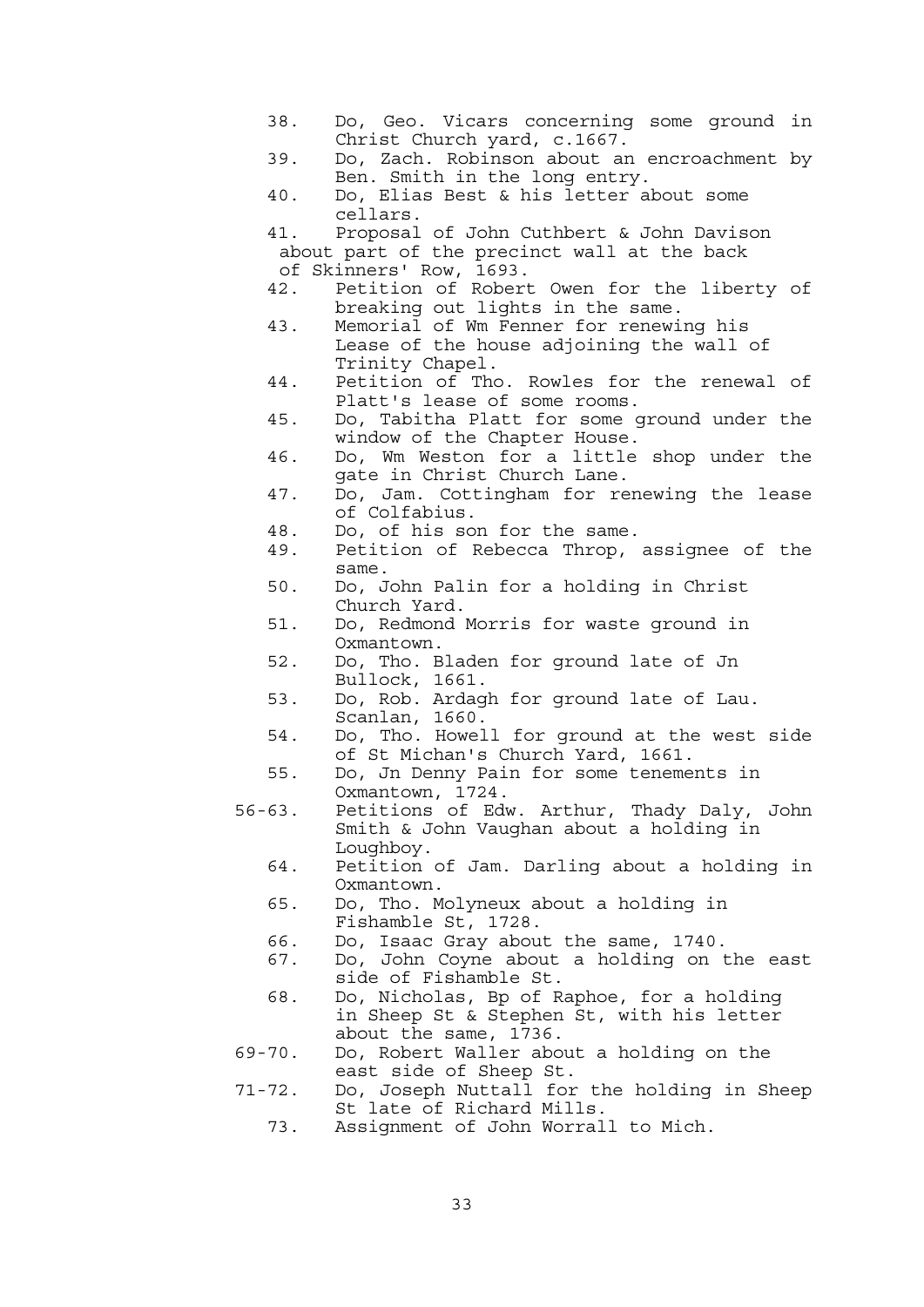Chamberlayne of his interest in a holding in Sheep St, 1603.

 74. Petition of John Worrall, clerk, for his holding in Sheep St.

- 75. Do, Sam. Hopton for a holding in Church St. 76-77. Do, Richard & Mich. Shuckmile about a
	- holding in Trinity Lane.
- 78. Petition of Edw. Gough about a holding on the east side of Michael's Lane.
	- 79. Do, Pierce Crosby about the same, 1726.
	- 80-83. Do, Margaret Scriven & Rob. Scriven about a holding on Cock Hill & northside of church.
	- 84-94. Do, Margaret Sinderville, Will. Hickey,
- John Francis, Edw. Jans, John Mills, Mary Mannering about a holding in Michael's Lane & on Cock Hill.
	- 95. Do, Peter Wybrants about a holding on Cock Hill, Christ Church Lane & Michael's Lane.
	- 96. Do, Rob. Naper about the same, late of Mary Connor.<br>97. Do, Jos
	- Do, Joseph Kelly about a house in Trinity Lane.
	- 98. Do, Michael Donohoe about a house in the same.
	- 99. Do, Jas. Leeson about the holding late of John Markham in the same.
	- 100-101. Do, Robt Mossom for the holding in High St & Trinity Lane, late of Rob. Jordan.
		- 102. Do, Jonath. Butterton for a holding in High St, 1660.
			- 103. Do, Wm Standing for the Lamb in High St,
		- 104. Do, Sir Theophilus Jones for a house in the same.
		- 105. Do, Peter Ward for the Cast & Wheel in the same, 1660.
		- 106. Do, Phil Harding for the Catherine Wheel in the same.
		- 107. Do, Rob. Mills for a holding in the same, 1660.
		- 108. Do, Lord Santry for the Red Cross in the same, 1728.
		- 109. Do, Dominick White for a holding in Back Lane.
		- 110. Do, Rich. Tighe for a holding in the same.
		- 111. Do, Eliz. Hare or Palfrey for a holding in the same.
		- 112. Do, Jos, Leeson for a holding in the same.
		- 113. Do, Isaac Ward for a holding in the same.
		- 114. Do, Rev. Jam. Ward for the same, 1728.
- 115. Do, Dan. Birne for a holding in Nicholas St.
	- 116. Do, Richard Jones for a holding in the same.
	- 117. Surrender by Eliz. Hewett of her lease in John's Lane in favour of her son, Dive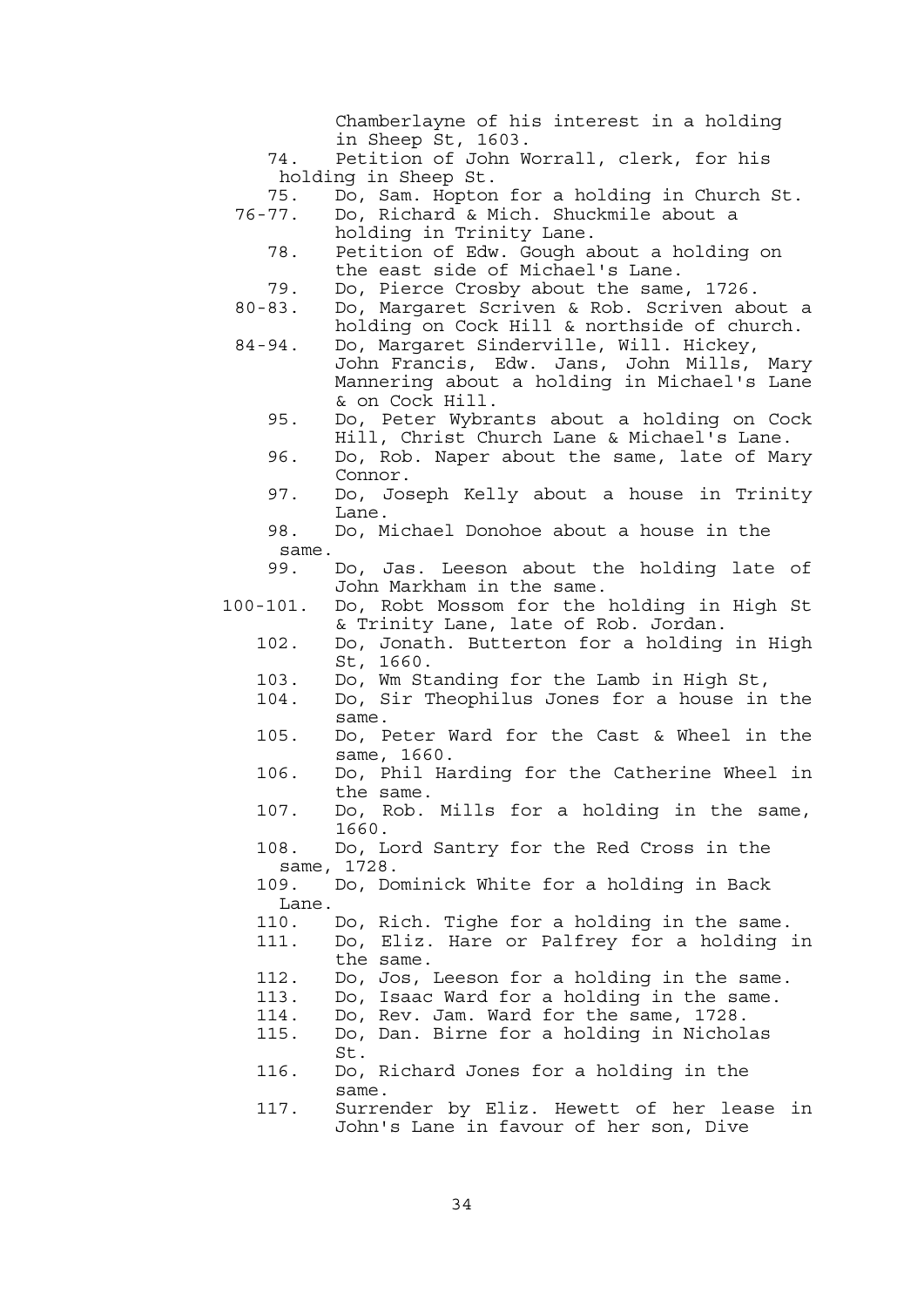|               | Downes, 1678.                               |
|---------------|---------------------------------------------|
| 118.          | Letter & petition of Kath., widow of the    |
|               | said Dive Downes, late of Cork, for         |
|               | renewing said lease.                        |
| $119 - 121.$  | Letter & petition of Wm Kennedy for a       |
|               | holding in Skipper Row.                     |
| 122-124.      | Letter & petition of Rich. Dixon, Roger     |
|               | Bouler, Isaac John, Wm Kennedy & James      |
|               | Woodside.                                   |
| $125 - 126$ . | Do, Cha. Collis for a holding in the same.  |
| $127 - 128$ . | Do, Wm Cane for the same.                   |
| 129.          | Hen. Ashton's agreement about his holding   |
|               | in Skinner Row, 1686.                       |
| 130-131.      | Memorial of Lord Santry about a holding in  |
|               | the same.                                   |
| 132.          | Petition of Edw. Corker about the late      |
|               | holding of Sir Richard Bellingham in Little |
|               | Sheep St.                                   |
| 133.          | Do, James Grace about the same.             |
| 134.          | Do, Susanna Revell about a holding in the   |
|               | same.                                       |
| 135.          | Do, Elinor & Alice, daughters of Hen.       |
|               | Seagrave about the Ash Park in Francis St,  |
| 1671.         |                                             |
| 136.          | Do, John Sergeant about the same, 1667.     |
| 137-138.      | Do, Susanna Markham about the same, 1727.   |
| 139.          | Do, Jn Williams about the Half Moon in Cook |
|               | St.                                         |
| 140.          | Do, Jam. Hand about the stable & coach      |
|               | House in D.                                 |
| 141.          | Do, Rich. Kelly for the Corner House near   |
|               | Paradise Garden in Bride St, 1660.          |
| 142-147.      | Do, Winifred Cragg, Edw. Thornton, Rich.    |
|               | White, Wm White, Ann Yates & her guardian   |
|               | Hugh Vaughan about the same.                |
| 148.          | Do, Will Powell about the same - and        |
|               | Shuckmill's interest in Church St.          |
| $149 - 150.$  | Do, John Hawkshaw for a holding in Fisher   |
|               | Lane.                                       |
| 151.          | Do, Christopher Bennet for a holding in     |
|               | Thomas St.                                  |
| $152 - 154$ . | Do, Mark Ransford, Edwd & Cordelia Ransford |
|               | about the said holding & that of And. Rock  |
|               | in Thomas St.                               |
| 155.          | Petition of James, Lord Santry about a      |
|               | holding in James St.                        |
| 156.          | Do, Richard, Lord Santry about the same.    |
| 157-159.      | Do, Jane Blocksom, Rich. Synnot & John      |
|               | Blacksom about the holding late of John     |
|               | Stone in the same street.                   |
| 160.          | Do, Mary Lynch for the holding of the late  |
|               | Mary Barlow in John's Lane & Fishamble St,  |
|               | 1718.                                       |
| 161.          | Do, James Scott for the same.               |
| 162.          | Do, James Medlicott for the backsides of    |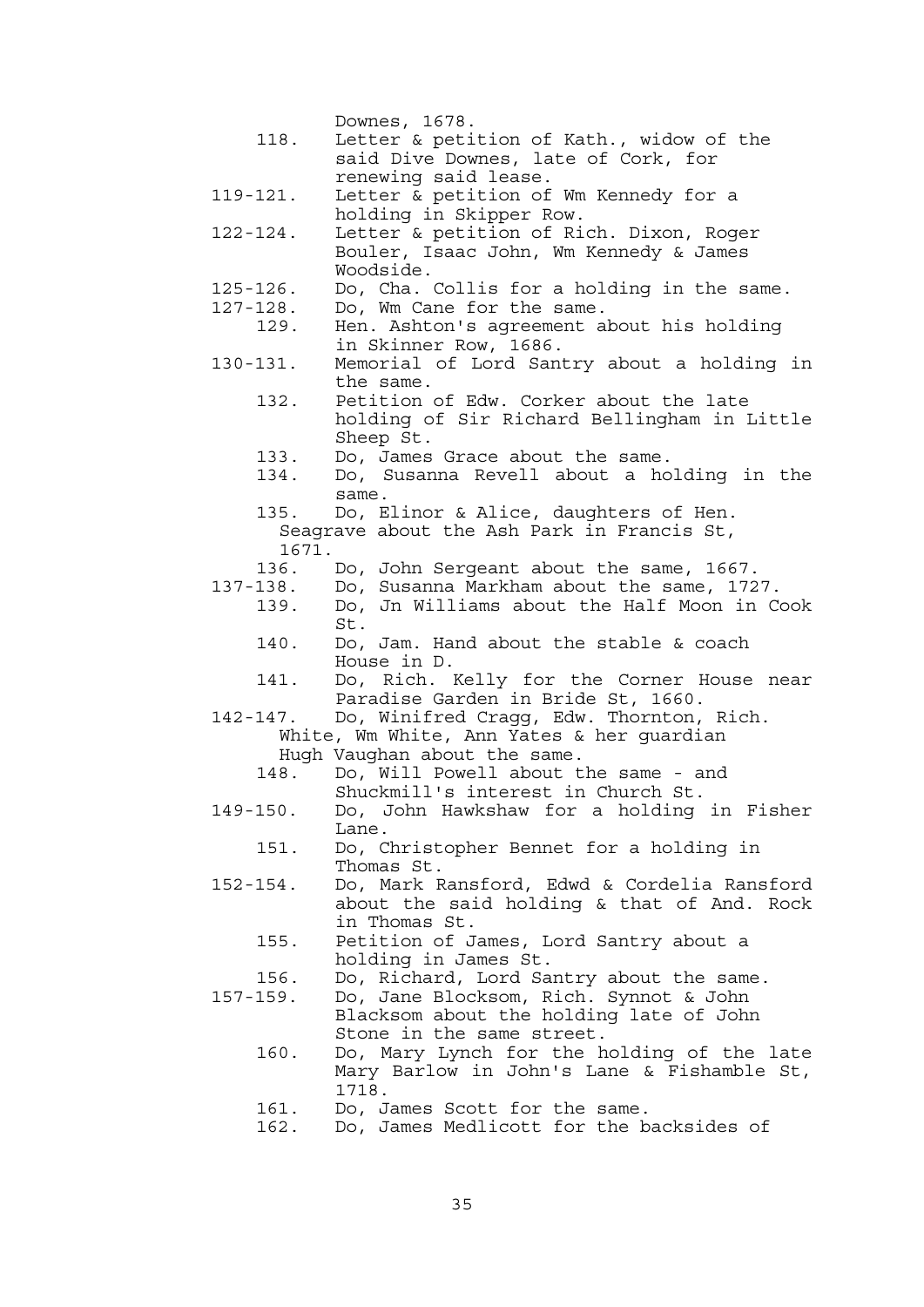|              | some houses in Fleece Alley, 1722.                                                      |
|--------------|-----------------------------------------------------------------------------------------|
| 163.         | Do, George Kecke for a piece of ground in                                               |
| 164.         | George's Lane lately held by John Murphy.<br>Proposal of Lord Chancellor Baron Rochfort |
|              | for White's houses in George's Lane, 1713.                                              |
| 165.         | Petition of Peter Vateau for a holding on                                               |
|              | the east side of George's Lane.                                                         |
| 166.         | Do, Cha. Lemon for a renewal in said lease.                                             |
| 167.         | Do, John Price & other feoffees for the                                                 |
|              | estate of Rob. Hughes to renew his lease in                                             |
|              | said Lane made to Jonath. Edwards for his                                               |
| 168.         | use, made in 1661.<br>Do, Jonathan Edwards for the same, 1661.                          |
| 169.         | Do, Robert Waller & Ann his wife for part                                               |
|              | of the said holding.                                                                    |
| 170.         | Do, Robert Waller for part of the same,                                                 |
|              | 1721.                                                                                   |
| 171.         | Do, John Weaver for a holding in said lane                                              |
|              | & another in Cook St, 1667.                                                             |
| 172.         | Do, Simon Buxton, grandson of Michael                                                   |
|              | Eustace, for a holding at the north end of<br>George's Lane occupied by Ralph Wallis.   |
| 173.         | Do, Simon Buxton & Robt Buxton for the                                                  |
|              | same.                                                                                   |
| 174.         | Do, Gilbt Nicholson for a holding on the                                                |
|              | west side of George's Lane.                                                             |
| 175.         | Do, Thomas Nicholson for the same.                                                      |
| 176.         | Do, 1724.                                                                               |
| 177.         | Do, Bernard Correges for the same, 1725.                                                |
| 178.         | Do, Mary Leatherbarrow for a holding in the<br>same.                                    |
| $179 - 180.$ | Do, Frances Vizer for the late holding of                                               |
|              | Wm Drayton in the same, 1730.                                                           |
| 181.         | Do, Wm Powell for the same.                                                             |
| 182.         | Do, Rob. Ford for a holding in Dame St.                                                 |
| 183.         | Do, Mary Ford for the same.                                                             |
| 184.         | Do, Dorothy Knox for a holding in George's                                              |
| 185.         | Lane.<br>Do, Wm Nolan & Mich. Elliot for a holding                                      |
|              | in Dame St.                                                                             |
| 186.         | Do, Mick Tailor for a holding in Bridge St                                              |
|              | & Cooke St.                                                                             |
| 187.         | Do, Christopher Chamberlain for a holding                                               |
|              |                                                                                         |
| 188.         | in Bridge St.                                                                           |
|              | Do, John Cuthbert for a holding in the                                                  |
|              | same.                                                                                   |
| 189.         | Do, Barth Wybrants for a holding on                                                     |
|              | Merchants' Quay.                                                                        |
| 190.         | Do, Peter Wybrants about the same, 1734.                                                |
| 191.         | Do, the representatives of Jane Jones for a<br>holding in Chanel Row.                   |
| 192.         | Do, Mich. Christian for a holding in School                                             |
|              | House Lane.                                                                             |
| 193.<br>194. | Do, Ben Parry for a holding in Stephen St.<br>Do, 1719.                                 |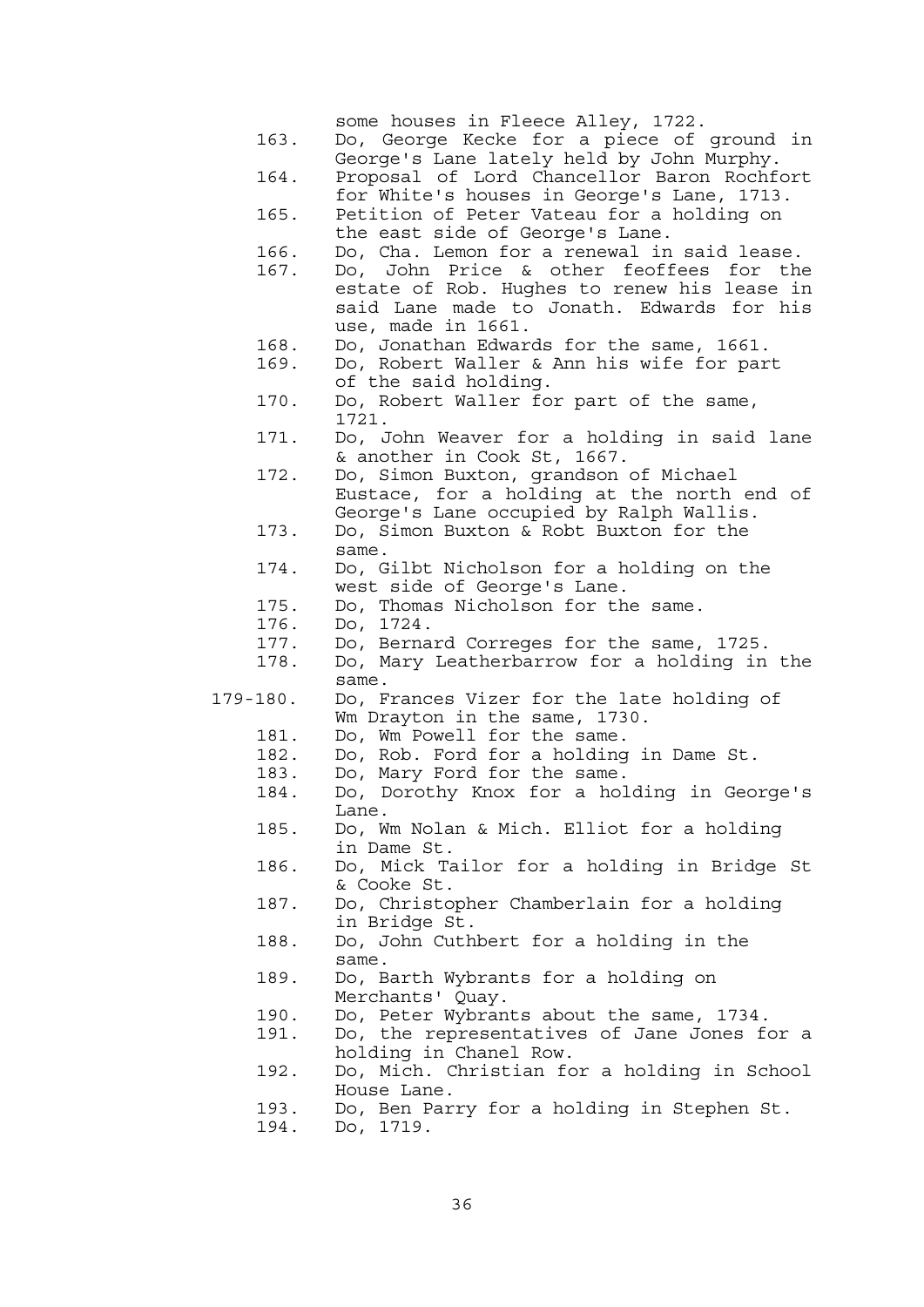- 195. Letters of the same, 1720.
- 196. Memorial of Fran. Price concerning the same,1735.
- 197. Petitions of Robt Baillie for renewing his leases in Christ Church Lane on account of his costs & trouble in recovering the Rights of the Dean & Chapter. His bill of costs with the opinions of Council as to his rights of being repaid the same by the Dean & Chapter.
- 11. Legal papers, 1608-59
	- 1. The proceedings at a trial at bar in Trinity term, 3 Chas.I, between Wm Bishop, city treasurer, plft, & Arthur Champion of Christ Church Yard, mercht, deft, for selling cloth within the parish of St John & franchises of the city, not being a Freeman. After a full hearing by a jury from Co. Londonderry they find nothing and a juror is withdrawn.
	- 2. The proceedings at a trial in Michaelmas
	- term, 6 Jam.I, and the special finding of The jury upon a forfeiture claimed agt Phil. Mayle for selling goods as a merct in Patrick St on the Archbp's glebe when he had not got his Freedom in the Corporation of Trinity Guild.
	- 3. A decree of the Commissioners for administration of justice, 8 May 1655, in favour of Cary Dillon, plft, agt Tho. Taylor & his wife, deft, about his claim of the lands of Cappock, Blanchardstown etc.

 4. Draft of a bill of Margt Dillon agt Rob. Thornhill.

 5. The answer of Pat. Browne & Rich. Laler, defts, to the bill of Cary Dillon.

- 6. The answer of Tho. Richardson to the bill of said Dillon.<br>7. The answers of
- The answers of Hen. Rowles, Barn. Hackett, Nic. Harte & Jn Harte, & Peter Holmes to the bill of said Dillon.
- 8. The answers of Richard Lloyd, Al. Floody & Richard Laler to said Dillon's bill.
- 9. The rejoinder of Tho. Taylor & others to the replication of said Cary Dillon.
- 10-12. Brief, pleadings & proof used in the prosecution of this cause by said Dillon.
	- 13. Answers of Tho. Taylor & Eliz. his wife to the bill of said Dillon.
- 14-15. More pleadings & proofs in the said cause. 16. The answer of Rob. Thornhill to the bill of
	- Margt Dillon. 17. The replication of Cary Dillon to the joint answers of Tho. Taylor & Eliz. his wife, Tho. Richardson, Hen. Rowles etc., 6 Mar.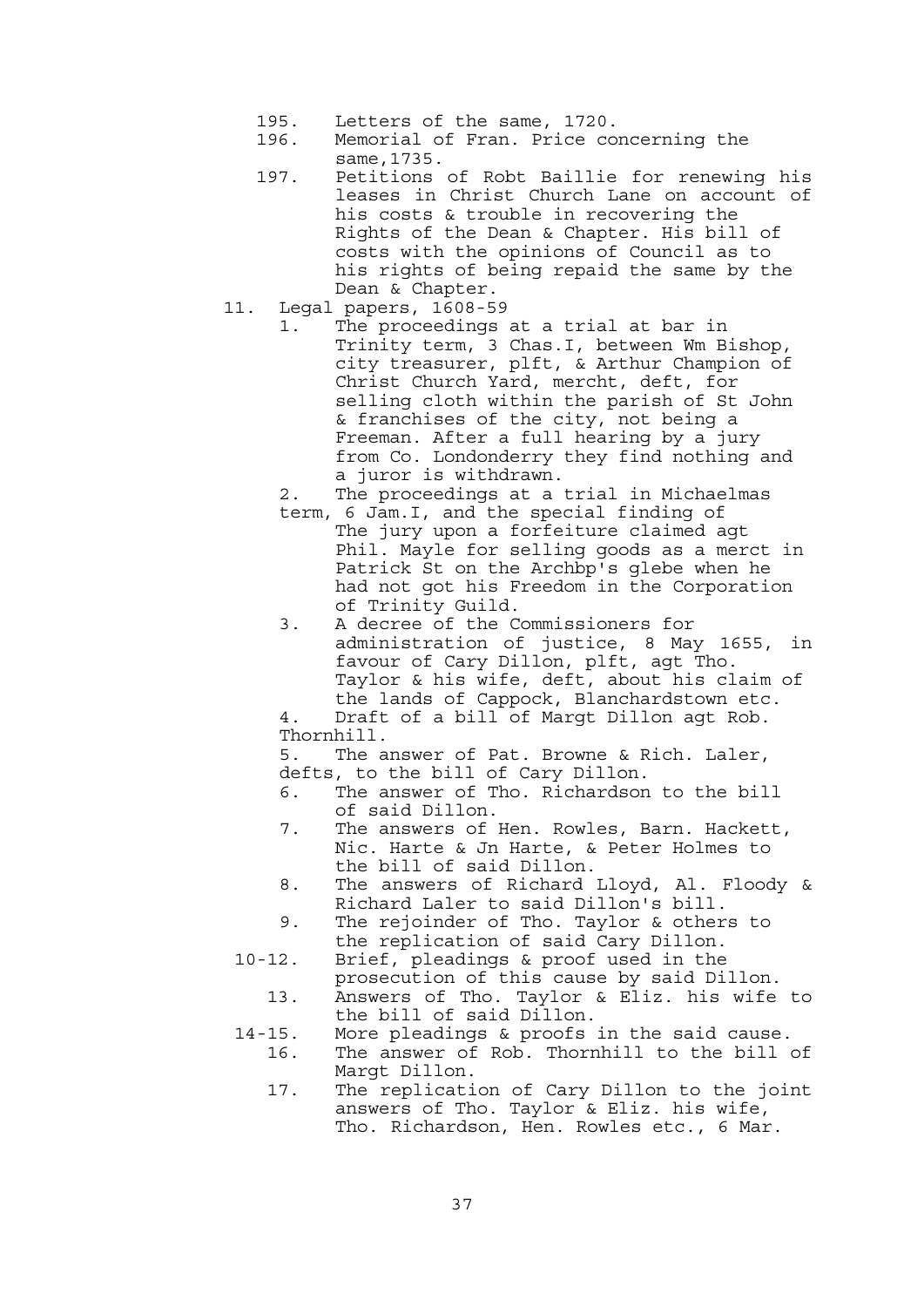1657.

- 18. Notes of the decree of Margt Dillon agt Thornhill taken at Court, 30 June 1658.
- 19. Bill of Cary Dillon in 1659 to be quieted in possession of lands decreed.
- 20. Order of Court of the Commissioners for the custody of the Great Seal, 20 Feb. 1655, in the cause of Alex. Balfour agt Wm Basill For dismissing the deft from this suit.
- 21. Decree, 10 Feb. 1658, in the cause of Edw., Earl of Meath agt Dan. Neylan & Joan his wife in favour of the defts.
- 12. Acts and accounts, 1618-82
	- 1. The expense of flagging at Christ Church, 1618.
	- 2. Various pieces of evidence concerning the possessions of the Dean & Chapter in different places viz: in the county, in High St, Trinity Lane, Beadle Garden, Precinct Wall, Bridge St, Cook St, Patrick's Entry, Kinsaly, Mablestown, Barrets Lands at Finglas etc., 1514-1667.
	- 3. Acts of the prebendaries & vicars concerning their means & revenues, 1661- 1663.
	- 4. A list of the parcels of land at Ballymore,  $[n.d.]$
	- 5. Papers relating to sundry parcels of lands & also to houses etc. belonging to the Dean & Chapter & other members of of the Church, particularly in St Michan's parish from St Sythe's Guild, in Bridge St, Kilcullen, Ballymore, Balgriffin etc. with letters of Dean Mossom to Thos. Howell the regr.
	- 6. Orders about muleting the vicars etc. for neglect of duty & the manner of doing it in 1664, 1586-1735.
	- 7. Articles of visitation administered to the dignitaries, prebendaries & other members Of the Church by Dean Moreton at his Primary visitation, 9 Jan. 1678. With the orders agreed to by the Dean & Chapter upon this occassion, 1678.
	- 8. The form of the discharge given for Bp Parry's legacy of £200, 12 Dec. 1682.
	- 9. The agreement between Dean Dooley & Wm Ellis about the Prebendary of St Michan's ground near the old bridge, 7 June 1682.
- 10. Releases to Rob. Ford etc. of all claims to the holdings of the late Christopher White in George's Lane, 1695, 1700.
- 11. Copy of the Dean & Chapter's answer to Ald. Reader's bill concerning the bounds of their ground in Bridge St formerly demised to Mich. Chamberlayne in 1595, [n.d.].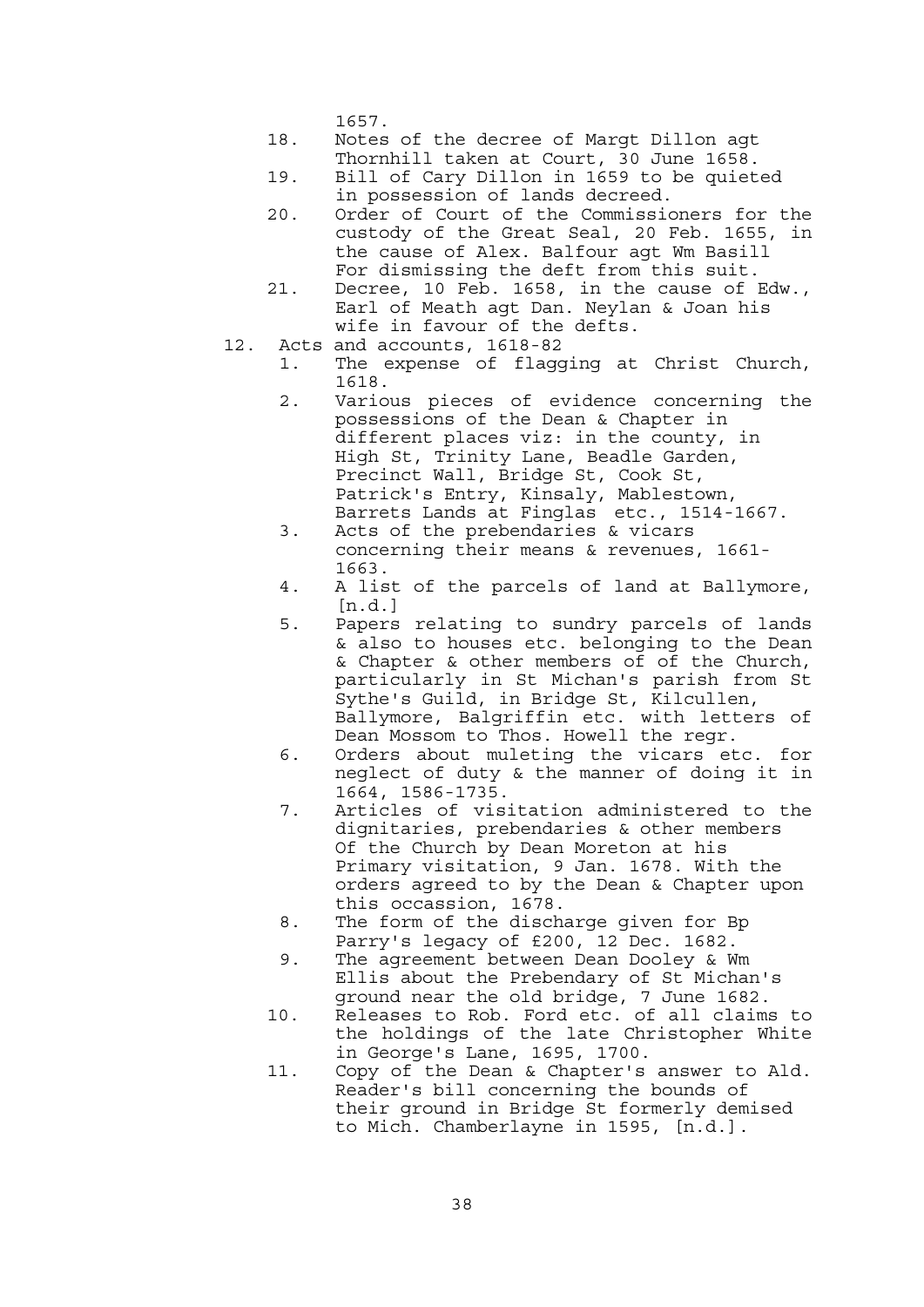- 12. Translation into English of an instrument of Primate Ussher in 1634 for appointing Tho. Howell publick notary, 1655.
- 13. Various papers relating to the said Howell (registrar to the Dean & Chapter) & his sufferings during the Grand Rebellion, 1634- 1648, [n.d.].
- 13. Legal papers, 1619-1740
	- 1. An order of the Lord Deputy & Council for a trial at Bar whether the Liberty of Christ Church be within the Liberty of the city of Dublin, 7 Nov. 1633.
	- 2. Order of Chancery for trying the Liberty of Christ Church by a jury from an indifferent county, 1627.
	- 3. Order of Council upon a petition of the sexton of Christ Church for payment of his stipend for tolling the bell, by the Mayor, Sherriffs etc., with their answer thereto, 1636.
	- 4. Petition of the Chapter of the H. Trinity, Dub. to the Lords Justices to compel the

 Mayor, Sheriffs etc. to observe the injunction of Chancery agt their intruding upon the said Liberty - with the Order, 4 Nov. 1639.

 5. Memoranda concerning some of the ancient records of the Church borrowed by some members of the Chapter, 1644-45.

- 6. An Order of Council for returning the value of Ballyokan & other lands, with the tithes of Carrigmayne, Stalorgan etc., 2 Mar. 1636. The return of the same dated 17 Mar. following (copy certified by Paul Davys,
- clerk of the Council).
- 7. Dean Tilson's petition to the Lord Deputy concerning his tithes at Dalkey etc. unjustly detained - with the Order thereon, 20 June 1637.
	- 8. The report of Dr John Bramhall, Bp of Derry,to the Lord Deputy concerning the Composition he agreed to with several tenants of the lands, tithes, houses belonging to the Dean & Chapter of Xt Church & held in fee farm or long leases, [n.d.].

 9. The said Bishop's notices (upon the Lord Deputy's reference to him) sent to the several tenants of the Dean & Chapter to appear before him at difft times in 1639 &

- 1640 at his house in St Patrick's Close & to bring their leases or other evidences of their several holdings, 1639-40.
	- 11. The reports of Lord Chief Baron Bysse (upon receiving the said order) - with an Act of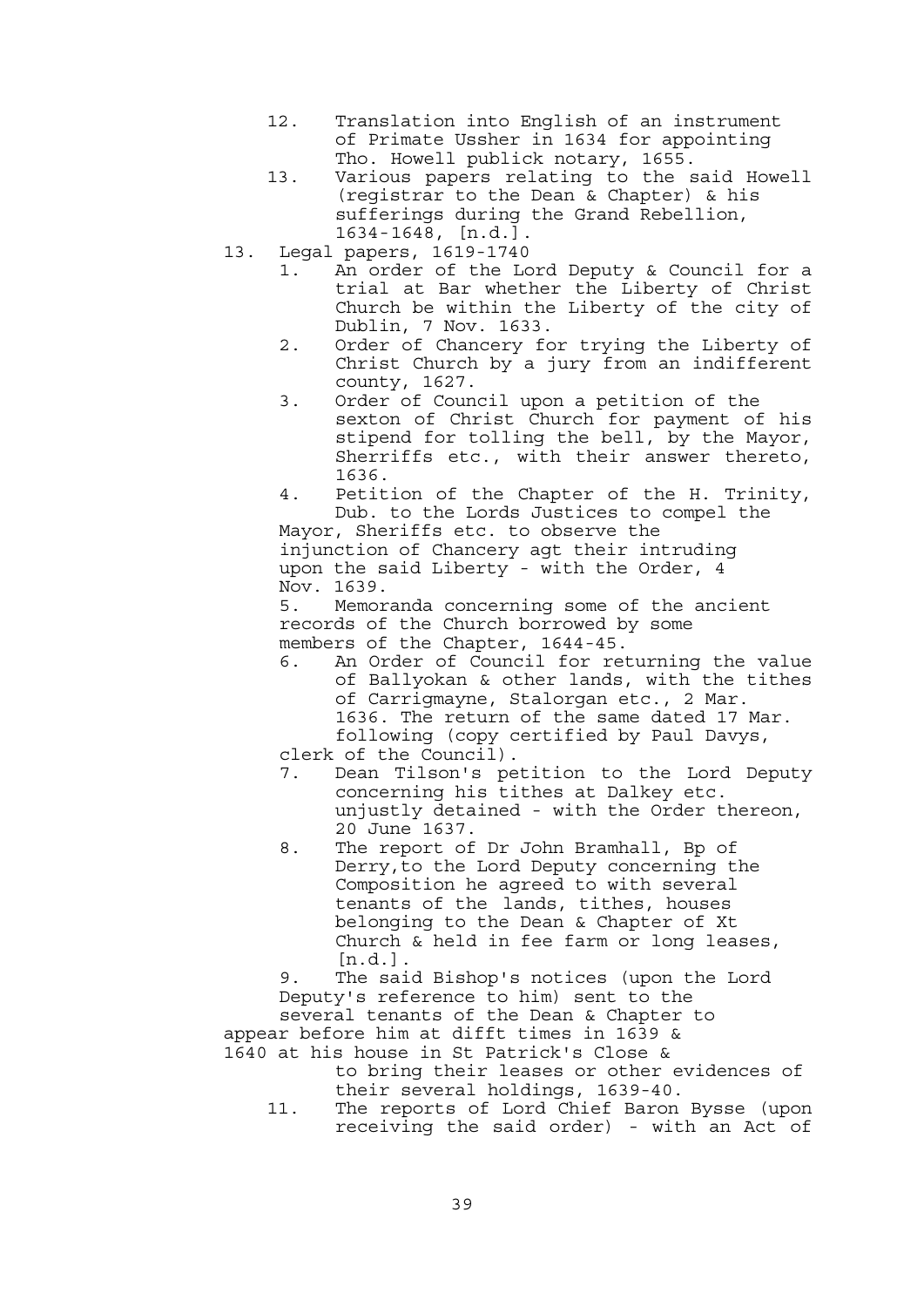the several holdings claimed by the said Dean & Chapter, 15 Ap. & May 1661.

- 12. Order of Court in Trinity term for putting the said holdings out of charge & for repayment to the Dean & Chapter of such of their rents as had been received into the Exchequer, 1661.
- 13. Petition of the Dean & Chapter, with an Order of the Duke of Ormonde, Lord Lieutenant & the Council, for discharging all lands & houses from rents that may appear to the Court of the Exchequer to belong to the said Dean & Chapter & also for repayment to them of such rents as have been received by the Exchequer out of the same.
- 14. Petition of the Dean & Chapters of both Cathedrals agt the farther increase of Briefs for making collections in the churches of Dublin.
- 15. The Recorder's notice to the Dean of Christ Church of an applotment on the precincts of that Church towards creating a House of Correction for the use of the county of the city of Dublin, 8 Oct. 1662.
- 16. Petition of the Dean & Chapter to the Lord Lieut. against permitting the Sheriffs of The city to quarter any men upon the precincts, with his order upon the same - And the names of the men accepted by the Dean in pursuance of the order of the Government in 1663.
- 17. Decree of the Commissioners for executing the Act of Settlement concerning the houses claimed by the Dean & Chapter in Stephen St, 26 Feb. 1666.
- 18. Petition of the Dean & Chapter to the Lord Lieut. & Council concerning the rent due to them out of the Hospital in Back Lane & part of the Four Courts, 1669.
	- 19. Dean Parry's order to the verger or any bailiff in the Liberty to make search for a trunk belonging to Rich. Head, lately stolen, in which was a bag with £100, 1670.
	- 20. Thomas Ram, Bp of Ferns & Chantor of Xt Church, his consent under hand and seal for giving the place of a counter tenor in said Church to John Jewitt, 16 Mar. 1619.
	- 21. An act of Chapter in St Patrick's Cathedral for admitting & installing Rob. Mossom Chantor of that Cathedral upon the King's presentation, 27 Dec. 1660.
	- 22. A list of the preachers in Christ Church for holy days approved of in Convocation, 1664.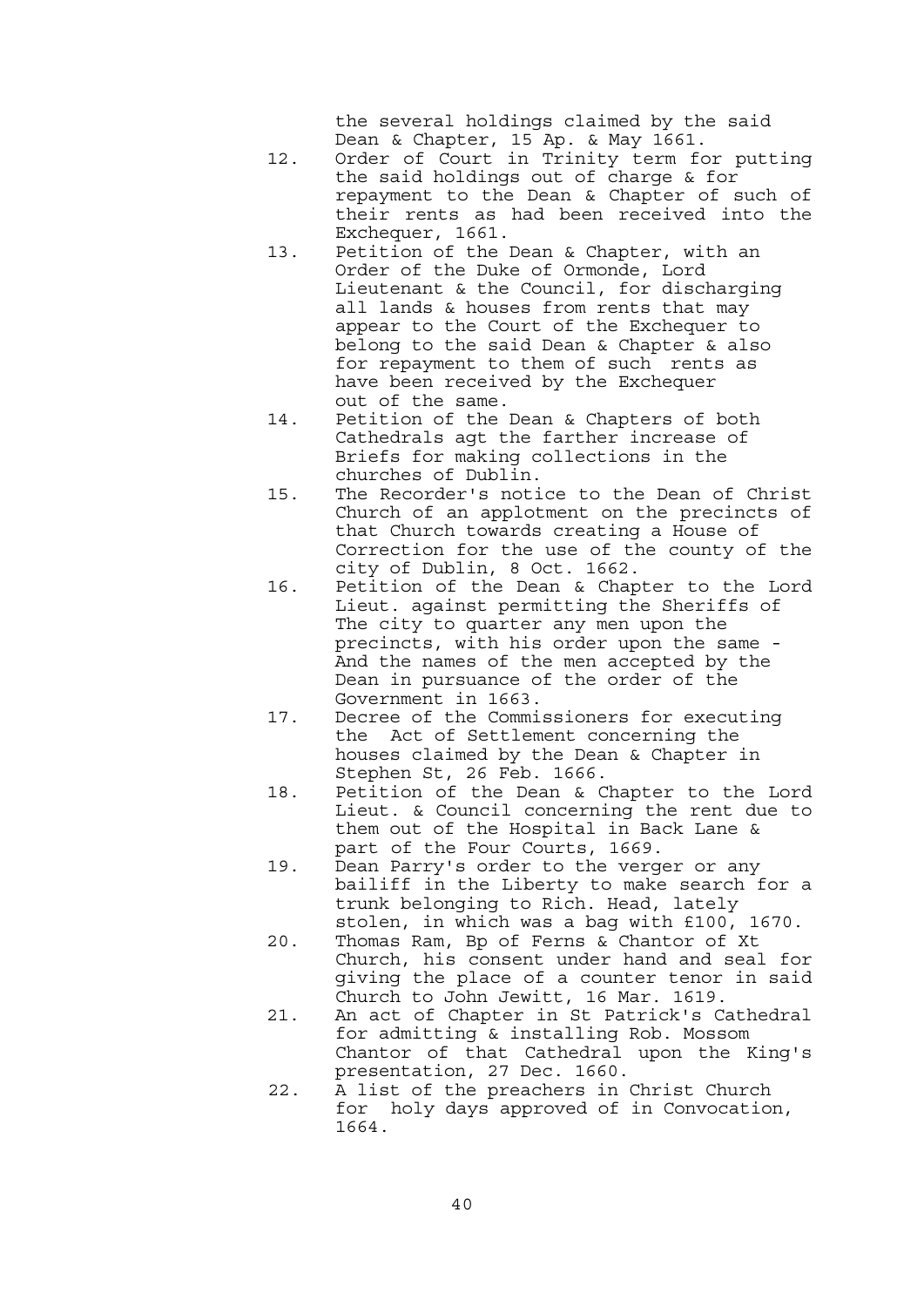Act of Chapter for confirming Dr Vaughan Chancellor, 13 Feb. 1660.

- 23. The Hearth Money Commissioners orders for returning an account to them of the hearths within the precincts, 1667.
- 24. An order of the Commissioners for raising the subsidy to the constables of St John's parish that they may levy the sums in the annexed list on the inhabitants of Christ Church Yard, 1667.
- 25. A letter, by order of the Lord Mayor, to the Dean & Chapter of Christ Church, for levying a tax on the precincts, 1672.
- 26. Petition of the Dean & Chapter to the Lord Lieut. & Council upon this occasion - with the order thereon.
- 27. Petition of the choirs of both Cathedrals to the Earl of Ossory, Lord Deputy, for the forfeited impropriations.
- 28. Petition of the Dean & Chapter to the Duke of Ormond, principal of the Commissioners of Grace, upon defective titles, agt the masters etc. of the Guilds of St Ann in St Audeon's Church, St Sythe's Guild in St Michan's, and Corpus Christi Guild in St Michael's, who were attempting to pass patents to their own use of the lands belonging to the said guilds.
- 29. Notes of Court in Chancery concerning the proceedings about said lands, 25 June 1684.
- 30. Petition of the Dean & Chapter to the Lords Justices to issue forth an order for the payment of their pension granted by Ed.VI,
- 1690.
- 31. Petition of the same for freeing their Liberty from assessments & quartering of men, 1662.
- 32. The Lord Lieutenant's order to the Dean for providing quarters in the Liberty for some of the foot guards, 1679.
- 33. Petition of the choirs of both Cathedrals to the Earl of Ossory against the order then obtained by the Earl of Westmeath for part of the impropriate tithes.
- 34. Articles with Lancelot Pease about erecting a chair organ in Christ Church, 1667.
- 35. Jam. Talbot's letter & declaration about a house on the Merchants' Quay claimed by him in 1668.
- 36. Sir Theophilus Jones' surrender to the Dean & Chapter of his interest in the Holy Lamb in High St, 1669.
- 37. The Dean & Chapter's account to Dr Connor's bill about a holding in Michael's Lane.
- 38. The case of Ussher v. Gough about Redmond's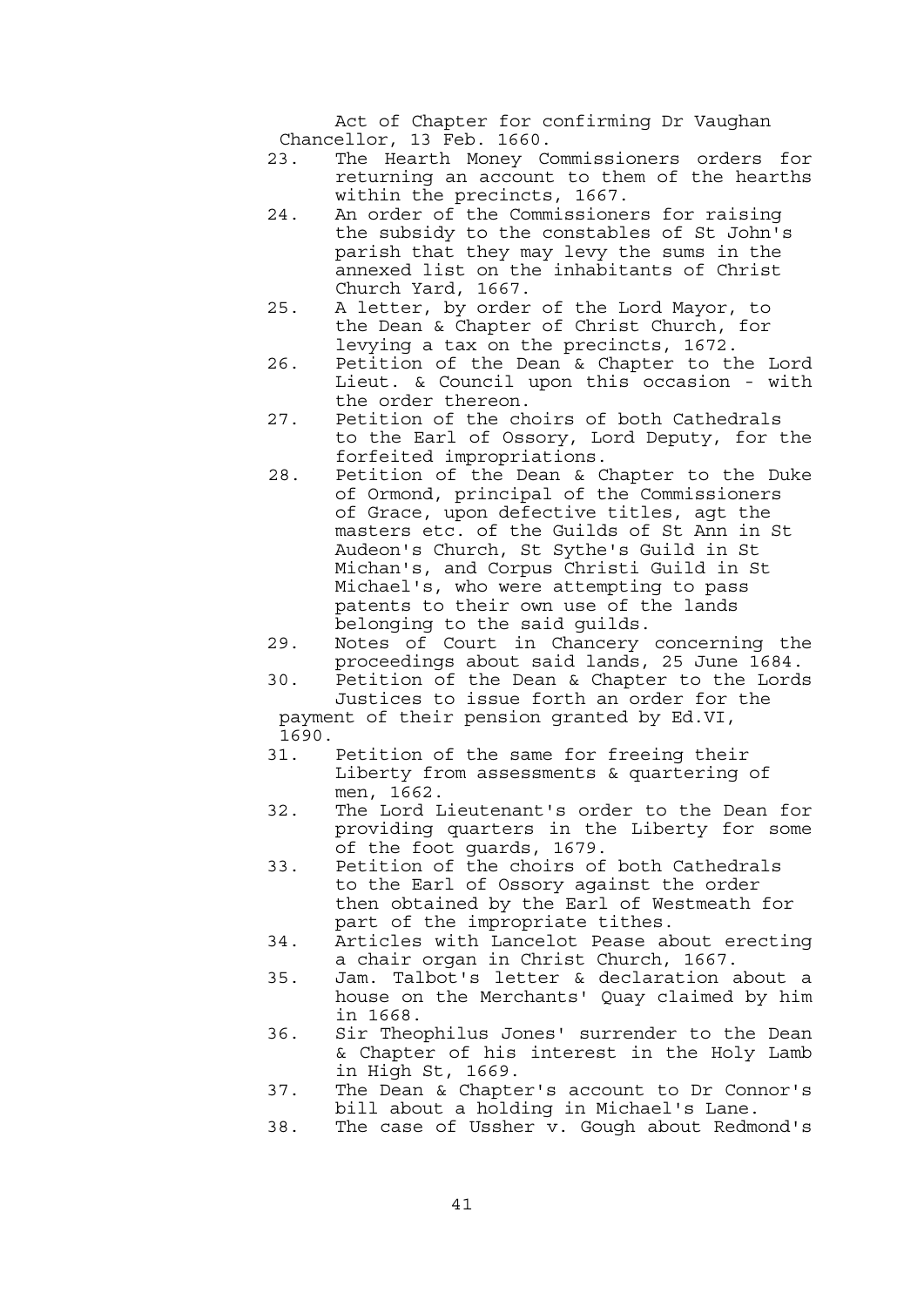farm.

- 39. Richard Baker's bond for keeping the cloister yard clear of water, 1671.
- 40. Order of the Lord Lieut. & Council concerning Alderman Best's surrender of his interest in cellars under the King's Bench, 1679.
- 41. Petition of the Dean & Chapter & a blank bond concerning the messuage in High St demised in 1531 to Walter Fitzsymons.
- 42. Petition of Alderman Decy, with other papers, relating to his holding in Sheep St.
	- 43. Petition of John Tadpole setting forth his right to a lease of the stalls in John's Lane as eldest vicar.
	- 44. Opinions of Council, as to Mrs Connor's obtaining a renewal of her lease, she being a papist, 1712.
	- 45. Wm, Bp of Kildare, his account with the proctor about the church plate bought in
	- 1684.
	- 46. Petition of the Dean & Chapter to the Lord Lieut. & Council for uniting the lands of Stoneybatter with the parish of St Paul (rough draft).
	- 47. Sam. Colby's petition to the Dean & Chapter with a public attestation of Dr Burridge's having hindered him from reading his assent & consent after he had been presented by the Dean & Chapter & inducted therein.
	- 48. Tho. Fletcher's resignation of the treasureship to the Dean & Chapter, 1 Ap. 1740.
	- 49. Opinion of Council as to the survey to be annexed to Martha Daunt's lease, 1738.
	- 50. The Dean's petition about the Pole Mill with the certificate of the Audtor-General concerning the same, 1668.
	- 51. The Dean's lease to Jn Cahill of rooms over the Four Courts, 1705.
	- 14. Liberty of Christ Church, 1626-1739
		- 1. The case of the Master & Wardens of the Guild of the Holy Trinity, Dublin agt Phil. Mayle, merct, 6 Jam.I, continued by a brief Of pleadings till 1675, to show that the precincts of Christ Church are not within the county of the city of Dublin but within the county at at large.
		- 2. The case of the Dean & Chapter in another suit commenced by Will. Bishop of the city of Dublin, Treasurer, agt Arthur Champion of Christ Church Yard.
		- 3. Draft of an order of the Dean & Chapter, 17 Oct. 1664, against admitting any bishop or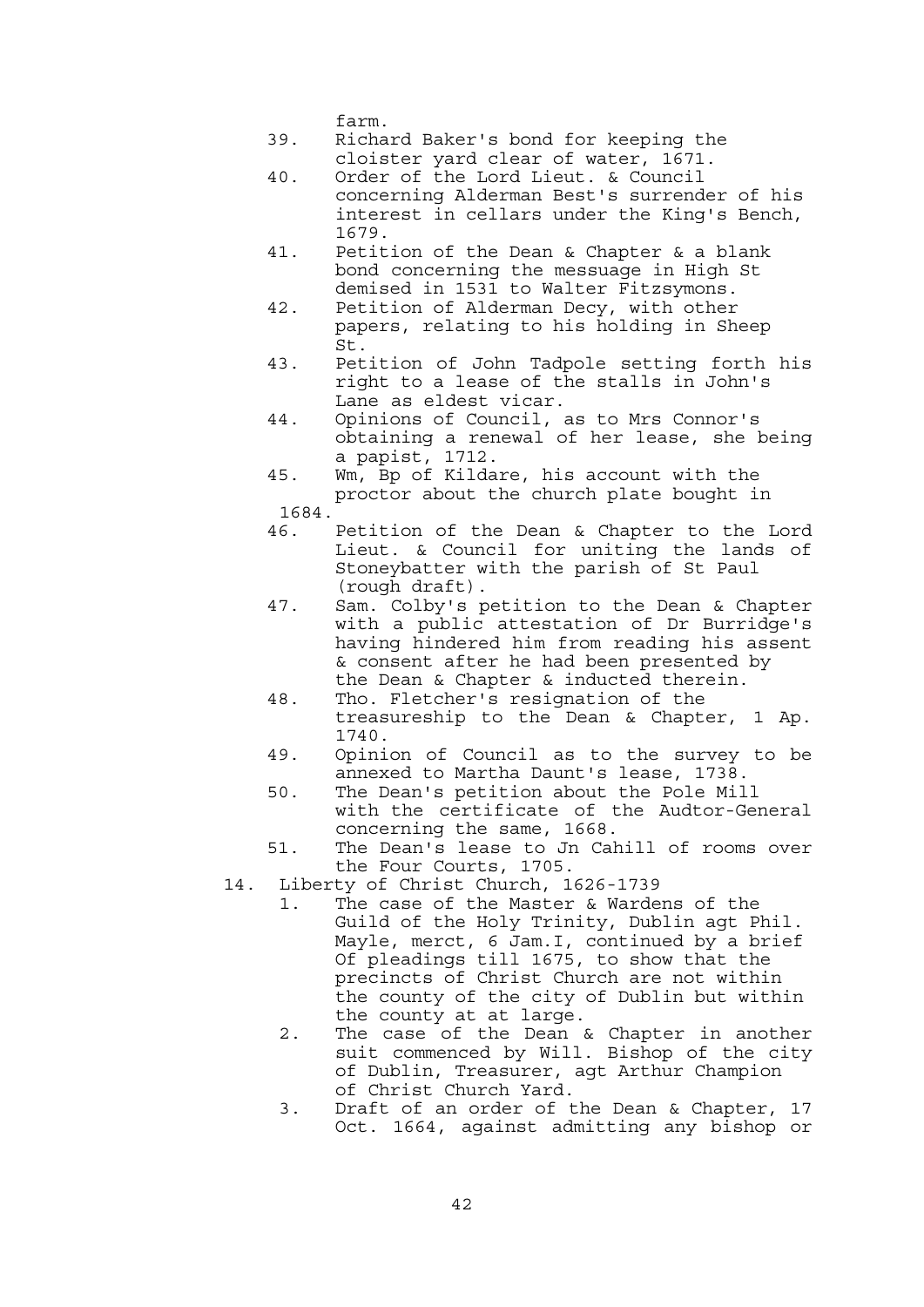sub-sheriff of the city to keep their office within the precincts.

- 4. Copy of a rule of court in 1677 in a cause of the King agt John Hossett upon a plea of the Dean of Xt Church about the precincts being in the Co. of the city of Dublin.
- 5. An act of the Lord Mayor and Aldermen, 16 May 1678, that the Dean & Chapter's Permitting merchants to resort to the precincts shall not be prejudicial to their Libertys.
- 6. An act of the assault committed on the verger of Xt Ch., 7 Jan. 1670, for opposing the reading a proclamation from the city in the precincts.

 7. Heads of a petition to the Lord Deputy & Council agt the Lord Mayor etc. pretending a right to access the precincts of Christ Church as part of the city.

- 8. Petition of the Dean & Chapter, 10 July 1648, to the Lord Deputy & Council about an assault committed on some inhabitants of the precincts by the constables of the city. With an Order of the Council thereon.
- 9. An acct of the threatening message delivered at the quarter sessions of the city by the Recorder on said 11 July to the person who went there to bail the four prisoners whom the constables had taken out of the precincts.
- 10. The answer of the Lord Mayor & Sheriffs to the said petition of the Dean & Chapter delivered into Council, 21 July 1684.
- 11. The case of the great riot committed at Christ Church, to be heard before the Council.
- 12. An Order of Council, 25 Oct. 1684, in said cause that the defts do rejoin within six days to the plaintiffs replication & join in the examination of the witnesses.
- 13. An Order of the Board, 4 Nov. 1684, that the said cause be heard on the 26th of said month.
- 14. Another Order, 21 Nov., upon application of the Bp of Kildare that said cause be heard on 10th Dec.
- 15. A state of the whole proceedings in this cause for the final hearing.
- 16. Another state of the case about the assault committed on the constable of the precincts etc.
- 17. The title & proof of the Dean & Chapter for their ancient privileges, liberties & exemptions.
- 18. The replication of the Dean & Chapter to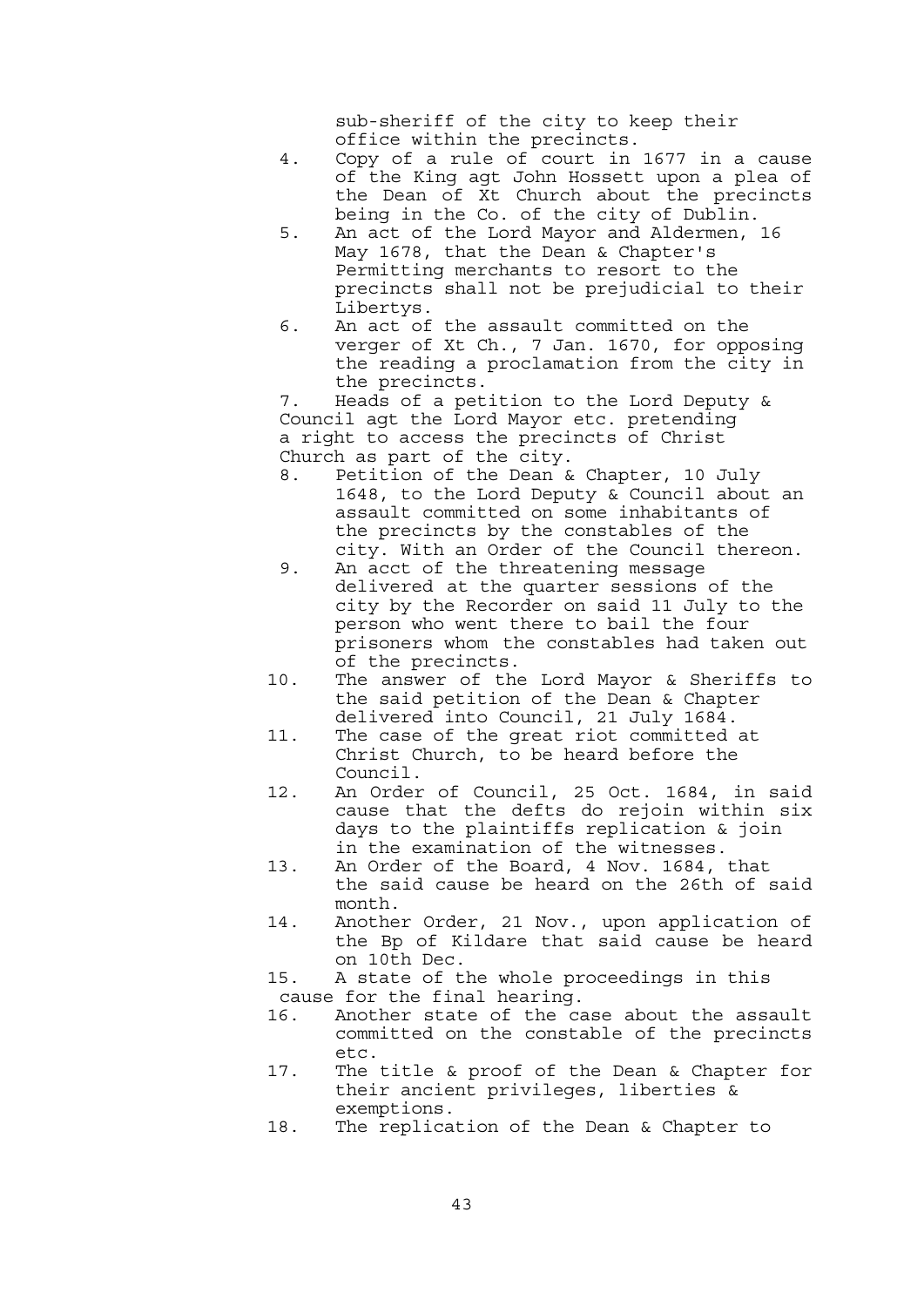the answer of the Lord Mayor & Sheriffs.

- 19. Another draft of a replication of the same. 20. Do.
- 21. The rejoinder of the Lord Mayor & Sheriffs to the replication of the Dean & Chapter.
- 22. Part of the charter granted to the city, 2 Ed.VI.
- 23. Answer of the Dean & Chapter to that part of the rejoinder wherein the Lord Mayor alleged that the offence could not be properly tried before the Council.
- 24. The surrejoinder of the Dean & Chapter to the rejoinder of the Lord Mayor & Sheriffs.
- 25. Another surrejoinder of the same.
- 26. An Order of the Lord Lieutenant & Counci For referring all matters in dispute about the privileges of the Dean & Chapter & those of the Lord Mayor etc. to the judgement of Sir John Temple & Sir John Mead. Original.
- 27. A certificate of the Clerk of the Peace, 10 Dec. 1684, that Thady Dempsy was found guilty of felony for taking goods out of Christ Church Yard.
	- 28. Councl Grace's directions about the said trial.
	- 29. Presentments by the Grand Jury of the County in the King's Bench for the inhabitants of Christ Church Liberties.
	- 30. Presentment of the same, 15 Jan. 1684, for defending the Liberties if Christ Church as part of the county.
	- 31. Petition of Jn Bishop about his sufferings in defending the Liberties of Christ Church.
	- 32. Proceedings of Sir Jn Topham, vicar general, agt Cha. Doran & Wm Kirby for their violation of the Liberties of Christ Church in 1674.
	- 33. The verdict of the jury who held an inquest upon the death of Ald. Mark Quinn, when he cut his throat in St Mary's Chapel, 13 Nov. 1674.
	- 34. Proposals of the Dean & Chapter to the Lord Mayor, Sheriffs etc. about making them a lease of the Chapter House.
	- 35. Petition of the inhabitants of the Liberties of Christ Church to the Dean & Chapter in favour od Edw. Missett to be chosen seneschal.
	- 36. Petition of Edw. Missett to the same purpose.
	- 37. Petition of Simon White of Stoneybatter About his expense in suing people who kept a disorderly house.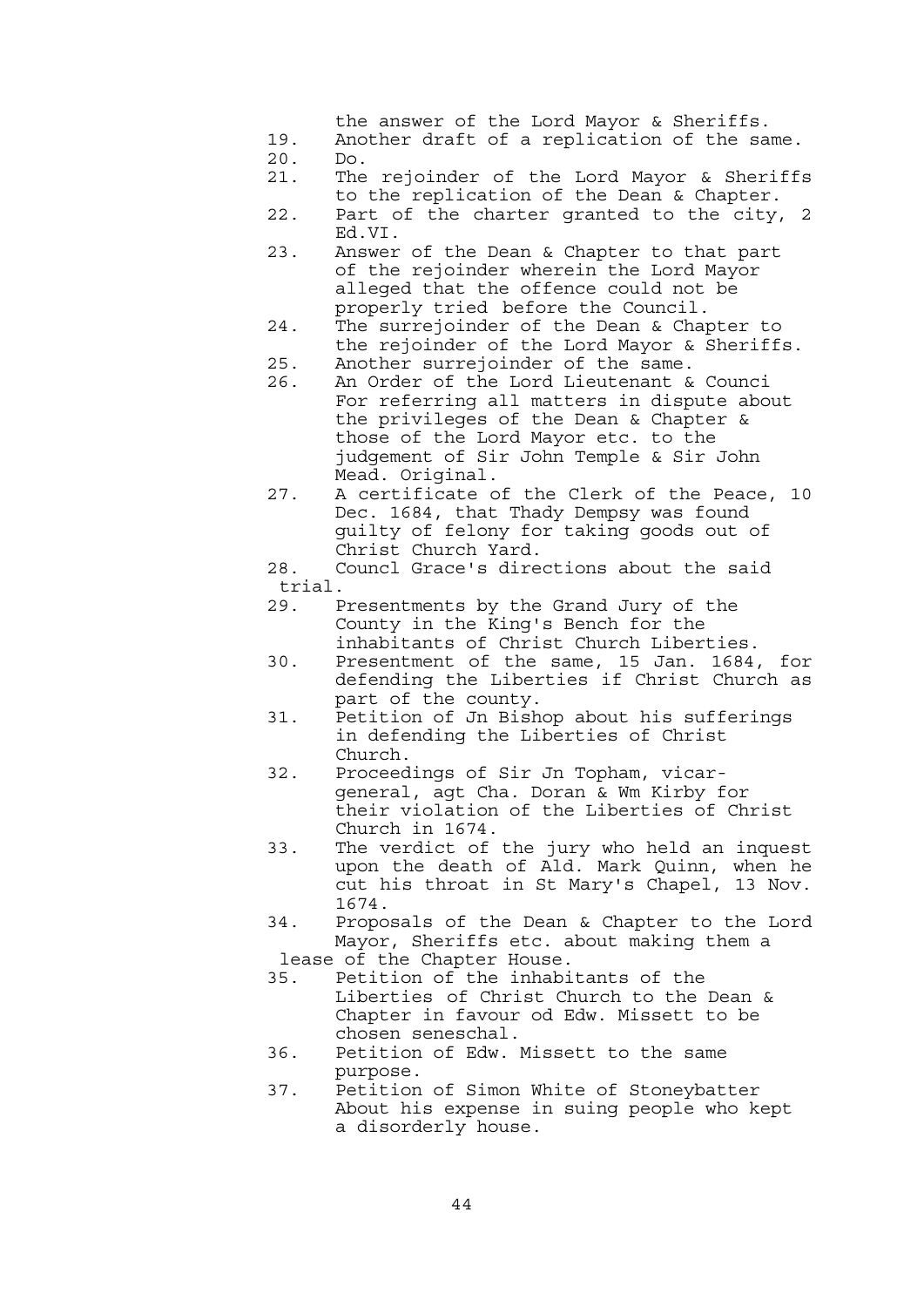- 38. Petition of the inhabitants agt one Xpher Bowlan, coroner of the Co. of the City of Dublin, for executing a writ within the Liberties.
- 39. Petition of Counc. Grace, the Seneschal, For a reward on acct of his care about inserting proper covenants in the new leases, 7 Feb.1694.
	- 40. Petition of Thos. Hosford, constable & bailiff of the Liberty, for his salary, 24 Feb. 1674.
	- 41. Petition of Alex. Fleming, wig maker within the Liberty, who was fined & imprisoned for not paying quarterage to the Master of the Corporation in the City.
	- 42. The oath of Gerald Burke, seneschal.
	- 43-44. His letters to the Dean & Chapter, Ap. & June 1739.
		- 45. His resignation of office, 17 July 1739.
		- 46. Petition of the Dean & Chapter to the Lord Deputy & Council in 1625 for 27 years rent due out of the 4 Courts.
		- 47. Letter of the Lord Dep. & Council to the Lords of the Council in England concerning the said rent, 11 Feb. 1626.
		- 48. Petition of the Dean & Chapter to the Lord Deputy & Council about the rent of the Courts & the pension due to them in 1627.
		- 49. Notes taken from the letters of Chas.II in favour of the Dean & Chapter.
		- 50. Order of the Lord Lieut. & Council to take a lease from the Dean of Christ Church during the incumbency of the Court of Exchequer & Jury Room, upon the report of the Lord Chief Baron, Secretary & Audr General in 1663.
		- Original. 51. Petition of the Dean of Christ Church (Dr Parry) to the Lord Lieut. in 1670 about his rent.
			- 52. Order of the Lords' Justices & Council to the Audr General in 1671 to report the sums due to the Dean & Chapter of Xt Church for rent & pension, with the Auditor's report.
				- 53. Various acquittances for rent due out of the 4 Courts given at various times from the reign of Chas.II.
			- 54. Notice from the Privy Council, 1 Dec. 1716, to the Bp of Kildare to attend the Council Board about said rents.
			- 55. An abstract of the leases made at different times of the houses & grounds whereon the Four Courts stand to show the Dean & Chapter's title. With an acct of other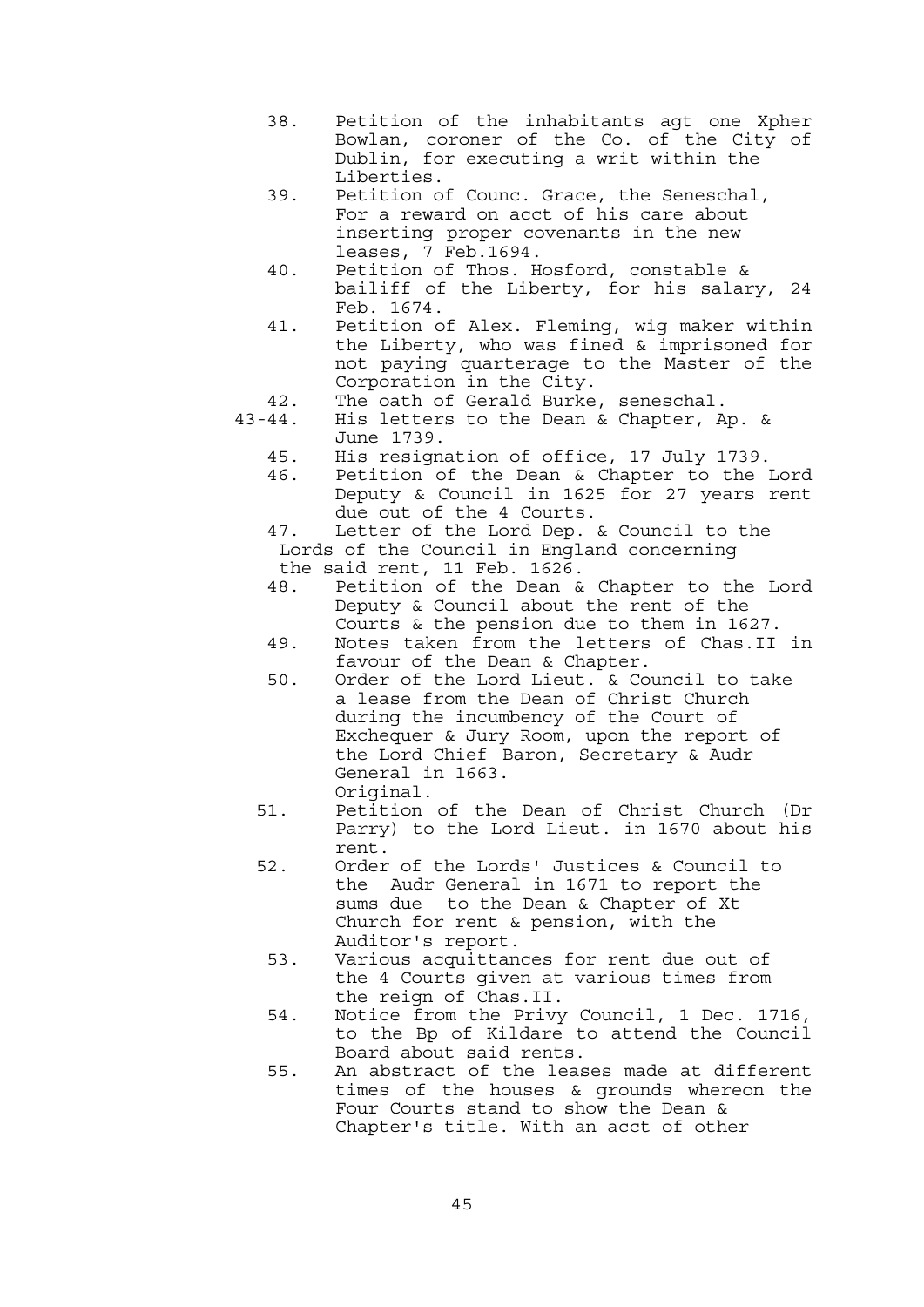points of evidence made use of to prove the same.

- 56. The plea of the Attorney General on behalf of the King. With the order proceedings in the cause. With the names of the jury for trying it.
- 57. The brief for the Dean & Chapter with a state of their case.
- 15. Papers relating to the lands of Simon Lutterall and Dominic White, 1637-71.
	- 1. Orders made at the Council Board in 1638, 1639 & 1640 in the cause wherein the Dean & Chapter of Christ Church were plaintiffs agt Simon Lutterall, deft, for recovering the lands of Astagob in the Co. Dublin.
	- 2. Notes of the evidence arising from records & the depositions of witnesses concerning the right of the Church to said lands.
	- 3. Petition of the Dean & Chapter to the Lord Deputy & Council and their replication to the said Lutterall's answer.
	- 4. Lutterall's answer & rejoinder to the Dean & Chapter.
	- 5. Interogatory to be administered to the Dean & Chapter's witnesses together with their depositions.
	- 6. Interogatories to be administered to Mr Lutterall's witnesses together with their depositions, 5 Feb. 1637.
	- 7. Another copy of the same, differing in some particulars from the former.
	- 8. Proceedings of the Dean & Chapter in 1670 & afterwards for the recovery of their ground & houses in Stephen St from the heirs of Dominick White.
	-
	- 9. Decree for the same in favour of the Dean & Chapter, 23 Jan. 1671.
	- 10. Interogatories & depositions of witnesses in said cause.
- 16. Proctors' accounts, 1667-1738
	- 1. Proctors' accounts of Dean Parry, 1667-69.
	- 2. Do, John Glendire, 1669-72.
	- 3. Do, Ben. Phipps, Chanc., 1672-74.
	- 4. Do, Ben. Parry, Preb. of St Michan, 1674-
	- 5. Do, Edw. Wetenhall, Chantor, 1675-79.
	- 6. Do, Wm Williamson, Treasr, 1680-1683.
	- 7. Do, Peter Drelincourt, Chantor, 1683-84.
	- 8. Do, Mich. Jepson, Chancellor, 1684-86.
	- 9. Do, Jn Pooley, Preb. of St Michan, 1686-88.
	- 10. Do, Mich. Jepson, Proctor, 1688-90.
	- 11. Do, Wm Williamson, Proctor, 1690-92.
- 12. Do, Wm, Bishop of Kildare, Proctor, 1692- 96.
	- 13. Do, Jn Francis, Preb. of St Michael,

75.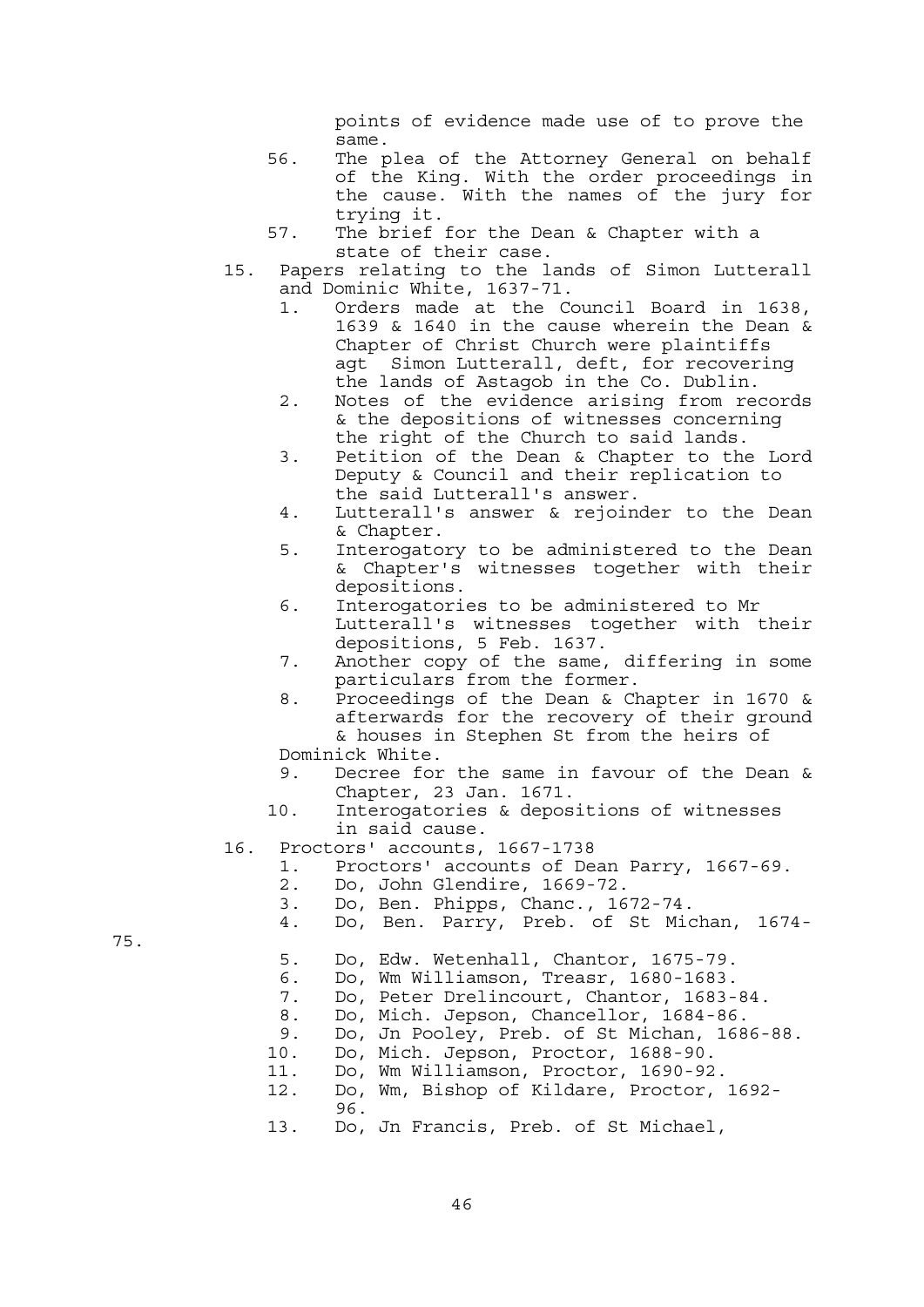- Proctor,1696-1704.
- 14. Do, J. Clayton, Preb. of St Michan, Proctor,1704-08.
- 
- 15. Do, [blank], 1708-09.
- 16. Do, Jn Travers, Chancellor, 1709-15.
- 17. Do, Wm Williamson, Treasurer, 1715-19.
	- 18. [blank].<br>19. Do, Jn T
	- 19. Do, Jn Travers, 1720-27.
	- 20. [blank].
	- 21. Do, Wm Jackson, 1733-35.
	- 22. Do, Lew. Saurin, Chantor, 1735-38.
	- 23. Bill of costs in the suit for recovering Kilmacud tithes.
	- 24. Order in Council & other proceedings concerning the lands of the Dean etc. at Glasnevin in 1640.
	- 25. Proposals for renting the lands of St Dulach's etc. with the Parsonage of Balgriffin belonging to the Chantor, in 1666. With an account of various evidences Relating to the same.
	- 26. Various evidences relating to the Chantor's land adjoining the Castle of Dublin.
- 1.27 Miscellaneous Volumes
	- 1. Legal Records
		- 1. Book of pleadings, c. 1640
		- 2. Book of pleadings in the Court of Common Pleas, 1650-51
			- 3. Book of entry of pleadings in Chancery, 1655-56
			- 4. Book of entry of pleadings of Wm Somer, Register in Chancery, 1656-58

 2. Lists of subscriptions for books, 1739-48 and books bought for the Dean and Chapter, 1740-49

- 3. Two volumes of notes and copy documents relating to the vicars choral of St Patrick's and Christ Church, [n.d. early 19th century]
- 4. Incoming Letter Book, 1887-1912
- 5. Visitors' Books 1. 1907-49 2. 1959-62 3. 1963-64
- 6. Materials relating to the restoration of the Cathedral and opening of the Synod Hall, as follows:
	- 1. Scrapbook entitled ''Restoration of Christ Church Cathedral by Henry Roe Junr. Esqr 1871-78'', containing the Reports of the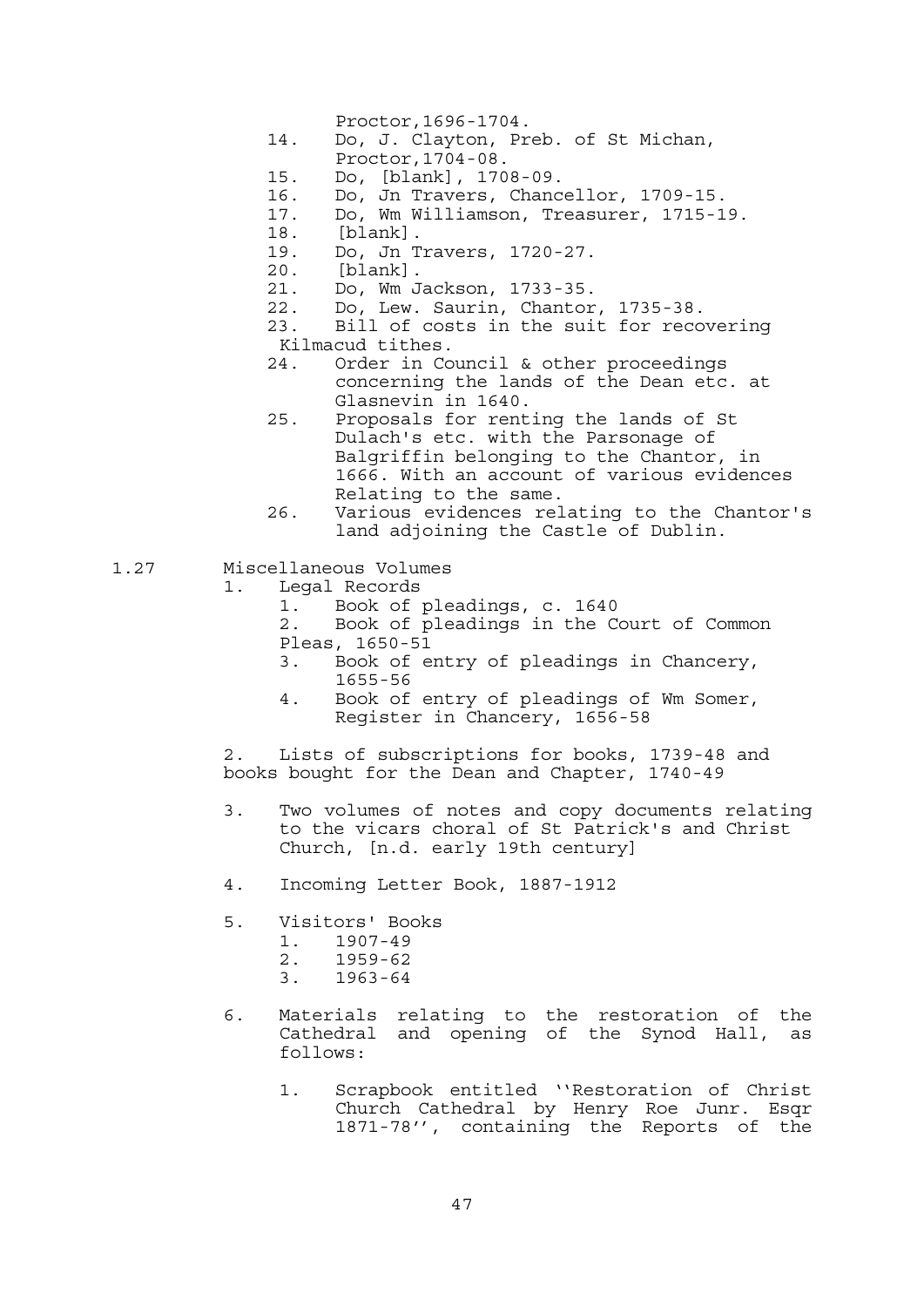Sub-Committee appointed by the Christ Church Cathedral Sustentation Committee to consider the future constitution and government of the cathedral, leading to the restoration of the cathedral, including rebuilding of the choir, and erection of a synod hall, for which there are further reports, together with press cuttings covering the history and restoration of the cathedral, and other details such as the death of Mr George Edmund Street in December 1881. 1868-1881

- 2. Minute Book of the Re-Opening of Christ Church Cathedral Committee of Management, including correspondence from a large number of clerical and lay invitees to the -re-opening, tickets, seating plans, and other memorabilia. March-May 1878
- 3. Volume of tracings of tiles found during the restoration of the cathedral, 1872.
- 7. Scrapbook containing printed orders of service and prayers for special occasions for various services and memorial dedications held in the cathedral, 1881- 1913
- 8. Volume of press cuttings and occasional orders of service mostly relating to memorial services and fabric changes in the cathedral, including the order of service to unveil a brass tablet in memory of Thomas Greene (first Secretary of the RCB) and his wife, on 20 July 1910, 1908-1912.<br>9. Volume of drawings of architectural
	- mouldings in the Cathedral [n.d. ?20th cent.]
	- 10. Book of Condolences for the victims of the Manchester Bombing, 22 May 2017.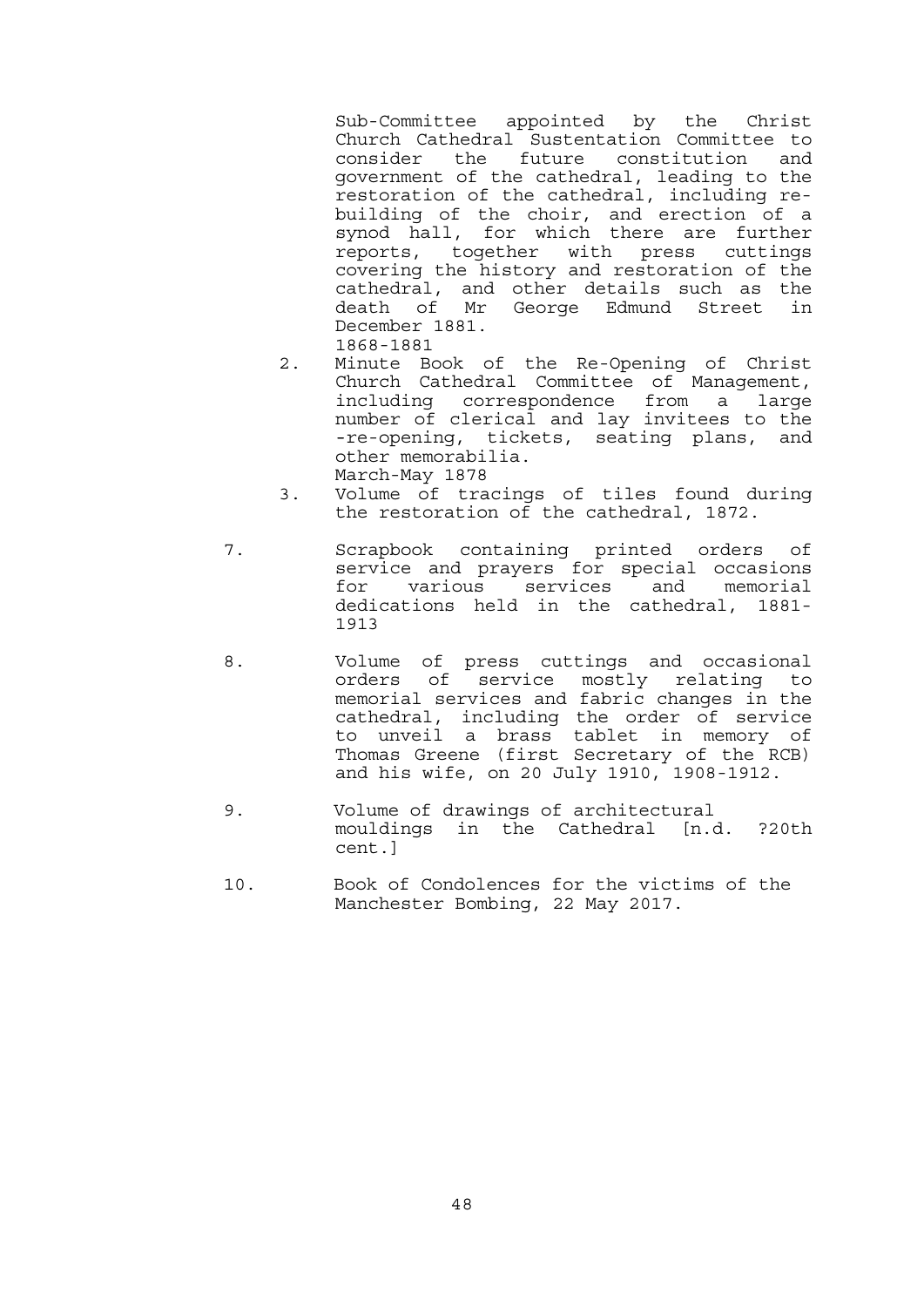#### 2.DEEDS

The Christ Church deeds were largely destroyed in the fire in the Public Record Office of Ireland in 1922 and, apart from the originals listed below, survive only in calendar form. See M.J. McEnery & Raymond Refaussé (eds) Christ Church deeds (Dublin, 2001).

2.1 24 Apr 1637 Patent to Charles Ryves 2.1a 25 Mar 1793 Lease for three lives or 51 years from Mead Swift Esqr, Lynn, Co. Westmeath to William Hibbut, Michael's Lane, Dublin,gentleman, of a tenement on the South side of Hanover Lane, between Patrick Street and Francis Street, Dublin. 2.1b 28 Sep 1793 Assignment from Mary Weekes, Killouges, Co. Kildare to William Billings Esqr, Dublin of a lease of the lands of Mooretown, Co. Kildare 2.1c 15 May 1799 Lease for 21 years from the Dean and Chapter to Henry, Viscount Palmerston, of the tithes of the manor of Grangegorman. 2.1d 23 Oct 1799 Surrender of the Dean's stable by the Dean and Chapter to John Hague, Fishamble St, Dublin, merchant 2.2 14 Oct 1803 Letters patent for the consecration of Charles Lindsay as Bishop of Killaloe & Kilfenora 2.2a 18 May 1818 Lease for 21 years from the Dean and Chapter to Henry John, Viscount Palmerston, of the tithes of the manor of Grangegorman 2.2b 31 Aug 1820 Settlement between William Cluffe, City of Dublin,gentleman, Anne Cluffe, née Hibbutt, his wife, George Cluffe, Cork Street, Dublin, silk manufacturer, Richard Jones, School Street, Dublin, gentleman rel. to properties in Michael's Lane, Hanover Lane and Elbow Lane, Dublin. 2.3 18 Oct 1823 Lease for 40 years from the Dean & Chapter to John Bennett, Church St, City of Dublin, iron founder, of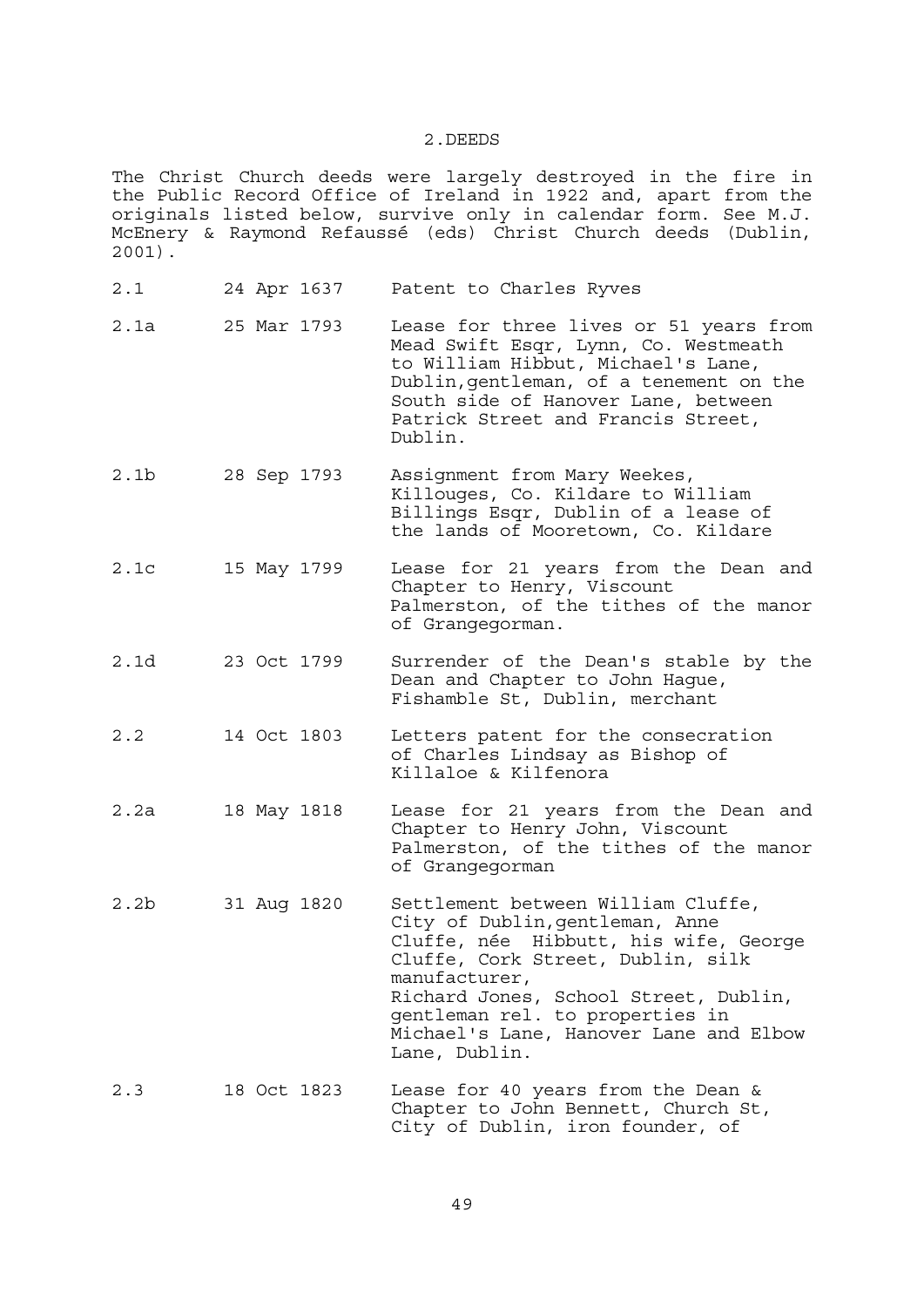|      |  |             | ground in Church St<br>Map of Mr Bennet's holding in Church<br>St, surveyed by Jno Longfield, 1823<br>$295x165$ mm $20$ feet/1 inch                                                                                                          |
|------|--|-------------|----------------------------------------------------------------------------------------------------------------------------------------------------------------------------------------------------------------------------------------------|
| 2.4  |  | 14 Apr 1824 | Lease for 21 years from the Dean &<br>Chapter to Thomas Murphy, Henry<br>Street, Dublin of lands in the parish<br>Of Glasnevin                                                                                                               |
| 2.5  |  | 14 Apr 1824 | Do to John Walsh, Richmond Street,<br>Dublin of lands of Ballybrennan,<br>Priorsland, Dromin & Loughanstown, Co.<br>Dublin<br>Map of Loughanstown & Brennanstown,<br>surveyed by Jno Longfield, 1821<br>$420x610$ mm $20$ perches/1 inch     |
| 2.6  |  | 14 Apr 1824 | Do to John William Bayly, of Foster's<br>Farm, parish of Glasnevin<br>Map of various holdings in Glasnevin,<br>Co. Dublin, surveyed by John<br>Longfield, 1807<br>$255x465$ mm $33$ perches/1 inch                                           |
| 2.7  |  | 14 Apr 1824 | Do to Richard Epinasse, City of<br>Dublin, of lands of Kill of the Grange<br>Of Clonkeen, parish of Kill, Co.<br>Dublin<br>Map of lands around Kill glebe, Co.<br>Dublin, surveyed by Jno Longfield,<br>1814<br>265x615 mm 20 perches/1 inch |
| 2.8  |  | 8 Jun 1824  | Do to Misses Anne & Sarah Warren,<br>Fairview, of Church Land, Stillorgan,<br>Co. Dublin<br>Map of lands around Stillorgan church,<br>Co. Dublin, surveyed by Jno Longfield,<br>1820<br>8 perches/1 inch<br>240x270 mm                       |
| 2.9  |  | 19 Oct 1824 | Do to Sir Compton Domvile, Bart., Co.<br>Dublin, of lands of Killeny, Co.<br>Dublin<br>Map of lands of Killeny, Co. Dublin,<br>surveyed by Jno Longfield, 1810<br>16 perches/1 inch<br>310x500 mm                                            |
| 2.10 |  | 19 Oct 1824 | Do to Beresford Burston, City of<br>Dublin, of Waltersland, Co. Dublin<br>Map of Waltersland, Co. Dublin<br>10 perches/1 inch<br>340x245 mm                                                                                                  |
| 2.11 |  | 19 Oct 1824 | Do to Revd John Thomas O'Neil,                                                                                                                                                                                                               |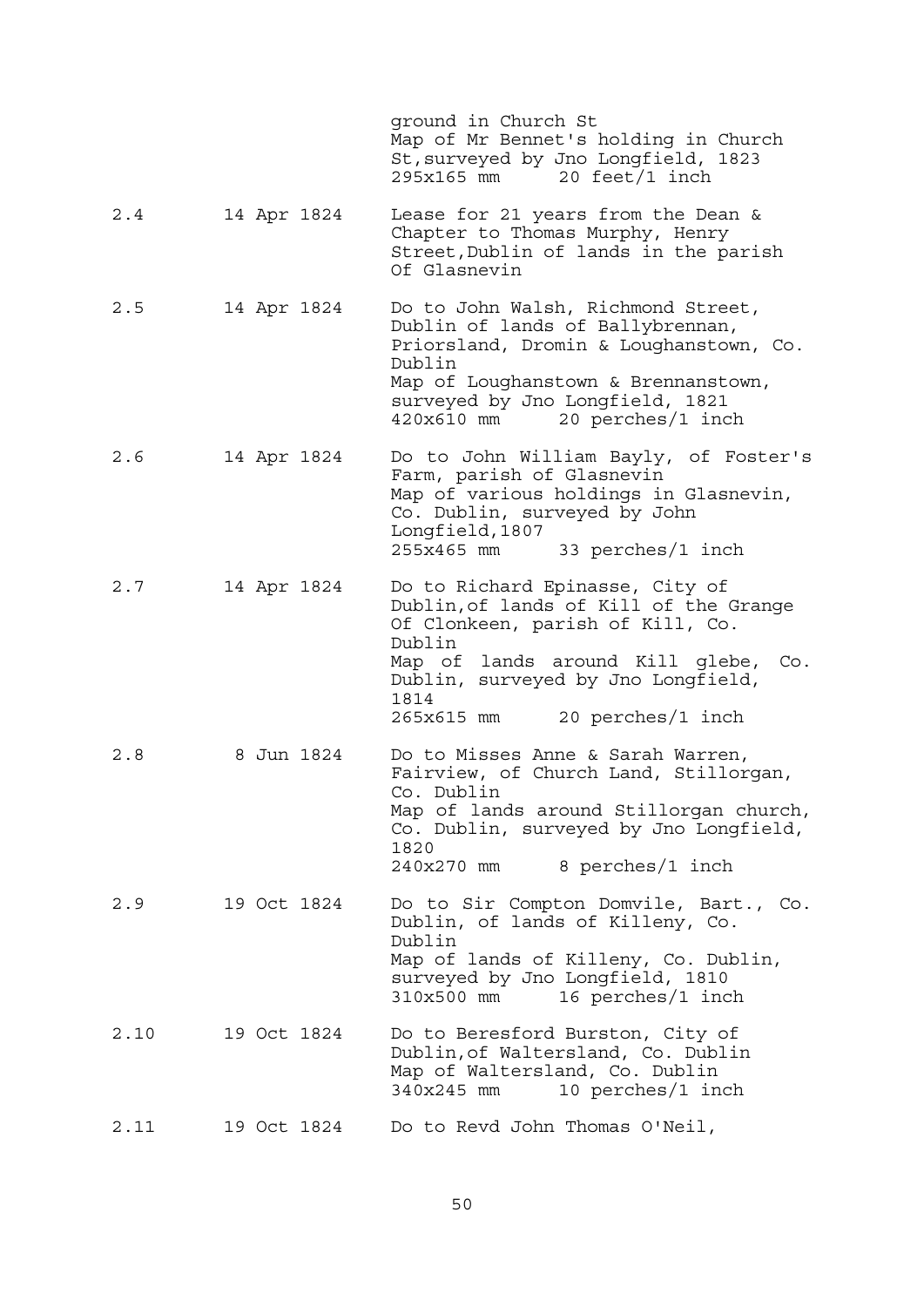|                  |              | Kilsheyre Glebe, Co. Meath, of lands<br>Of Ballymolgan, Ballytipper &<br>Ballyloughan, Co. Dublin<br>Map of Murphystown & Tipperstown, Co.<br>Dublin, surveyed by Brownrigg & Co.,<br>1802<br>$310x360$ mm $40$ perches/1 inch                                         |
|------------------|--------------|------------------------------------------------------------------------------------------------------------------------------------------------------------------------------------------------------------------------------------------------------------------------|
| 2.12             | 14 May 1832  | Patent to Henry Cotton, Archdeacon of<br>Cashel, of the treasurership of Christ<br>Church                                                                                                                                                                              |
| 2.13             | 25 May 1832  | Certificate of subscription of<br>Archdeacon Henry Cotton on his<br>appointment as Treasurer of Christ<br>Church                                                                                                                                                       |
| 2.13a10          | Jul 1832     | Lease for 40 years from the Dean &<br>Chapter to Jane Hewitt, Dublin,<br>Spinster of 61 High Street, Dublin.<br>Map of 61 High Street, Dublin, by J.<br>Longfield, 1832.<br>10 feet/1 inch<br>190x155 mm                                                               |
| 2.13b13 May 1842 |              | Lease for 29 years from Jane Hewitt,<br>Parsonstown, King's Co., administrix<br>of the will of the late James Hewitt,<br>formerly of the city of Dublin,<br>silversmith, to James Ennis, St<br>Michael's Hill, city of Dublin, tailor<br>and draper of 61 High Street. |
| 2.14             | [n.d. ?1848] | Copy translation of the charter of<br>Christ Church, 10 May 33 Hen. VIII<br>[1541]                                                                                                                                                                                     |
| 2.15             | [n.d. ?1848] | Copy translation of the grant of James<br>I to the Dean & Chapter, 12 June 1604                                                                                                                                                                                        |
| 2.16             | 5 Nov 1852   | Lease for 40 years from the Dean &<br>Chapter to John Connor, 53 Fishamble<br>Street, Dublin, basketmaker, of 53<br>Fishamble Street<br>Map of 53 Fishamble St & John's Lane,<br>Dublin, by Clarges Greene & Son, 1851<br>$155x125$ mm $20$ feet/1 inch                |
| 2.17             | 6 Feb 1863   | Patent to Revd Charles Edward Tisdall<br>of the Chancellorship of Christ Church                                                                                                                                                                                        |
| 2.18             | 13 Oct 1864  | Lease for 40 years from the Dean &<br>Chapter to Pattison Jolly, West Essex<br>St, City of Dublin, printer, of<br>Premises in Church St, Dublin<br>Map of the premises in Church St by C.                                                                              |

51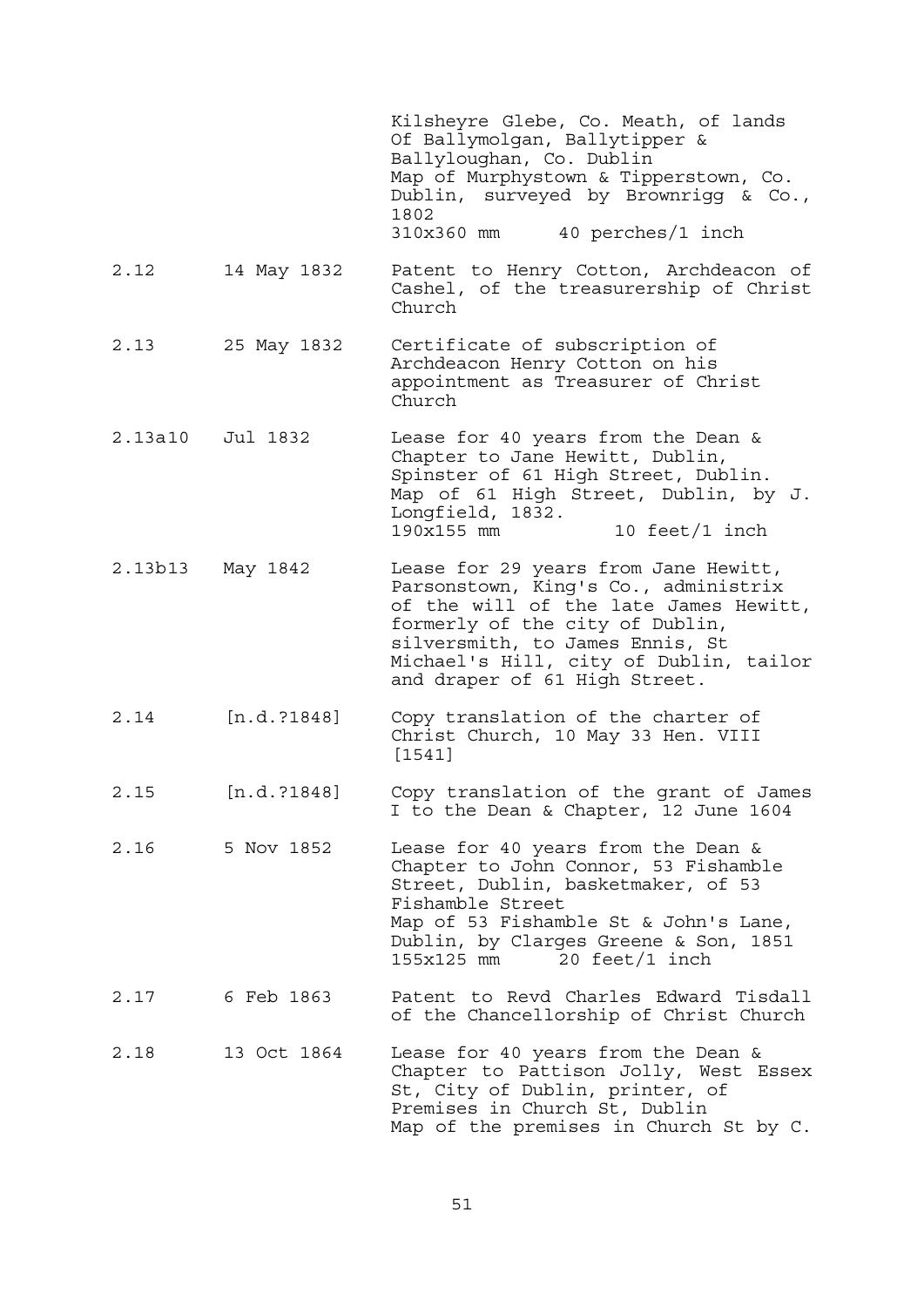Greene & Son, Dublin, 1864 300x180 mm 20 feet/1 inch

- 2.19 6 Dec 1866 Lease for 21 years from the Dean & Chapter to Addison Hone, Thomastown, Co. Kildare & Brindsley Hone, Ballybrack, Co. Dublin, of lands near Grangegorman, part of the estate of the prebendaries and vicars' choral Map of part of the estate of the prebendaries and vicars choral in Grangegorman, Co. Dublin, surveyed by John Longfield, 1811 and copied by Wm H. Greene, Dublin 300x360 mm 10 plantation perches/1 inch
- 2.20 2 May 1871 Deed of trust for the restoration of Christ Church Cathedral: Henry Roe to the Archbishop of Dublin, Duke of Leinster, Lord O'Neill of Shane's Castle & Canon Edward Seymour
- 2.21 30 Jan 1873 Deed of endowment of Christ Church Cathedral: Henry Roe to the Representative Church Body
- 2.21a 30 Jan 1873 A typescript copy of no. 21 above
- 2.22 28 Apr 1873 Conveyance of 54 Fishamble Stret, Dublin from the Commissioners of Church Temporalities in Ireland to Henry Roe
- 2.23 28 Jul 1876 Conveyance of 53 Fishamble Street and 10 & 11 John's Lane from the Commissioners of Church Temporalities in Ireland to the Archdeacon of Dublin, Revd J.H.Monahan, Edward Blackburn & J.V. Mackey
- 2.24 5 Feb 1877 Conveyance of 54 Fishamble Street from Henry Roe to the trustees of Christ Church Cathedral
- 2.25 14 Jun 1878 Supplemental deed of endowment [see no.18 above] of Christ Church Cathedral: Henry Roe & the Archbishop of Dublin to the Representative Church Body (copy)
- 2.26 26 Apr 1882 Deed of disclaimer by Ven. William Lee, Archdeacon of Dublin, of the role of trustee in nos 20 & 21 above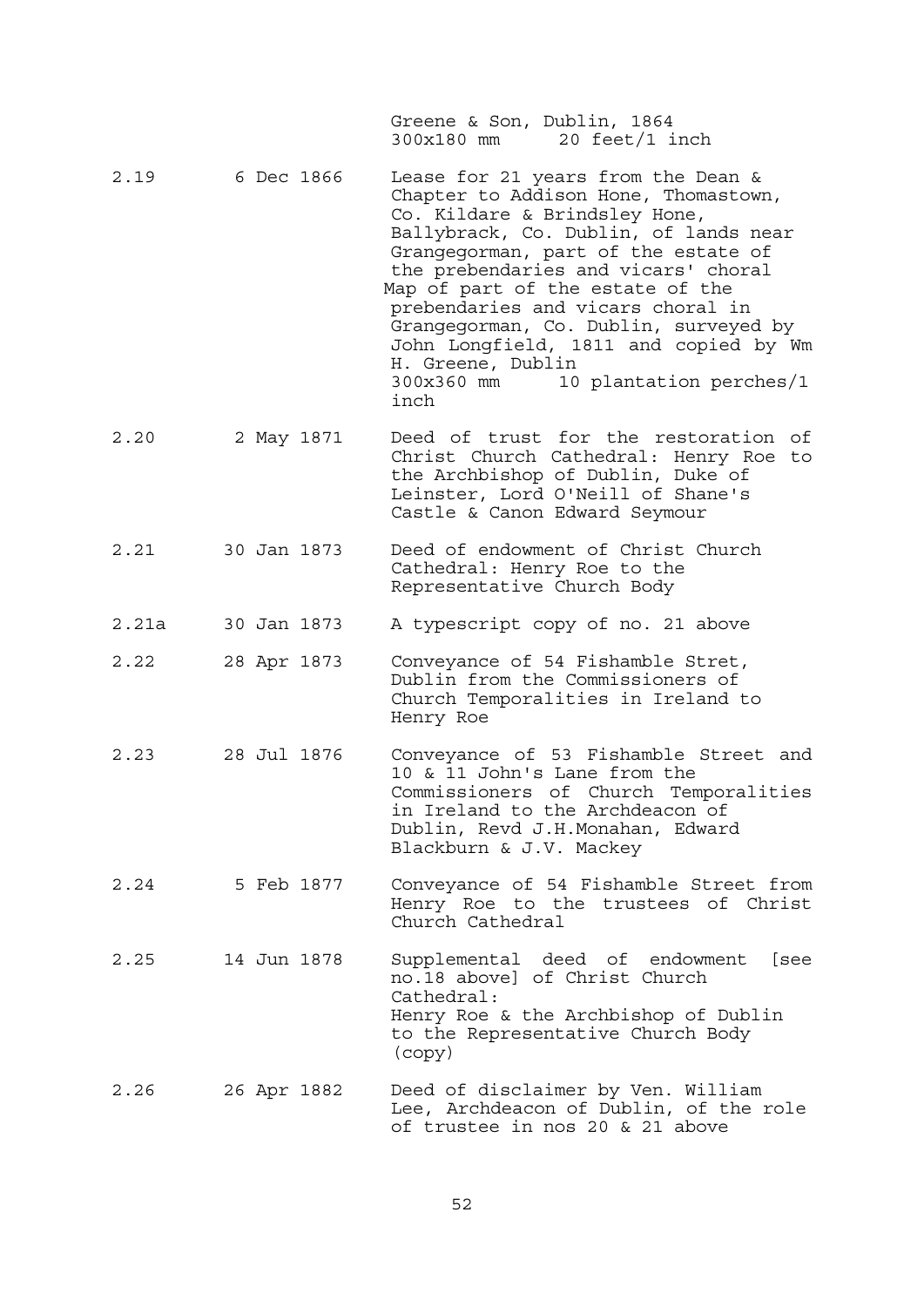| 2.27  |             | 21 Jul 1882       |      | Agreement between Dublin Corporation<br>And the trustees of the Cathedral<br>Board relating to a new street [Lord<br>Edward Street] from Cork Hill to<br>Christ Church Place.                                                                        |
|-------|-------------|-------------------|------|------------------------------------------------------------------------------------------------------------------------------------------------------------------------------------------------------------------------------------------------------|
| 2.28  |             |                   | 1883 | Draft variation of the Roe endowment<br>deed [see no. 18 above]                                                                                                                                                                                      |
| 2.28a |             | 16 Jul 1885       |      | Supplemental deed of endowment [see<br>nos.18 & 25 above] of Christ Church<br>Cathedral: Henry Roe and the<br>Archbishop of Dublin to the<br>Representative Church Body (copy)                                                                       |
| 2.29  |             | 24 Dec 1885       |      | Lease for 999 years from the<br>Representative Church Body to the<br>trustees of the Fishamble Street<br>Mission, of the site of St John's<br>Church on the west side of Fishamble<br>Street<br>Map of Fishamble Street Mission Hall<br>$300/360$ mm |
| 2.30  |             | 15 May 1907       |      | Articles of agreement between the<br>Board and James FitzGerald, 27 Upper<br>Merrion Street, Dublin, appointing<br>FitzGerald as organist and choirmaster                                                                                            |
| 2.31  |             |                   | 1907 | Draft articles of agreement between<br>the Dean & Chapter and Revd W.R.<br>Browne who is appointed a clerical<br>vicar                                                                                                                               |
| 2.32  |             | [n.d.]            |      | An incomplete set of copy deeds and<br>related legal papers, numbered 165-<br>203, as follows:-                                                                                                                                                      |
|       | $1$ .<br>2. | [1604]<br>1829    |      | Charter of James I<br>Copies of entries in the chapter book                                                                                                                                                                                          |
|       | 3.<br>4.    | 10 May<br>do      |      | relative to the state of the Cathedral<br>1541 Charter of Henry VIII<br>Translation of the charter of Henry<br>VIII                                                                                                                                  |
|       | 5.<br>б.    | do<br>22 Dec 1542 |      | Another copy of no. 4<br>Abstract from the return of the<br>Commissioners                                                                                                                                                                            |
|       | 7.          | 1542              |      | Grant of the Dean & Chapter to the<br>dignitaries and vicars' choral                                                                                                                                                                                 |
|       | 8.<br>9.    | do<br>1544        |      | Another copy of no.<br>Letters patent of Philip & Mary for<br>granting the rectory of Kyllmaknd to<br>the Dean & Chapter                                                                                                                             |
|       |             | 10. 1547          |      | Letters patent of Edward VI for<br>granting an annuity to Christopher                                                                                                                                                                                |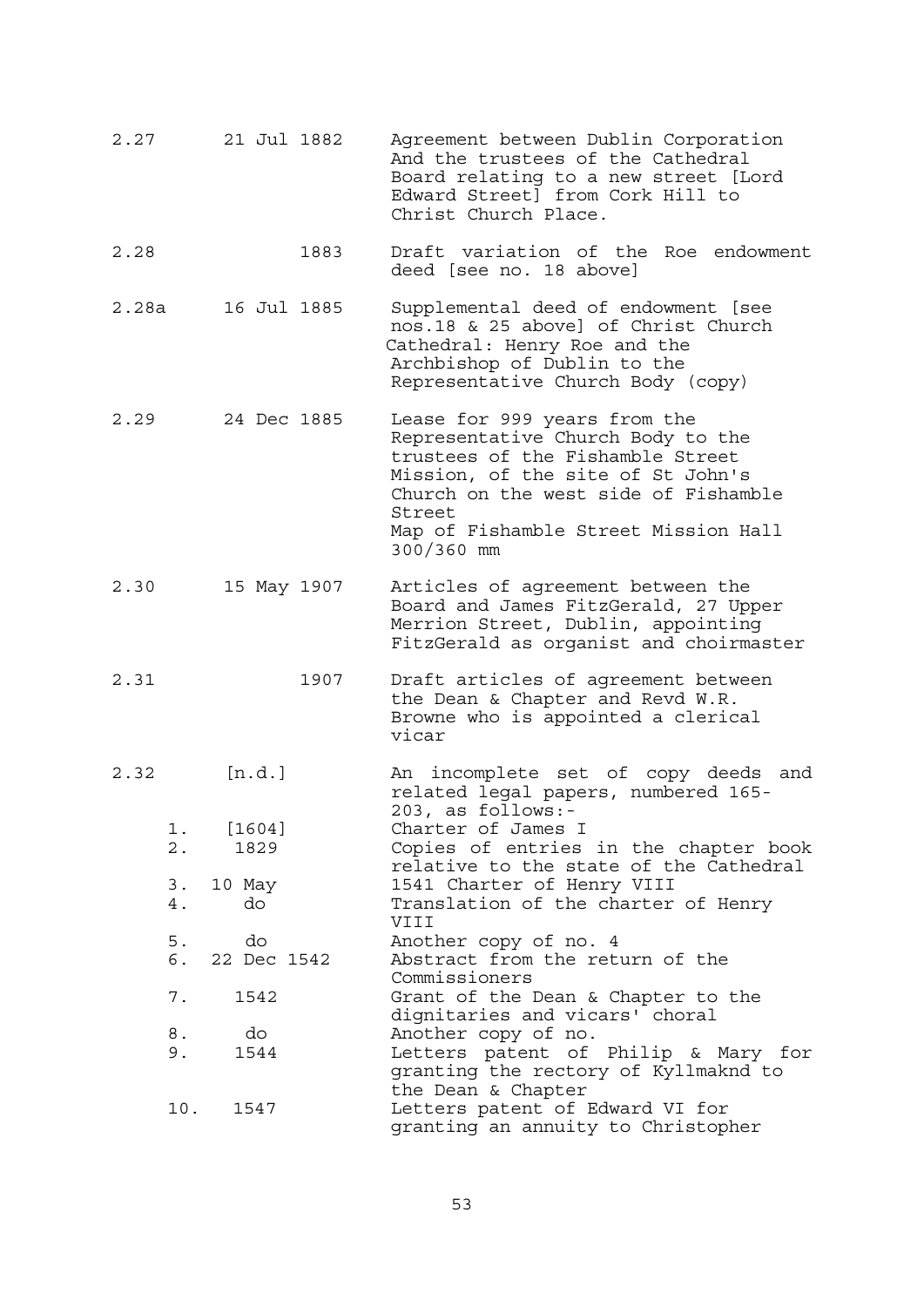|                   | Rath, John Herman & Nichs Dardyse,     |
|-------------------|----------------------------------------|
|                   | prebendaries, for celebrating divine   |
|                   | service in the Church of the Holy      |
|                   | Trinity, Dublin                        |
| 11.<br>do         | Another copy of no. 10                 |
| do<br>12.         | Another copy of no. 10                 |
| 13.<br>1554       | Letters patent of Philip & Mary for    |
|                   |                                        |
|                   | granting the rectory of Kyllmaknd to   |
|                   | The Dean & Chapter                     |
| 14. 10 May 1592   | Abstracts from the prodeedings of the  |
|                   | Dean & Chapter                         |
| 15. 1664          | Proceedings of the Dean & Chapter      |
| 16. 12 Jun 1604   | Translation of the grant of James I to |
|                   | the Dean & Chapter                     |
| 17.<br>do         | Another copy of no. 16                 |
| 18.<br>[n.d.]     | Inquisition as to the right of the     |
|                   | Dean & Chapter to houses in Christ     |
|                   | Church Lane                            |
| 19. [n.d.? 1878]  | Statement for the use of Rt Hon.       |
|                   | William Saurin relating to the Christ  |
|                   | Church deanery                         |
| 20. [n.d. c.1844] | Case on behalf of the Dean & Chapter   |
|                   | relating to their right to elect to a  |
|                   | prebendal stall a candidate without    |
|                   | musical qualifications                 |
| 21. 1 Dec 1845    |                                        |
|                   | Schedule no. 6 of lands affected by    |
|                   | the Dublin, Dundrum & Enniskerry       |
|                   | extension railway                      |
| 22.<br>do         | Do, schedule no. 9                     |
| 23.<br>do         | Do, schedule no. 12                    |
| 24.<br>do         | Do, schedule no. 13                    |
| 25.<br>do         | Do, schedule no. 17                    |
| 26.<br>do         | Do, schedule no. 104                   |
| 27.<br>do         | Do, schedule no. 11                    |
| 28.<br>do         | Do, schedule no. 113                   |
| 29.<br>do         | Do, schedule no. 8                     |
| 6 Dec 1845<br>30. | Schedule of lands affected by the      |
|                   | Waterford, Wexford, Wicklow & Dublin   |
|                   | Railway                                |
| [May 1844]<br>31. | Case on behalf of the Dean & Chapter   |
|                   | [see no. $20$ ]                        |
| 32.<br>do         | Another copy of no. 31                 |
| 33.<br>do         | Another copy of no. 31                 |
| 34.<br>Dec 1844   | Schedule of lands affected by the      |
|                   | Great North-Western Railway            |
| 35.<br>do         | Another schedule of lands affected by  |
|                   | the Great North-Western Railway        |
| 36.<br>do         | Another copy of no.34                  |
| 37. 23 Dec 1844   | Schedule of lands affected by the      |
|                   | Kingstown & Bray Railway               |
|                   |                                        |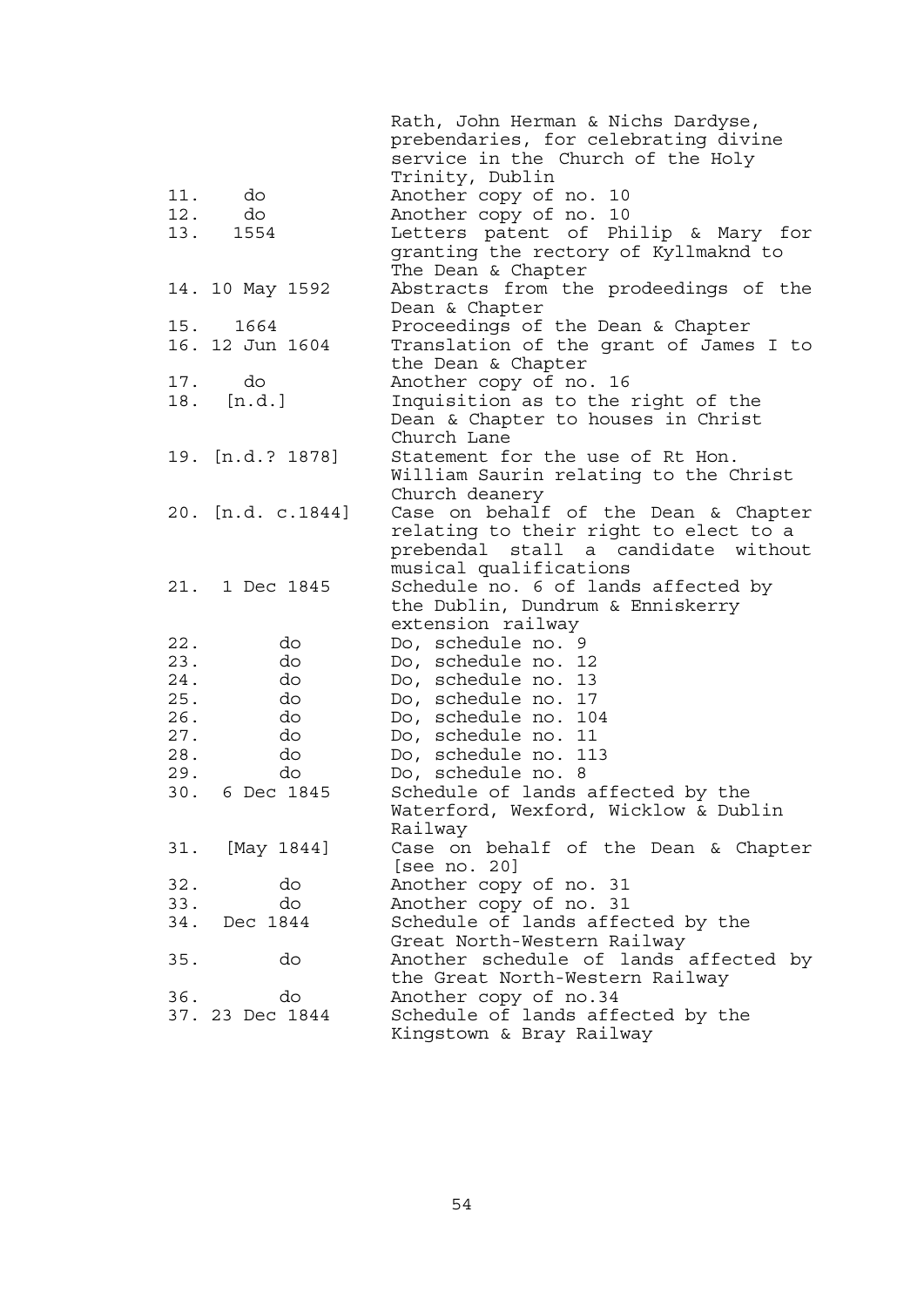3. MAPS

| 3.1.  | Guard Book containing the following items:- |                                                                                                                                                                                                                                                                     |  |  |
|-------|---------------------------------------------|---------------------------------------------------------------------------------------------------------------------------------------------------------------------------------------------------------------------------------------------------------------------|--|--|
| 1.    | 13 Jun 1638                                 | Map of Kiltikerach [Keatingsland,<br>Dean's Grange, co. Dublin], by Geo.<br>Burgh<br>380x270 mm                                                                                                                                                                     |  |  |
| $2$ . | 1640                                        | Survey of the lands of Glasnevin,<br>Dublin belonging to the Dean of the<br>Holy Trinity, Dublin by Richard<br>Francis<br>[8 ff of text & map]<br>475x660 mm                                                                                                        |  |  |
| 3.    | [n.d. ? 1678]                               | Plan of the cellars demised by John<br>Amos and given up to the Dean &<br>Chapter by Wm Scrivener<br>225x420 mm                                                                                                                                                     |  |  |
| 4.    | 18 Mar 1692                                 | Map of part of the lands of Rathmore,<br>barony of Naas, Co. Kildare, in the<br>possession of the Widow Wallis by<br>lease from the Church by Jn Greene<br>20 perches/1 inch<br>475x415 mm                                                                          |  |  |
| 5.    | 27 Jun 1695                                 | Map of Ballybogan in the parish of<br>Finglas, Co. Dublin, belonging to the<br>Dean & Chapter of Christ Church by Abr<br>Carter<br>290x395 mm 20 perches/1 inch                                                                                                     |  |  |
| 6.    | 24 Nov 1699                                 | Map of the old chapter house of Christ<br>Church, Dublin which at present are<br>two vaulted rooms, and now set to<br>Walter Motley by Abr Carter<br>310x265 mm<br>10 feet/1 inch                                                                                   |  |  |
| 7.    | Nov 1716                                    | Survey of the ground plot of the<br>Several houses and backsides in<br>Fisher's Alley in the parish of St<br>John, Dublin belonging to the Dean &<br>Chapter of the Cathedral Church of the<br>Holy Trinity, Dublin by John Greene<br>$420x345$ mm $20$ feet/1 inch |  |  |
| 8.    | 22 Dec 1727                                 | Survey and plan of denominations in<br>Church Street [parish of St Michan]<br>being in the tenure of Mr Henry<br>O'Neill and situate in the suburbs of<br>Dublin by Patk Dowdell<br>425x540 mm<br>10 feet/1 inch                                                    |  |  |
| 9.    | 1746                                        | Map of several parcels of land called<br>Foster's Farm in Glasnevin, Co. Dublin<br>Belonging to the Dean of Christ Church<br>by Thos Cave<br>510x155 mm                                                                                                             |  |  |

3.1a Map of the lands of Symonscourt, Irishtown and Ringsend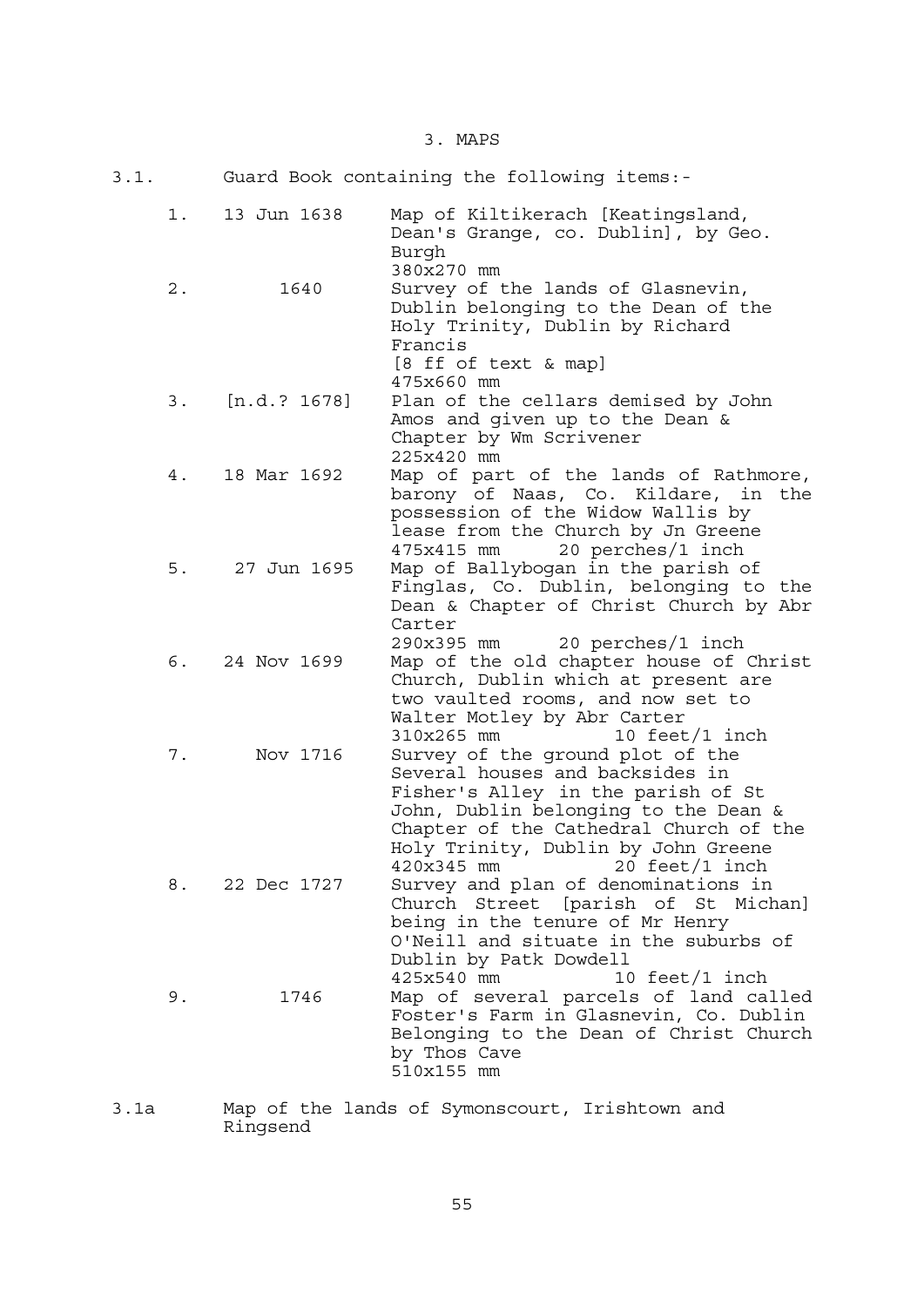[n.d., c. 1669] 240x385 20 perches/1 inch [Bound into C6.1/26/8]

3.2 Framed map of the Liberty of Christ Church Oct 1761 Map of the Liberty of Christ Church, Dublin, with a key to the houses and shops, by Thos Reading 320x250 mm 20 feet/1 inch

- 3.3. Negative photostat of a Book of Maps of the several Estates of the Rt Honble & Rt Revd Dean & Chapter of Christ Church, Dublin, partly surveyed & partly copied by Brownrigg, Longfield & Murray 1800 [The original volume is N.L.I. MS 2789. It was transferred from the Church Temporalities Branch of the Irish Land Commission in 1952]
- 3.4. Negative photostat of a Book of Maps of the several Estates of the Dean & Chapter of Christ Church, Dublin by Jno Longfield, No 67 Grafton St., 1812 [The original volume is N.L.I. MS 2790. It was acquired in the same circumstances as no. 2]
- 3.5. Book of maps of part of the deanery lands of Christ Church, Dublin presented to the Rt Honble Charles [Lindsay], Lord Bishop of Kildare by John Longfield, 1816 325x470 mm
	- 1. Brennanstown, Co. Dublin, in the tenure of Capt. Mercer Surveyed by J. Brownrigg, 1798 20 perches/1 inch
	- 2. Murphystown & Tipperstown, Co. Dublin, in the tenure of Alderman Hone Surveyed by Brownrigg & Co., 1802 40 perches/1 inch
	- 3. Walterstown, Co. Dublin 10 perches/ 1 inch
	- 4. Kill of the Grange, Co. Dublin, in the tenure of Isac Espainasse Esq. Surveyed by J. Longfield, 1814 20 perches/1 inch
	- 5. Balscadden, Co. Dublin, in the tenure of Mrs Herron Surveyed by J. Brownrigg 20 perches/1 inch
- 6. Glebe of Stillorgin, Co. Dublin, in the tenure of the representatives of the late Alderman Warren Surveyed by J. Brownrigg, 1799 8 perches/1 inch
	- 7. Several parcels of ground in & about the town of Dalkey, Co. Dublin, in the tenure of George Hempenstall Esq.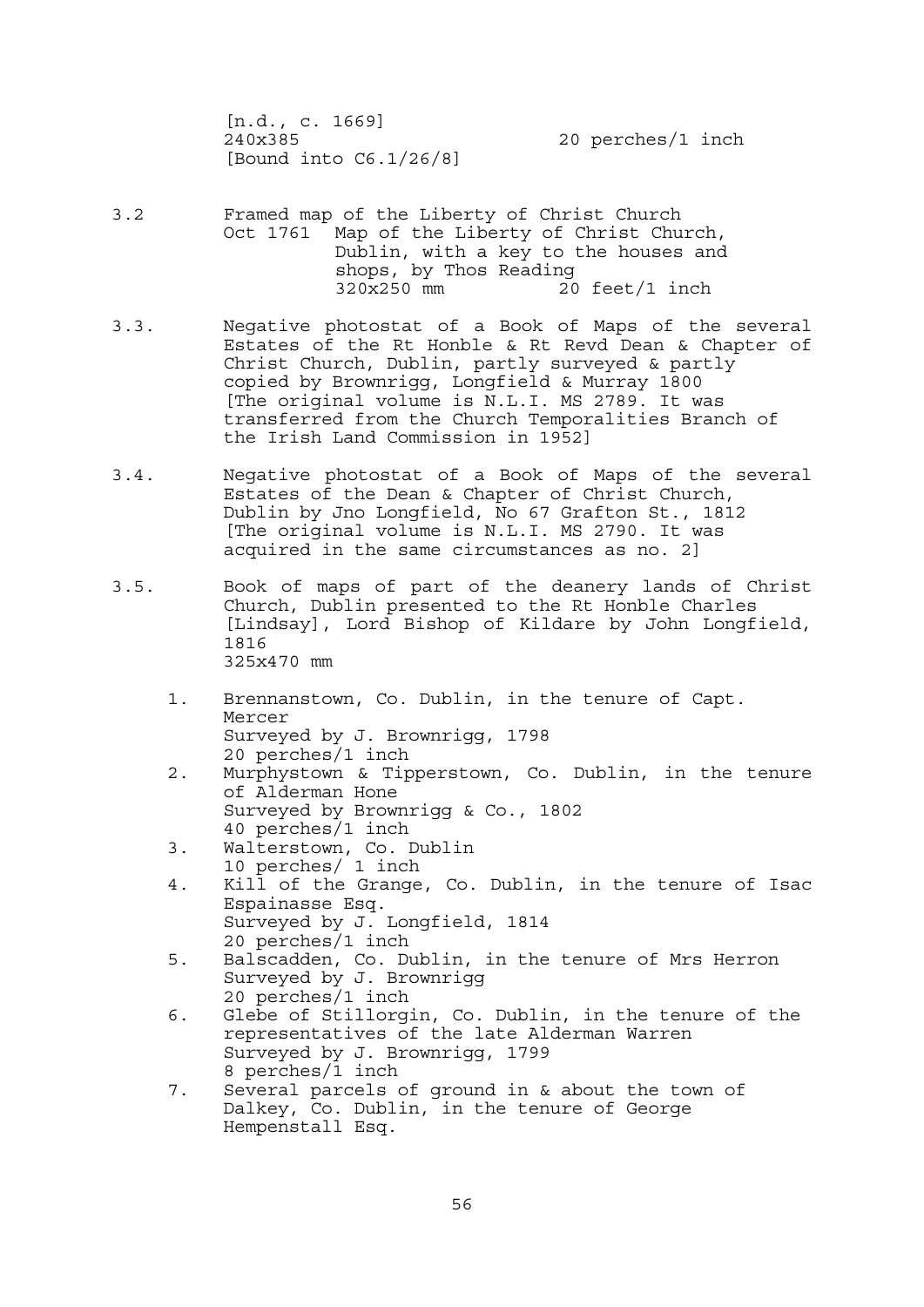|     |     | Surveyed by Brownrigg & Co., 1799<br>20 perches/1 inch                                                                                                                                                                                                   |
|-----|-----|----------------------------------------------------------------------------------------------------------------------------------------------------------------------------------------------------------------------------------------------------------|
|     | 8.  | Killiney, Co. Dublin, in the tenure of Sir Cn<br>Domville, Bart.                                                                                                                                                                                         |
|     |     | Surveyed by J. Longfield, 1810<br>16 perches/1 inch                                                                                                                                                                                                      |
|     | 9.  | Keatingsland, Co. Dublin, in the tenure of Robert<br>Shaw Esq.                                                                                                                                                                                           |
|     |     | Surveyed by Charles Frizell, 1791<br>40 perches/1 inch                                                                                                                                                                                                   |
|     | 10. | Loughanstown, Co. Dublin, in the tenure of Capt.<br>Mercer                                                                                                                                                                                               |
|     |     | 20 perches/1 inch                                                                                                                                                                                                                                        |
|     | 11. | Several holdings in Chancery Lane & Gt Ship St.,<br>Dublin, in the tenure of Lord Wicklow<br>Surveyed by Brownrigg & Co., 1803<br>20 feet/1 inch                                                                                                         |
|     | 12. | East half of the Dean's Orchard partly in the<br>Liberties of the City of Dublin and partly in the<br>County, in the tenure of the Governors of the House                                                                                                |
|     |     | of Industry<br>Surveyed by Brownrigg & Co., 1803<br>80 feet/1 inch                                                                                                                                                                                       |
|     | 13. | West moity of the Dean's Orchard partly in the<br>Liberties of the City of Dublin and partly in the<br>County                                                                                                                                            |
|     |     | Surveyed by Brownrigg & Co., 1803<br>80 feet/1 inch                                                                                                                                                                                                      |
|     | 14. | Holdings in Mercer St & Glovers' Alley, Dublin, in<br>the tenure of Mrs Susana Lee<br>Surveyed by Brownrigg & Co., 1800                                                                                                                                  |
|     | 15. | 40 feet/1 inch<br>Lots in Bride St & Little Ship St called the Poll                                                                                                                                                                                      |
|     |     | Mill Holding, Dublin, in the tenure of - Smith Esq.<br>Surveyed by J. Longfield, 1804                                                                                                                                                                    |
|     | 16. | 20 feet/1 inch<br>Lands of Glasnevin, in the tenure of John Bayly Esq.<br>Surveyed by Brownrigg & Co., 1800                                                                                                                                              |
|     | 17. | 20 perches/1 inch<br>A map of a lot of ground on the east side of Christ<br>Church Lane, formerly two houses in the tenure of Mr<br>Waldron                                                                                                              |
|     |     | Surveyed by John Longfield, 1814<br>$20 \text{ feet}/1 \text{ inch}$                                                                                                                                                                                     |
| 3.6 |     | Miscellaneous Maps                                                                                                                                                                                                                                       |
|     |     | Survey of a plot of ground on the east side of<br>1.<br>Christ Church Lane, with two dwelling rooms and<br>four shops. Mrs Symon Anyon is a tenant.<br>Surveyed by Abr Carter and traced by Gab<br>Stoakes, 28 May 1700.<br>265x330 mm<br>10 feet/1 inch |
|     |     | Survey and map of a cellar called Hell under the<br>$2$ .                                                                                                                                                                                                |

57

 $3.6$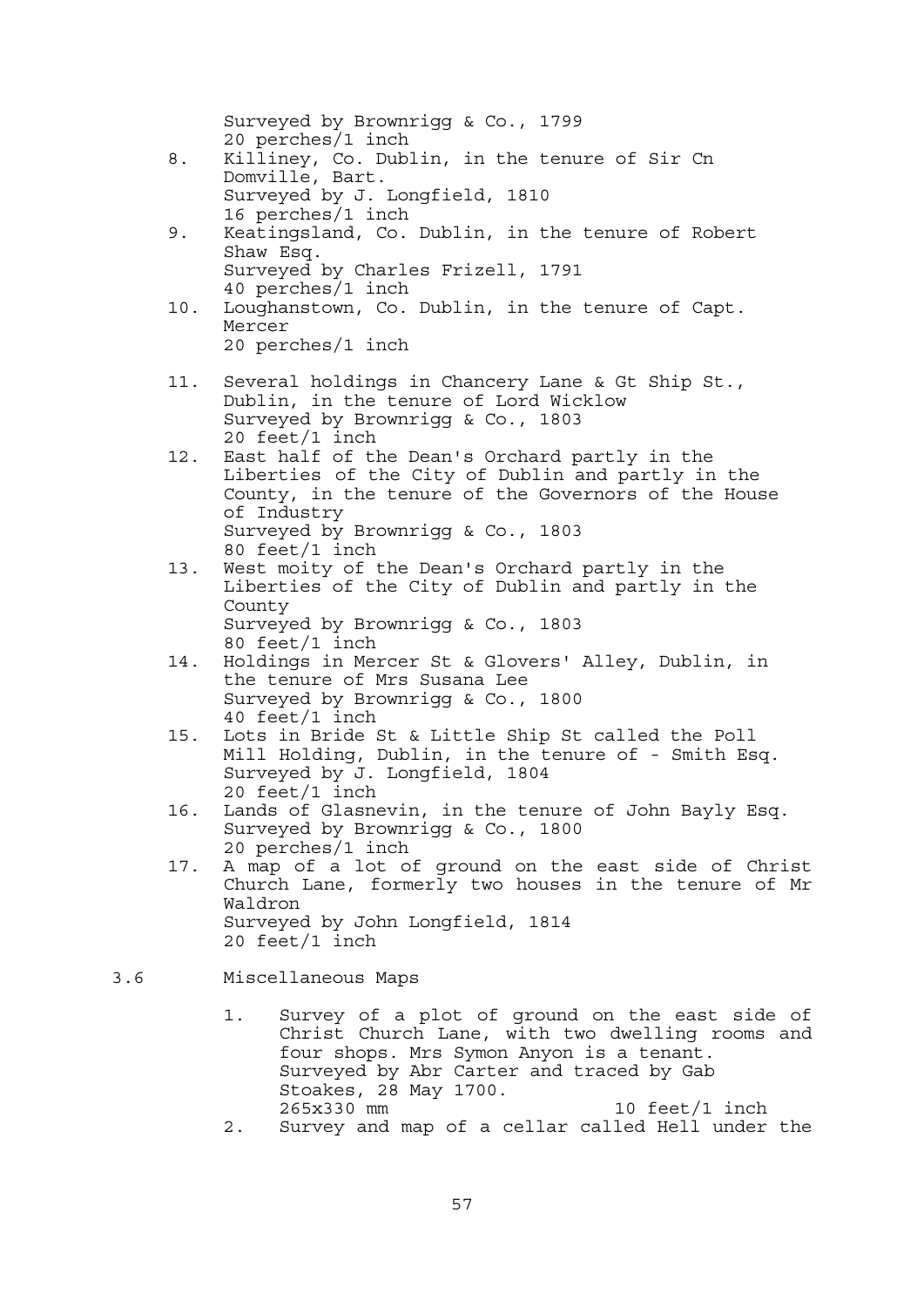Court of King's Bench on the east side of Christ Church Lane. Surveyed by Abr Carter, 23 July 1701. 10 feet/1 inch 3. Map of the cellar called Hell under the

- Exchequer Court and of a cellar under the Court of Common Pleas. Surveyed in September 1701 by Abraham Carter and abstracted out in October 1731 by Thomas Cave. 370x300 mm 10 feet/1 inch
	- 4. Map of several parcels of land called Foster's Farm, Glasnevin, Co. Dublin, surveyed by Thomas Cave, 1746. 450x433 mm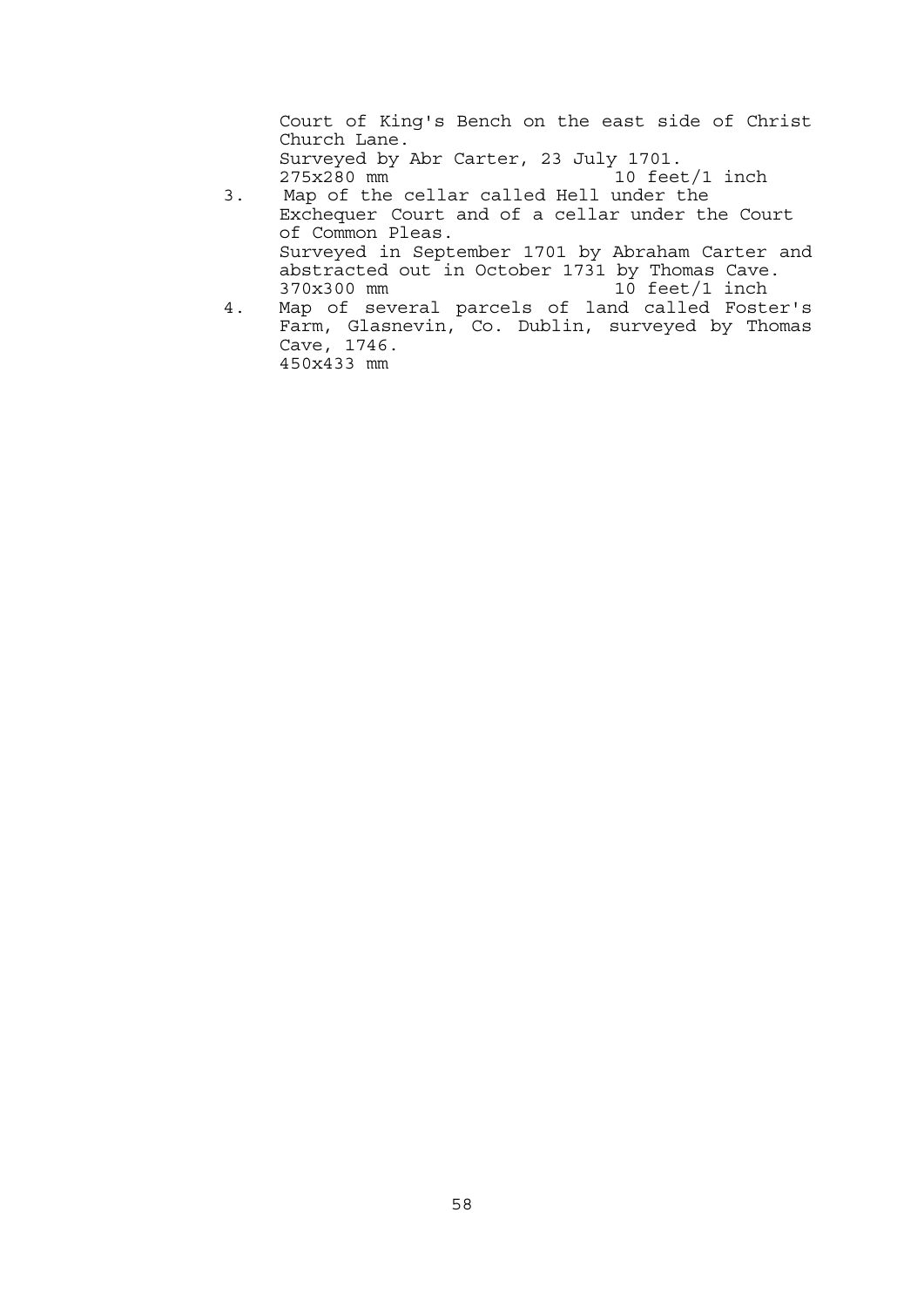## 4. PLANS & DRAWINGS

The documentation of Street's restoration of the cathedral is printed and discussed in Roger Stalley (ed.) *George Edmund Street and the Restoration of Christ Church Cathedral*, Dublin (Dublin, 2000).

| 4.1. [n.d. ?1840] |      | Elevation of Christ Church to John's Lane                                            |
|-------------------|------|--------------------------------------------------------------------------------------|
| $4.2.$ [n.d.]     |      | Edward Parks<br>Watercolour sketch of Christ Church                                  |
| 4.3. [n.d.]       |      | Plan of the crypt                                                                    |
| 4.4. 28 Feb 1868  |      | No.1 Ground Plan                                                                     |
|                   |      | George Edmund Street A.R.A., 51 Russell                                              |
|                   |      | Square, [London] W.C.                                                                |
| 4.5. [6 Feb 1869] |      | Ground Plan                                                                          |
|                   |      | G.E. Street (printed)                                                                |
| 4.6. [6 Feb 1869] |      | Section of two bays on the south side;<br>section of the nave & aisles looking west; |
|                   |      | part of the north elevation                                                          |
|                   |      | G.E.Street (printed)                                                                 |
| 4.7. [n.d.]       |      | Design for Restoration of Cathedral and for                                          |
|                   |      | Synod House, Chrict Church, Dublin                                                   |
|                   |      | G.E. Street (printed)                                                                |
| 4.8. 1880         |      | Beverly Minster, Yorkshire: east aisle and                                           |
|                   |      | south transept: details                                                              |
|                   |      | John Bilson (printed)                                                                |
| 4.9. 8 Nov 1881   |      | Plan & elevation of the Chapter House table                                          |
|                   |      | Thomas Drew R.H.A., Cathedral Architect                                              |
| 4.10. 25 Dec 1881 |      | Diagram showing the proper places for the                                            |
|                   |      | sword & mace of Dublin Corporation on the                                            |
|                   |      | rack provided<br>T. Drew                                                             |
| 4.11. 1 Feb 1882  |      | Plan of an alternative street from Dame                                              |
|                   |      | Street to Christchurch Place                                                         |
|                   |      | Thomas Drew                                                                          |
| 4.12. 5 May 1882  |      | Plan and design for a new street from Dame                                           |
|                   |      | Street to Christchurch Place                                                         |
|                   |      | Parke, Neville & Co., City Engineers                                                 |
| 4.13. 1 Mar 1883  |      | Watercolour sketch of the choir screen                                               |
|                   |      | Thomas Drew                                                                          |
| 4.14. 14 Mar 1884 |      | Ground plan for the restoration of                                                   |
|                   |      | Archbishop Lindsay's tomb in the Monks                                               |
|                   |      | Porch                                                                                |
|                   |      | Thomas Drew                                                                          |
| 4.15.             | 1884 | Plan of the Cathedral of the Holy Trinity,<br>Dublin                                 |
|                   |      | Thomas Drew (printed)                                                                |
| 4.16. 3 Apr 1886  |      | Watercolour sketch plan of Christ Church                                             |
|                   |      | gardens submitted to the Dean & Chapter by                                           |
|                   |      | the Mansion House Committee of Open Spaces                                           |
|                   |      | Thomas Drew                                                                          |
| 4.17. 21 May 1886 |      | Sketch plan for Christ Church garden                                                 |
|                   |      | Thomas Drew                                                                          |
| 4.18. 20 Apr 1887 |      | Ground plan showing piers, columns & bases                                           |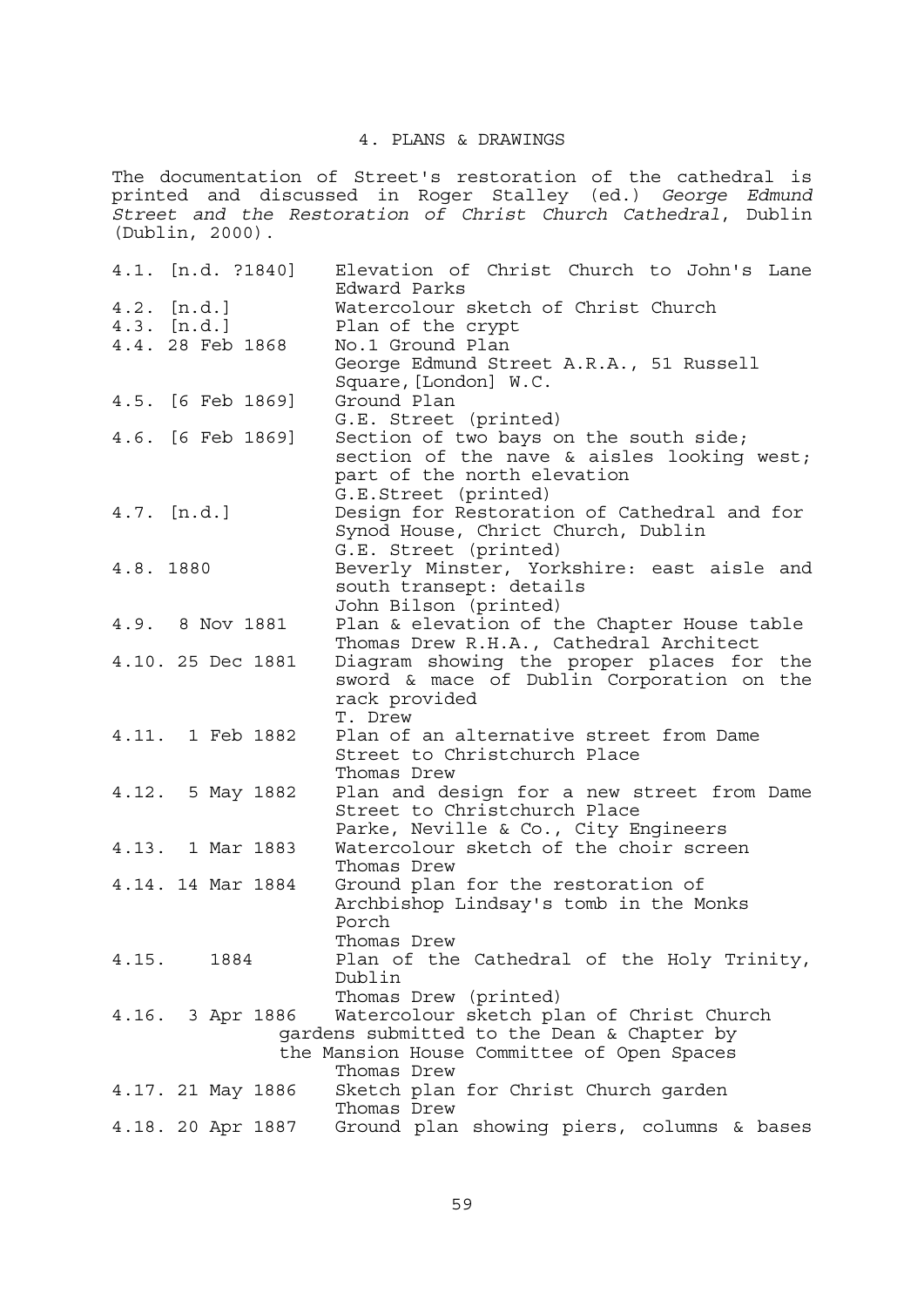|                   | to be removed; stonework to be reused; new             |
|-------------------|--------------------------------------------------------|
|                   | stonework in which any of the old stone                |
|                   | that is applicable may be worked up                    |
|                   | Thomas Drew                                            |
| 4.19. 20 Apr 1887 | Plan relating to the choir and organ<br>Thomas Drew    |
| 4.20.<br>Do.      | Do                                                     |
| 4.21.<br>Do       | Do                                                     |
| 4.22.<br>Do       | Do                                                     |
| 4.23.<br>Do       | Do                                                     |
| 4.24. 1 Jul 1889  | Section of the choir stalls                            |
|                   | D[rew]                                                 |
| 4.25.?1897        | Plan of Sitric's church, 1038, from                    |
|                   | existing remains, 1897                                 |
| 4.26.1899         | Watercolour sketch of an elevation of an               |
|                   | ancient capital adapted as a credence table            |
|                   | for the Lady Chapel<br>Drew                            |
| 4.27. 4 Jun 1902  | Drawings of the credence table, as above               |
| 4.28. 14 Feb 1906 | Ground plan of the Synod Hall                          |
|                   | Drew                                                   |
| 4.29. 18 Nov 1908 | Drawing of detail of cornice for the                   |
| 4.30. Jun 1910    | Baptistry<br>Design of a memorial in the Cathedral for |
|                   | Sir Thomas Drew                                        |
|                   | R. Caulfield Orpen                                     |
| 4.31. 7 Dec 1911  | Drawing for the restoration of the Chapter             |
|                   | House door                                             |
|                   | R.C. Orpen                                             |
| 4.32. 10 Mar 1913 | Drawing for the cleristory                             |
|                   | R.C. O[rpen]                                           |
| 4.33. Mar 1913    | Elevation of the south side of the                     |
|                   | clerestory                                             |
|                   | $O[$ rpen]                                             |
| 4.34. 16 May 1913 | Watercolour sketch of the plan & elevation             |
|                   | of the Chapter House window                            |
|                   | Orpen                                                  |
| 4.35. 14 Jun 1913 | Ground floor plan & elevation of the Synod<br>Hall     |
|                   | [Orpen]                                                |
| 4.36. 4 Jul 1913  | Plan & elevation for the proposed extension            |
|                   | to the visitors' gallery in the Synod Hall             |
|                   | Orpen                                                  |
| 4.37. Jul 1913    | Detail of the gallery of the Synod Hall                |
|                   | Orpen                                                  |
| 4.38. Jul 1913    | Plan & elevation for the proposed extension            |
|                   | of the visitors' gallery in the Synod Hall             |
|                   | Orpen                                                  |
| 4.39. Jul 1913    | Ground plan & detailed drawings of hat and             |
|                   | coat screens for the lavatory of the Synod             |
|                   | Hall                                                   |
|                   | Orpen                                                  |
| 4.40. Jul 1913    | Elevation of new platforms for speakers in             |
|                   | the Synod Hall<br>Orpen                                |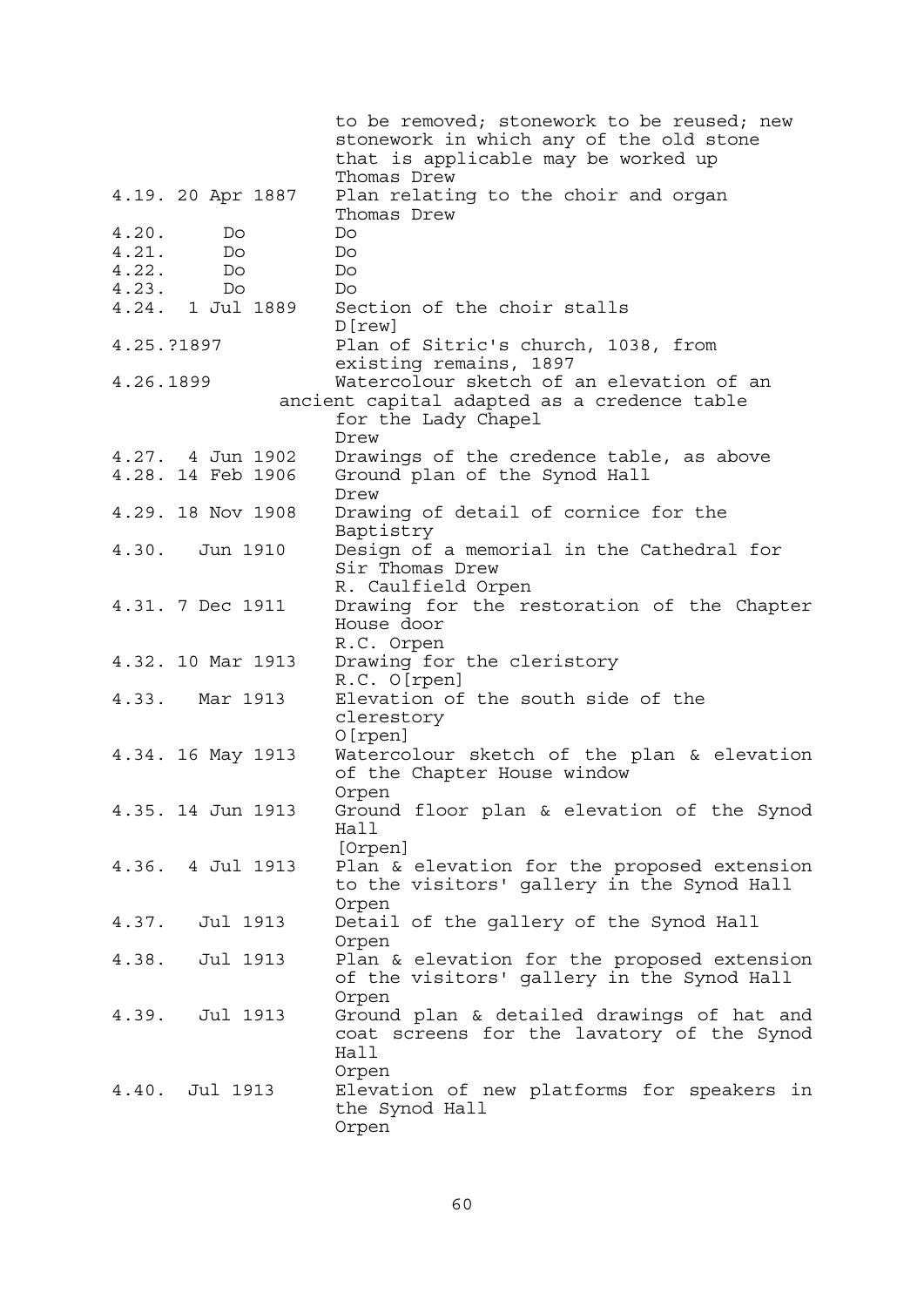| 4.41. Jul 1913    | Do                                                          |
|-------------------|-------------------------------------------------------------|
| 4.42. 24 Sep 1913 | Drawing of the west doorway in the                          |
|                   | Cathedral                                                   |
|                   | Orpen                                                       |
|                   | 4.43. Jan 1914 Plan of the lavatory & elevation and section |
|                   | for hat and coat racks for the Synod Hall                   |
|                   | Orpen                                                       |
|                   | 4.44. [Jun 1914] Proposed lavatory in the basement of the   |
|                   | Synod Hall                                                  |
|                   | Orpen                                                       |
| 4.45.1990-92      | Volume of maps, plans, elevations and                       |
|                   | photographs rel. to the new deanery in                      |
|                   | Werburgh Street                                             |

## 5. LOOSE PAPERS

#### **Arrangement**

- 5.1. Miscellaneous inventories, 1866-1902
- 5.1a Legal papers relating to cathedral finances, 1871-1872
- 5.2 Papers relating to the case of R.W. Smith, vicar choral, 1878-83
- 5.3 Papers relating to Sir Thomas Drew, cathedral architect, c.1882-1909, n.d.
- 5.4 Papers relating to the Winstanley Trust, 1901-3
- 5.5 Papers relating to the plate of the Chapel Royal, 1913-23
- 5.6 Annual lists of morning preachers, 1928-35
- 5.7 Papers relating to fees for consecrations in the Cathedral, 1934-38, n.d.
- 5.8 Miscellaneous loose papers, 1673-1985, n.d.

# 5. LOOSE PAPERS

5.1 Miscellaneous inventories 1. 6 May 1866 List of communion plate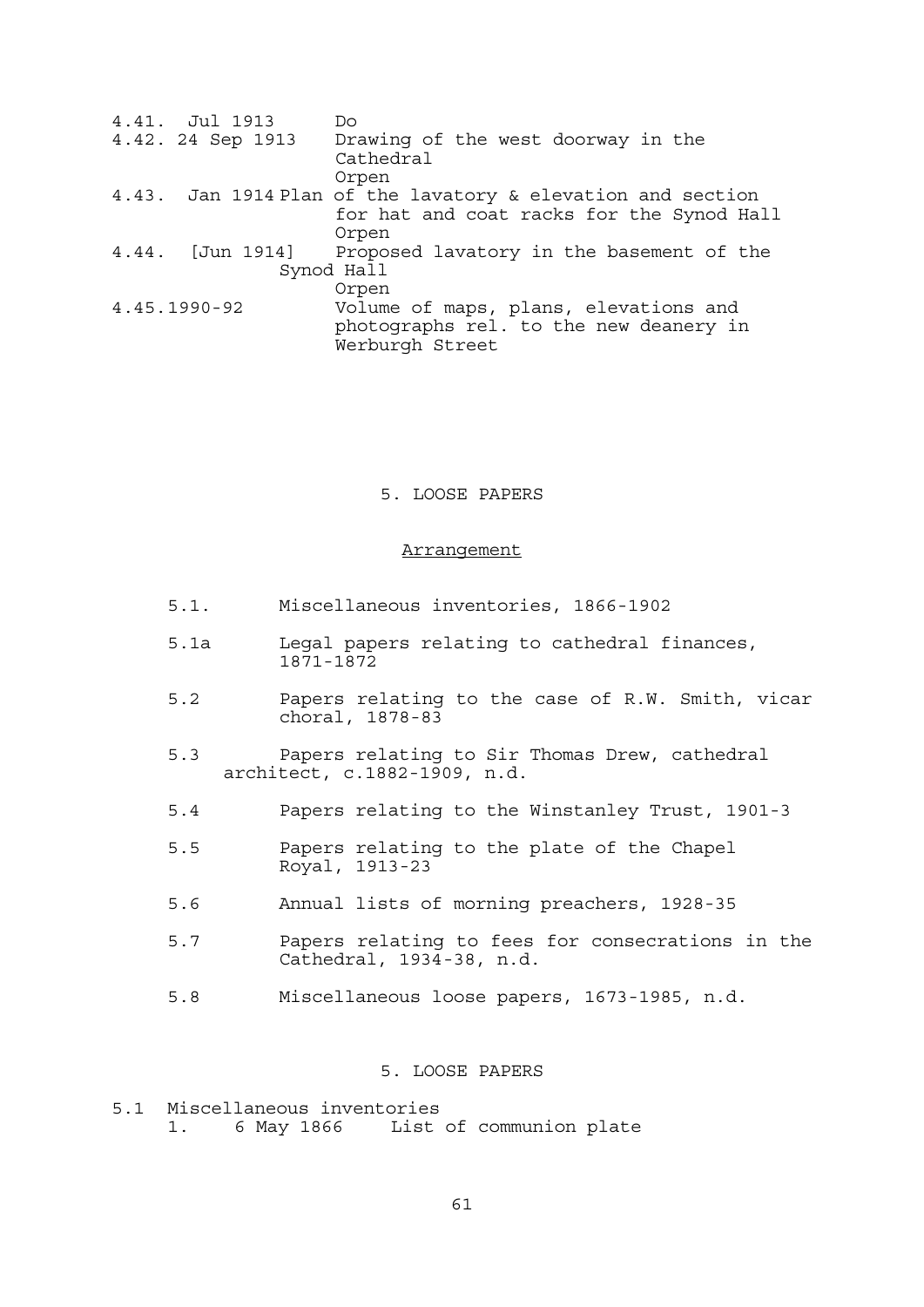|    | 2. 4 Sep 1880               | Inventory of the contents of the   |
|----|-----------------------------|------------------------------------|
|    |                             | chapter room and choir robing room |
|    | 3. 20 Feb 1902              | Inventory of church plate          |
| 4. | [n.d. ? late<br>18th/ early |                                    |
|    | 19th cent.]                 | Catalogue of books in the Library  |

5.1a Legal papers relating to cathedral finances

|  | 1. 21 Feb 1871 | Case on behalf of the Dean & Chapter<br>with opinion of H.M. Pilkington on the |
|--|----------------|--------------------------------------------------------------------------------|
|  |                | right of the chapter to use pre-                                               |
|  |                | disestablishment renewal fines to fund                                         |
|  |                | outstanding work on the organ                                                  |
|  | 2. 20 Jul 1871 | Case on behalf of the Sustentation                                             |
|  |                | Committee and Trustees with opinion of                                         |
|  |                | George May on the rights of the                                                |
|  |                | Sustentation Committee to dispose of                                           |
|  |                | funds in the hands of its trustees                                             |
|  |                |                                                                                |
|  |                | 20 Iul 1971 Copy opinion of Coorge May                                         |

### 3. 20 Jul 1871 Copy opinion of George May 4. 6 Dec 1872 Case on behalf of the Dean & Chapter with opinion of H.M. Pilkington on the financial status of the Dean & Chapter

5.2 Papers relating to the case of Richard Wellesley Smith, vicar choral, who was deprived of his annuity for failure to satisfactorily discharge his duties in the choir 16 items 1878-83 The papers consist of cases on behalf of the Dean & Chapter with legal opinions of Hugh Holmes Q.C. and Rt Hon. Hugh Law Q.C., M.P., as well as correspondence from the following:- John Maunsell, solicitor George V. Hart, barrister Revd Canon A.G.Ryder, Sub-Dean, Christ Church Cathedral Richard Chenevix Trench, Archbishop of Dublin Thomas Gick, stipendiary choirman, Christ Church Cathedral

## 5.3 Letters, reports and notes from Sir Thomas Drew, honorary cathedral architect, 1882-1910 102 items c.1888-1909, n.d. 1. [before 1888] Report from Thomas Drew to the Sub- Dean on the future admission of monuments 2. 10 Mar 1890 Thomas Drew, Monkstown to Dean[William Conyngham] Greene - layout of Cathedral Report; researches into the Danish Church 3. 14 Dec 1896 Thomas Drew, Monkstown to Dean [Greene] - safekeeping of church plate 4. 29 Nov 1897 Thomas Drew, Clare St to Dean [Greene] - design of altar frontal for the Eastern Chapel 5-66. 1898-1911 Correspondence, notes, drawings and photograph rel. to the John Lumbard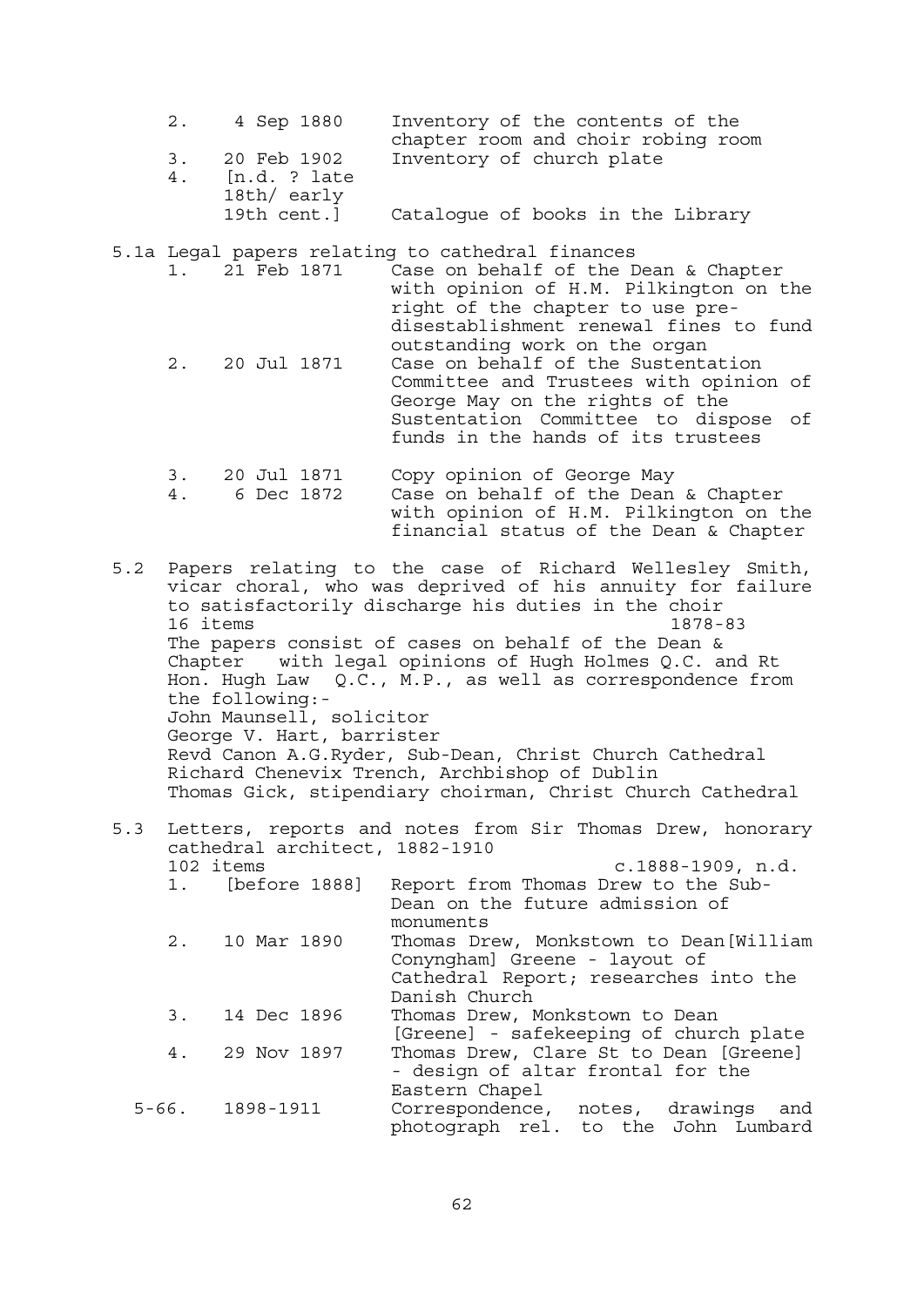|             |                | memorial. Correspondents:-             |
|-------------|----------------|----------------------------------------|
|             |                | J.R. Garstin, Royal Society of         |
|             |                | Antiquaries, Ireland                   |
|             |                | Col. P.D. Vigors, Bagnalstown          |
|             |                | C.H. Fowler, The College, Durham       |
|             |                | R. Macalister, Royal Irish Academy     |
|             |                | G.W. Minns, Southampton                |
|             |                | G.H. Orpen, historian, Enniscorthy     |
|             |                | W.F.deV. Kane, Drumreaske, Co.         |
|             |                | Monaghan                               |
|             |                | C.R. Peers, Royal Society of           |
|             |                | Antiquaries, London                    |
|             |                | Robt Cochrane, architect, Dublin       |
| $67 - 96$ . | 1900           | Correspondence, notes and photograph   |
|             |                | rel. to a Comacine capital.            |
|             |                | Correspondents:-                       |
|             |                | W.T. Chetwoode Crawley, Queen's        |
|             |                | Service Academy, Dublin                |
|             |                | G.W. Speth, Quator Coronati Lodge,     |
|             |                | London                                 |
|             |                | Robert Hobart, The Architect, London   |
|             |                | J.R. Garstin                           |
|             |                | F.E. Baxter, Florence                  |
| 97.         | 17 Jan 1902    | Thomas Drew, Clare St to Dean [Greene] |
|             |                | design of medal for choiristers        |
| 98.         | 28 Aug 1903    | T. Drew to Revd [M.W.G.] Hammick       |
|             |                | [residentiary canon] - relative        |
|             |                | historical position of Christ Church   |
|             |                | and St Patrick's Cathedrals            |
|             | 99. 9 Jan 1906 | Report of Thomas Drew on the Grammar   |
|             |                | School and the Music Room              |
| 100.        | 20 Jul 1909    | Notes in the hand of Thomas Drew for   |
|             |                | Dean Walsh on the history of Christ    |
|             |                | Church                                 |
| 101.        | [n.d.]         | Memorandum of Thomas Drew on the clock |
|             |                | and the carillon                       |
| 102.        | [n.d.]         | Notes in the hand of Thomas Drew from  |
|             |                | G.E. Street The Cathedral of the Holy  |
|             |                | TrinityDublin. An Account of<br>the    |
|             |                | Restoration of the Fabric (London      |
|             |                | 1882)                                  |
|             |                |                                        |

5.4 Papers relating to the administration of the trust established by Mrs Elizabeth Winstanley, Dundrum, Co. Dublin, which makes provision for scholarships for two boys of the choirs of Christ Church and St Patrick's Cathedrals 18 items 1901-39 The papers consist mostly of correspondence but also includes a copy of the trust deed and some accounts. The correspondents are as follows:- Thos Greene, Secretary, Representative Church Body F.D.Darley, solicitor Revd C.T.McCreedy, Assistant Secretary, Representative Church Body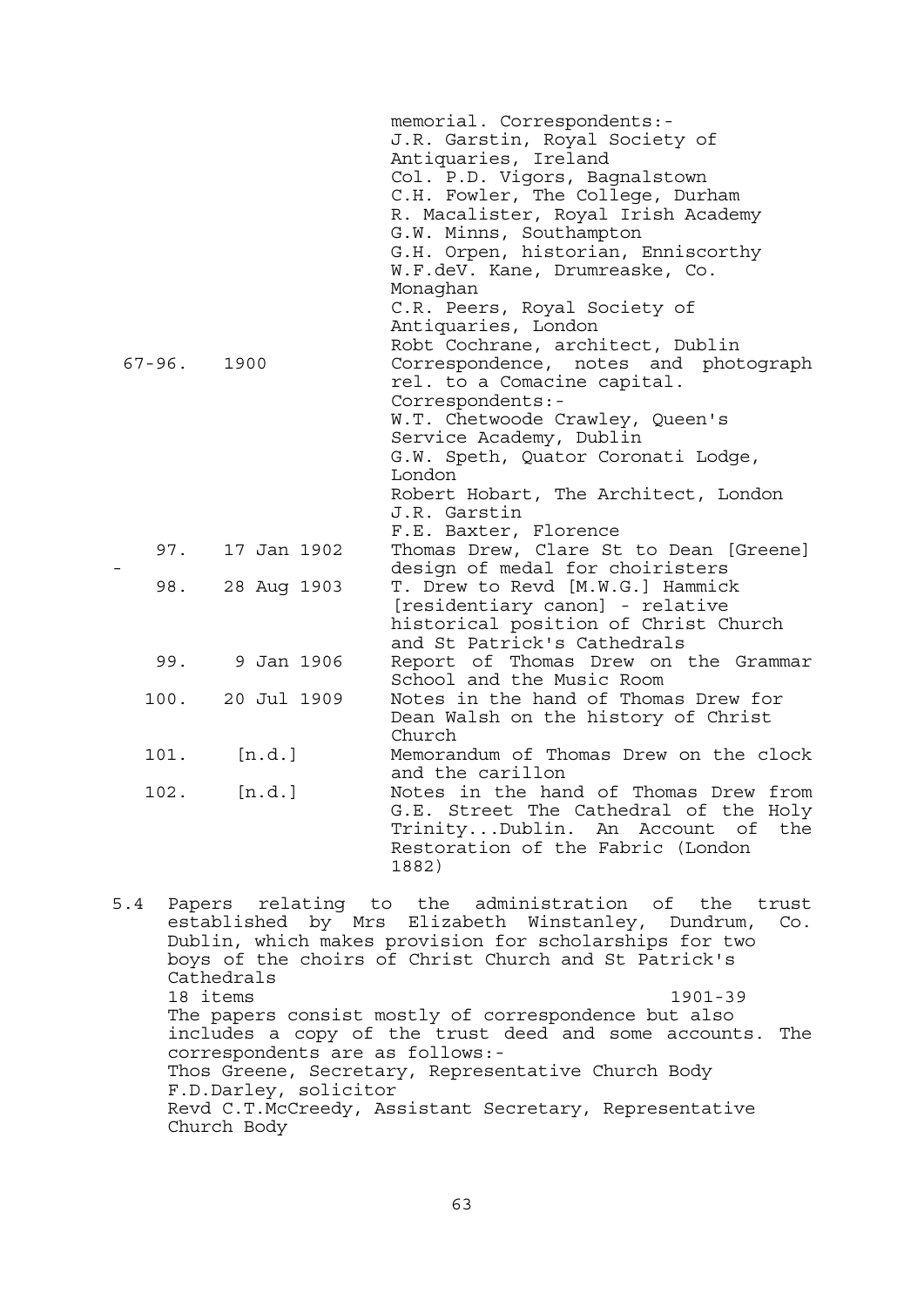Very Revd W.C.Greene, Dean of Christ Church Cathedral Revd Canon H. Hogan, 9th Canon of Christ Church Cathedral Sir Thomas Drew, Cathedral Architect Revd M.W.Hammick, Curate of Santry (Dublin) Hopkins & Hopkins, jewellers, Dublin Mrs Elizabeth Winstanley W.J.Howden, Representative Church Body Very Revd E.H.Lewis-Crosby, Dean of Christ Church Cathedral

5.5 Papers relating to the transfer of the Williamite church plate in the Chapel Royal, Dublin Castle to Christ Church 22 items 1913-23 The papers consist mostly of correspondence but contain also descriptions of the plate and extracts from the chapter records. The correspondents are as follows:- Very Revd C.W.O'H.Mease, Dean of the Chapel Royal Revd J.L.Robinson, Clerical Vicar, Christ Church Cathedral Revd M.W.Hammick, former Residentiary Canon, Christ Church Cathedral W.H.Grattan-Flood Very Revd J.H.Walsh, Dean of Christ Church Cathedral Revd Canon J.A.Jennings, 8th Canon of Christ Church Cathedral Revd Canon F.W.Mervyn, 9th Canon of Christ Church Cathedral John Alen Fitzgerald Gregg, Archbishop of Dublin Rt Hon. James MacMahon, Chief Secretary's Office, Dublin Castle Very Revd H.B.Kennedy, Dean of Christ Church Cathedral

# 5.6 Annual lists of morning preachers

- 1. 1928
- 2. 1929
- 3. 1930
- 4 1935
- 5.7 Papers relating to the right of the Dean & Chapter to levy fees on the consecration of a bishop in the Cathedral 18 items 1934-35 The papers consist mostly of correspondence but also contain memoranda submitted to the Legal Committee of the Representative Church Body and extracts from the chapter records. The correspondents are as follows:- Revd W.W.Dungan, secretary to the Dean & Chapter of Christ Church Cathedral John Alen Fitzgerald, Archbishop of Dublin Very Revd H.B.Kennedy, Dean of Christ Church Cathedral Very Revd F.Tichborne, Dean of Armagh F.D.Darley, solicitor Charles StG. Orpen, solicitor A.H.Barron, Chapter Clerk, York Tenison Groves, record agent, Dublin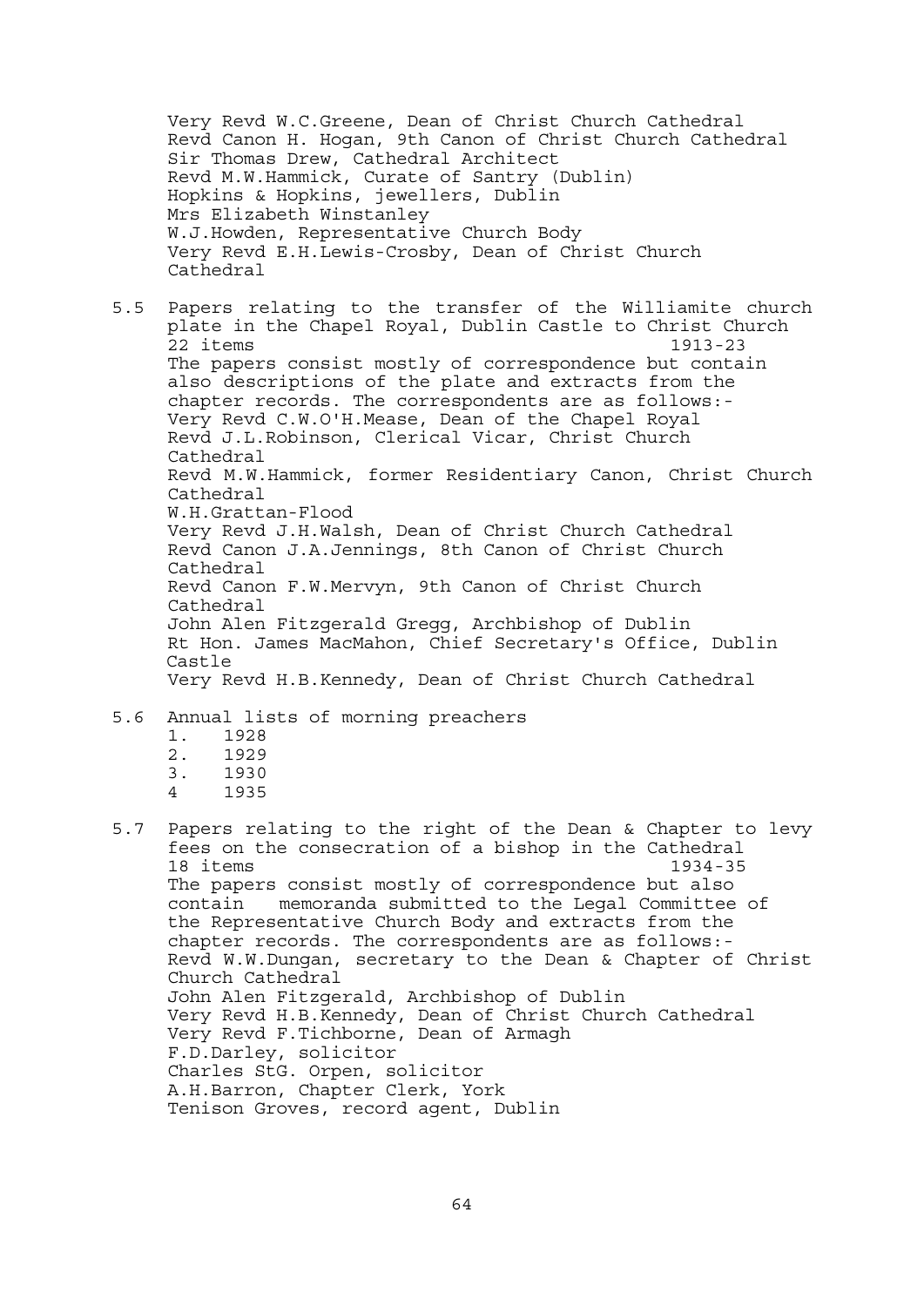| 5.8 |     | Miscellaneous loose papers |                                                                                                                                                                                                                                                                                                                                                                                                                                                                              |
|-----|-----|----------------------------|------------------------------------------------------------------------------------------------------------------------------------------------------------------------------------------------------------------------------------------------------------------------------------------------------------------------------------------------------------------------------------------------------------------------------------------------------------------------------|
|     | 1.  | 13 Dec 1636                | Order in Council rel. to a case<br>brought against the mayor and<br>aldermen of the city of Dublin for<br>arrears of wages due to the sexton of<br>Christ Church, Daniel Weld, for<br>ringing the nine o'clock curfew,<br>commonly called "Bow Bell".<br>Signed by A[dam] Loftus<br>canc[ellarius], Ja[mes Ussher,<br>archbishop of] Ardmachanus, [Roger,<br>viscount] Ranelagh, T[homas] Dillon,<br>W. St Leger, ? Loftus, ? Sherley,<br>Gerrard Lowther, Jo. Borlasse, Ph. |
|     | 1a. | 11 Jan 1645                | Mainwaring, Tho. Herman,<br>Edw. Trevor, Geo. Radcliffe, Rob.<br>Meredith.<br>Licence from Lancelot [Bulkley],                                                                                                                                                                                                                                                                                                                                                               |
|     |     |                            | archbishop of Dublin, to<br>James<br>Margetson, dean of Christ Church, for<br>the marriage of Erasmus Borrowes<br>and<br>Lady Rebecca Catelyn.                                                                                                                                                                                                                                                                                                                               |
|     |     | 1b. [c.1666]               | Rent roll of the economy of Christ<br>Church as found by John Parry on his<br>admission as dean.                                                                                                                                                                                                                                                                                                                                                                             |
|     |     | 1c. 22 Feb 1668            | Printed order by the Hearth Money<br>Commissioners for a return to be made<br>of the hearths in the Liberties of<br>Christ Church.                                                                                                                                                                                                                                                                                                                                           |
|     |     | 1d. 23 Feb 1673            | Signed by [Sir] Ric[hard] Gethin,<br>[Sir] P[eter] Pett, Jos[eph] Deane.<br>Receipt from R. Howard M.D. for                                                                                                                                                                                                                                                                                                                                                                  |
|     | 2.  | 16 Dec 1673                | payment from the proctor on account of<br>Mr Jones, one of the choir, deceased.<br>Receipt from Richard Wilson for                                                                                                                                                                                                                                                                                                                                                           |
|     |     |                            | Payment for glazing work at Christ<br>Church                                                                                                                                                                                                                                                                                                                                                                                                                                 |
|     | 3.  | 30 Dec 1674                | Order from Wat. Hitchcock to the<br>Proctor of Christ Church to pay £2-14-<br>0 to Sam. Blunt, the sum to be<br>deducted from his salary                                                                                                                                                                                                                                                                                                                                     |
|     | 4.  | [1675]                     | Request from Lancelott Pease for<br>Payment of part of his salary from<br>Christ Church                                                                                                                                                                                                                                                                                                                                                                                      |
|     |     | 4a. [c.1715]               | Rent roll of the Deanery of Christ<br>Church and the Bishopric of Kildare as<br>delivered by Dr Moreton, the late<br>dean.                                                                                                                                                                                                                                                                                                                                                   |
|     | 5.  | 24 Mar 1750                | Rent roll the Deanery of Christ Church<br>and Bishopric of Kildare                                                                                                                                                                                                                                                                                                                                                                                                           |
|     | 6.  | 29 Sep 1772                | Rent roll of the Oeconomy Estate of<br>the Dean & Chapter                                                                                                                                                                                                                                                                                                                                                                                                                    |
|     | 7.  | 5 Jul 1870                 | Memorandum of [Dean] J[ohn] West<br>relating to two capital sums in stock<br>respecting property belonging to the                                                                                                                                                                                                                                                                                                                                                            |

 $\sim$  65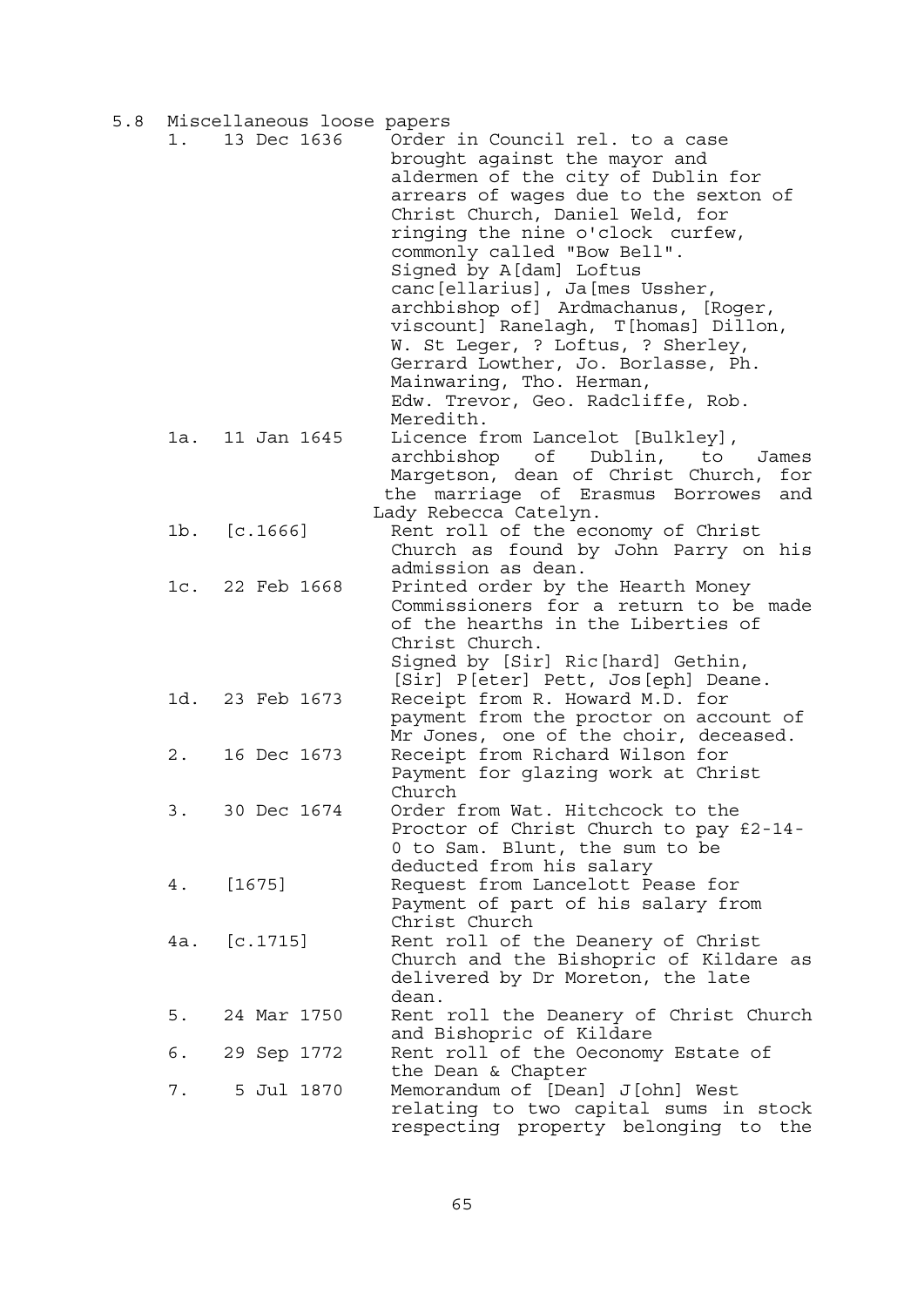|     |                 | Dean and Precentor                                                           |
|-----|-----------------|------------------------------------------------------------------------------|
|     | 8. 31 Jul 1878  | Report to the Dean and Chapteron                                             |
|     |                 | the Organ of Christ Church by Henry                                          |
|     |                 | Smart (Dublin 1878)                                                          |
| 9.  | 24 May 1880     | The Choral Services of Christ                                                |
|     |                 | Churchand their Efficiency during                                            |
|     |                 | the first two Years after the                                                |
|     |                 | Restoration of the Cathedral by Revd                                         |
|     |                 | Edward Seymour, Precentor (Dublin                                            |
|     |                 | 1880)                                                                        |
|     | 10. 24 Jun 1881 | M.H.Close, Treasurer, Royal Irish                                            |
|     |                 | Academy to Revd Dr [A.G.] Ryder -                                            |
|     |                 | enclosing a list of objects bought by                                        |
|     |                 | the R.I.A., some of which have been                                          |
|     |                 | identified by Drew                                                           |
|     | 11. 24 Sep 1881 | ? Henry Smith, Harrogate to Dr [A.G.]                                        |
|     |                 | Ryder - renovation of the carillon                                           |
|     | 12. 31 Oct 1881 | Copy monition from the Archbishop<br>of.                                     |
|     |                 | Dublin [R.C.Trench] for the annual                                           |
|     |                 | visitation of the Dean & Chapter                                             |
|     | 13. 28 Feb 1883 | R.W.Smith [vicar choral], Sir Robert                                         |
|     |                 | Stewart [organist], Thomas Gick,                                             |
|     |                 | C.W.Kelly, Samuel Wentworth, Benjamin                                        |
|     |                 | Mullen, John Hensley, Henri Stringer,                                        |
|     |                 | John Dunne [stipendiary choirmen] to                                         |
|     |                 | the Archbishop of Dublin [Trench] : -                                        |
|     |                 | recommending Revd J.P. Mahaffey as the                                       |
|     |                 | next preacher                                                                |
| 14. | 3 Oct 1883      | [Sir] Robert Stewart [organist],<br>40                                       |
|     |                 | Upper Fitzwilliam Street, Dublin to                                          |
|     |                 | Archbishop [Trench]: - explaining that                                       |
|     |                 | musical duties in England, Wales and                                         |
|     |                 | other parts of Ireland had kept him                                          |
|     |                 | from duty in the Cathedral                                                   |
| 15. | [ n.d.]         | Christ Church Cathedral Statutes 1872,                                       |
|     |                 | 1874 and 1879                                                                |
| 16. | Feb 1884        | A Cathedral guide: - Christ Church                                           |
|     |                 | Cathedral, Dublin by A.G. Ryder, Sub-                                        |
|     |                 |                                                                              |
|     |                 |                                                                              |
|     | 17. 23 Dec 1884 | Dean (Dublin 1844)                                                           |
|     |                 | Copy mandate from Marcus Gervais                                             |
|     |                 | [Beresford, Archbishop of] Armagh to                                         |
|     |                 | Very Revd John West, Revd Canon A.G.                                         |
|     |                 | Ryder & Ven.J.G. Scott to induct,<br>install and enthrone Most Revd Wm       |
|     |                 |                                                                              |
|     |                 | Conyngham, Lord Plunkett as Archbishop<br>of Dublin                          |
|     | 18. 22 Oct 1885 |                                                                              |
|     |                 | William H. Maffett, Hony Regr, 24<br>SouthFrederick Street<br>[Thomas]<br>to |
|     |                 | Drew: -                                                                      |
|     |                 | Alteration of the S.E. entrance gate                                         |
|     |                 | of the Cathedral                                                             |
| 18a | 1886            | Two photographs of excavations of the                                        |
|     |                 |                                                                              |
| 19. | 15 Jan 1888     | chapter house.<br>Description of a memorial to the late                      |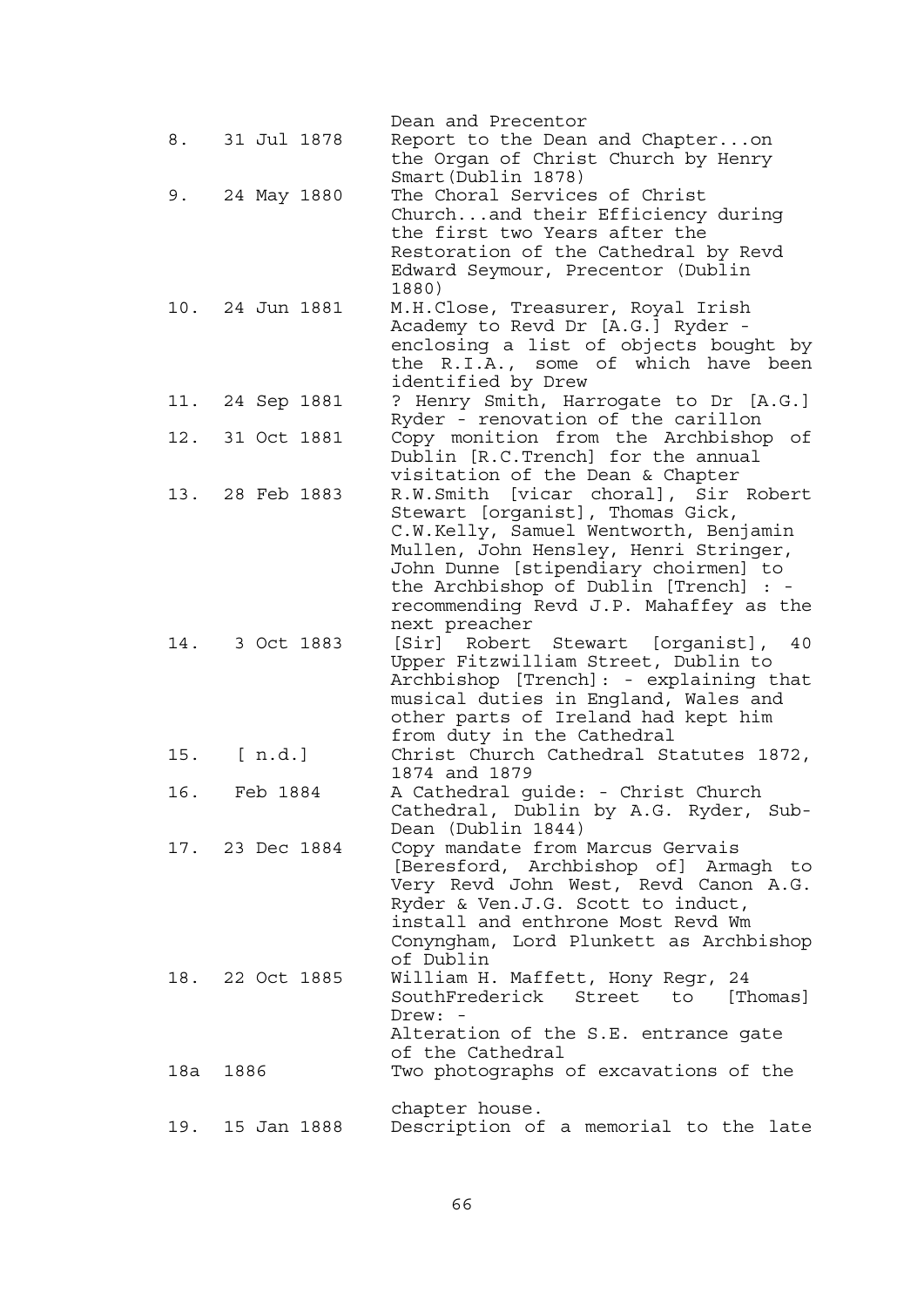|     |                | Archbishop Trench in an offprint from                                       |
|-----|----------------|-----------------------------------------------------------------------------|
|     |                | The Irish Builder                                                           |
| 20. | 11 May 1901    | Bye laws made by the Chapter on 23                                          |
|     |                | April 1901 and endorsed by the                                              |
|     | 6 Nov 1934     | Archbishop of Dublin                                                        |
| 21. |                | R.Caulfield Orpen, 13 S. Frederick                                          |
|     |                | Street, Dublin to Dean [Kennedy]: -                                         |
|     |                | inspection of restoration work on the<br>south clerestory windows           |
| 22. | 9 Nov 1934     | R.Caulfield Orpen to Dean [Kennedy]: -                                      |
|     |                | fees; enclosing completion certificate                                      |
|     | 9 Nov 1934     | Completion certificate for the                                              |
|     |                | restoration of the south clerestory                                         |
|     |                | windows by Bidden Engineering                                               |
| 23. | 14 Nov 1938    | Dean Kennedy to Mr Crampton: -                                              |
|     |                | Enclosing extracts from the minutes of                                      |
|     |                | the Board and<br>Chapter,<br>$1923 - 30,$                                   |
|     |                | relating to the Fishamble Street                                            |
|     |                | Mission and the lease of the Fishamble                                      |
|     |                | Street premises [see Deeds]                                                 |
| 24. | [n.d.]         | Copy heads of a bill, 29 Sept 1640,                                         |
|     |                | relating to doubts concerning the                                           |
|     |                | translation of the Prior & Convent of                                       |
|     |                | the Cathedral Church of the Holy                                            |
|     |                | Trinity to a Dean & Chapter of the                                          |
|     |                | same church                                                                 |
| 25. | [n.d. ?1833]   | Copies of the oaths of the dean,                                            |
|     |                | dignitaries & prebendaries and vicars                                       |
|     |                | choral. [The Irish Church Temporalities                                     |
|     |                | Act, 1833 affected the position of the                                      |
| 26. | [n.d. after    | Dean]                                                                       |
|     | 1848]          | Copy correspondence, resolutions<br>and                                     |
|     |                | legal opinion, 1870-78, relating to                                         |
|     |                | the recovery of manuscripts and                                             |
|     |                | furnishings from Trinity College,                                           |
|     |                | Dublin                                                                      |
| 27. | [n.d.]         | Memorandum of the best of the                                               |
|     |                | monuments in the crypt with sizes and                                       |
|     |                | places in the Cathedral which they                                          |
|     |                | could occupy                                                                |
| 28. | [n.d.]         | Tunes played on the carillon machine                                        |
| 29. | [n.d.]         | Dates, weights and diameters of the                                         |
|     |                | bells                                                                       |
| 30. | [n.d.]         | Collection of forms of proceedure for                                       |
|     |                | use in Cathedral appointments                                               |
| 31. | May 1961       | Handwritten paper entitled "An Old                                          |
|     |                | Boy's recollections of the choir                                            |
|     |                | school as it was during the closing<br>days of the last century", by Wm. T. |
|     |                | Grey.                                                                       |
| 32. | $1970 - 83$    | Correspondence and papers rel. to the                                       |
|     |                | books and manuscripts in Christ                                             |
|     |                | Church.                                                                     |
|     | 32A. 1873-1909 | Catalogues of the Cathedral Library                                         |
|     |                |                                                                             |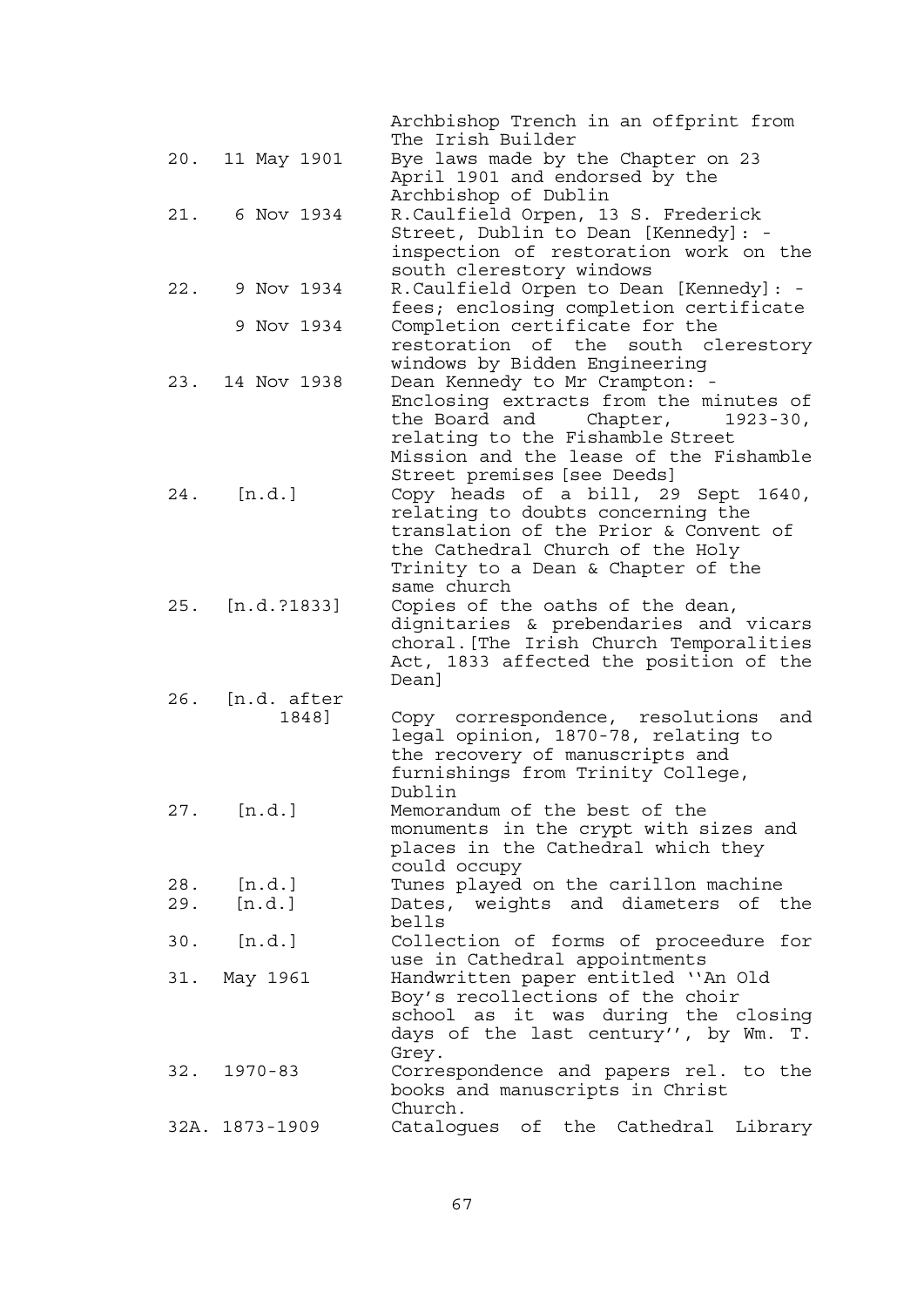and Archives Collections: 1. Catalogue of the Books of the Library, 1873; 2. Volume compiled by Revd JL Robinson, Clerical Vicar, 1909, with typescript notes entitled ''Materials and Documents'', compiled by Sir Thomas Drew, cathedral architect, 1875-1908; and 3. Volume listing types of books, arranged by subject, undated.

6. PRINTED MATERIAL

- 6.1 Annual Reports
	- 1. 1881-88
	- 2. 1889-1913
	- 3. 1914-37
	- 4. 1938-68
- 6.2 Orders of Service
	- 1. Sunday Service Lists in bound volumes [2 boxes] 1915-1954 inclusive **[THESE ITEMS ARE IN OFFSITE STORAGE]**
	- 2. Loose orders of service, 1878-2012

### 6.3 Year Books

- 1. Bound volume of year books, without covers, 1923-35
- 2. Do, 1932-38
- 3. Unbound year books, with covers
	- 1. 1923-24<br>2. 1926
		- 2. 1926
	- 3. 1927
	-
	- 4. 1928<br>5. 1930
	- 5. 1930
	- 6. 1931 7. 1933
	- 8. 1934
	- 9. 1935
	- 10. 1936 11. 1937

 12. 1938 13. 1939 14. 1940 15. 1941-42

 21. 1950-51 22. 1952-53

- 16. 1943-44 17. 1944-45 18. 1946-47 19. 1948-49 20. 1949-50
- 23. 1953-54 24. 1954-55 25. 1955-56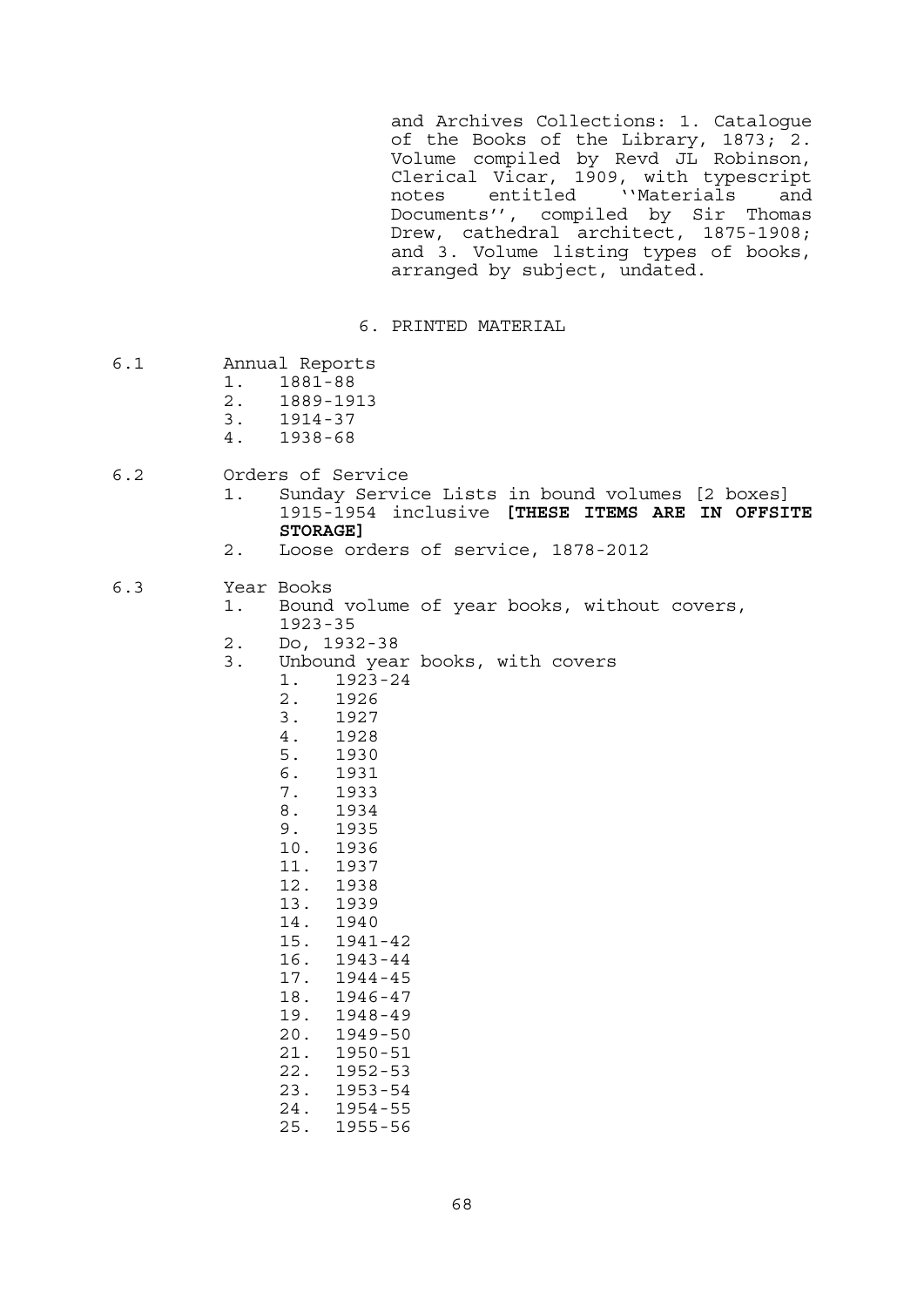26. 1956 27. 1957 28. 1958 29. 1959 30. 1963 31. 1964<br>32. 1965 32. 1965 33. 1966 34. 1967 35. 1968 36. 1969 37. 1970 38. 1971 39. 1972 40. 1973 41. 1975

#### 6.4 Miscellaneous Printed Items

1. Volume of miscellaneous printed items:-

- 1. Christ Church Cathedral, Dublin (Dublin 1884). A guide.
- 2. G.E. Street Report to the dean and chapter...on the restoration of the cathedral church (Dublin 1868).
- 3. Edward Seymour The cathedral system with special reference to the reorganization of the Church of Ireland (Dublin 1870).
- 4. Christ Church Cathedral and Synod Hall Committee. Report...to the chairman and members of the synod of the diocese of Dublin(Dublin 1871).<br>5. Orders of service fo
- Orders of service for the reopening of Christ Church Cathedral, 1-4 May 1878.
- 6. Christ Church Cathedral, Dublin. Copy deed of endowment (Dublin 1885).
- 7. Report of sub-committee on the funds of Christ Church Cathedral (Dublin 1908).
- 8. General Synod statute of 1902, amended in 1920, rel. to the management of Christ Church Cathedral.
- 9. Brochure for a prpoosed addition to the cathedral's grammar school, 10 March 1891.
- 10. Revd Edward Seymour The choral services of Christ Church Cathedral, Dublin (Dublin 1880).
- 11. Visitor's handbook to Christ Church Cathedral, Dublin (Dublin 1884).
- 12. Christ Church Cathedral, Dublin (Dublin n.d.).
- 13. Text of and introduction to memorial brasses in Christ Church Cathedral to the musicians Sir Robert Prescott Stewart (1825-94), Sir John Andrew Stevenson (1762- 1823) and Dr Richard Woodward (1744-77), 23 Dec. 1896.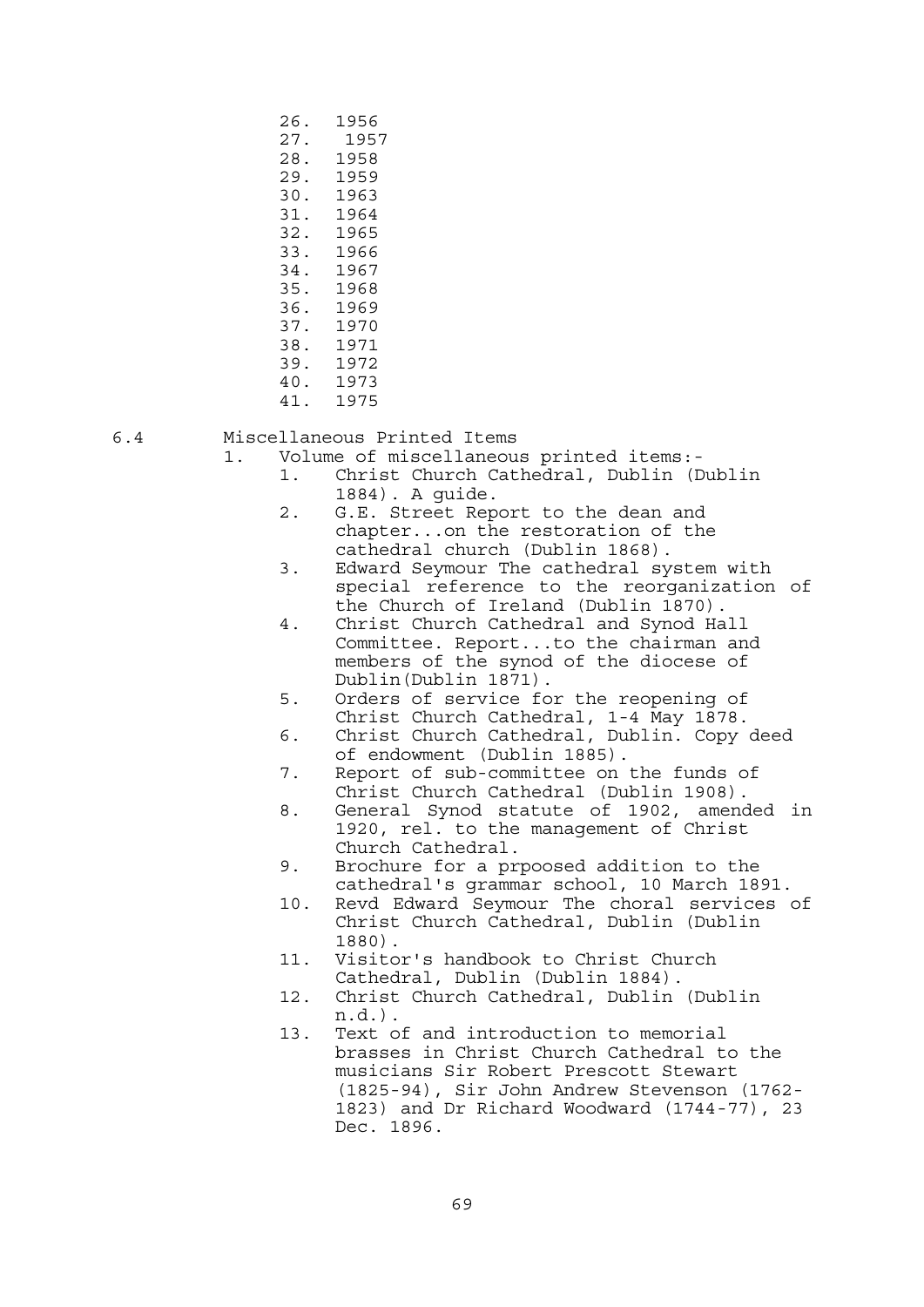- 14. Report by Thomas Drew on the decay of the cathedral stonework, 1908.
- 15. Order of service for a special Festival Service for the Dublin, Glendalough and Kildare branch of the Girls' Friendly Society in Ireland, Christ Church Cathedral, 20 June 1912.
- 16. Dublin Intermediate Schools Roll of Honour, 27 March 1919.
- 17. Order of service for a Christmas Eve carol service, Christ Church Cathedral, [n.d.].
- 18. Order of service in commemoration of those from the united dioceses who have fallen in the war, Christ Church Cathedral, 23 Nov. 1918.
- 19. Order of service for Parade Service of Dublin Scouts, Christ Church Cathedral, 24 May 1919.
- 20. Order of service for the enthronement of J.H. Bernard as Archbishop of Dublin, Christ Church Cathedral, All Saints' Day 1915.
- 21. Do, C.F. D'Arcy, 23 Sept. 1919.
- 22. Do, J.A.F. Gregg, 7 Oct. 1920.
- 23. Order of ceremonial of the consecration of a bishop, Christ Church Cathedral, [n.d.].
- 24. Sir Thomas Drew "Dublin for archaeologists: being the opening address of the antiquarian section in Dublin" Archaeological Journal Vol. LVII, Dec. 1900.
- 25. Revd J.L. Robinson "Dublin Cathedral Bells, 1670" Journal of the Royal Society of Antiquaries of Ireland, 1912.
- 26. Do, "Christ Church Cathedral, Dublin, Proctors' accounts, 1689-90" Journal of the Royal Society of Antiquaries of Ireland,
- 1911.
- 27. Typescript of "The Prison and Stocks of Christ Church Cathedral, Dublin" by the Revd J.L. Robinson.
- 28. Typescript of 'The Illuminated Capitals of the Christ Church Psalter' by the Revd J.L. Robinson.
- 29. J.L. Robinson "The priors of Christ Church Cathedral, Dublin" Irish Church Quarterly Jan. 1913.
- 30. Order of service for the consecration of the Very Revd H.V. White as Bishop of Limerick, Christ Church Cathedral, St Luke's Day 1921.
- 31. Order of service for the enthronement of H.V. White, Bishop of Limerick, St Mary's Cathedral, Limerick, 20 Oct. 1921.
- 31. H.V. White Children of St Columba (Dublin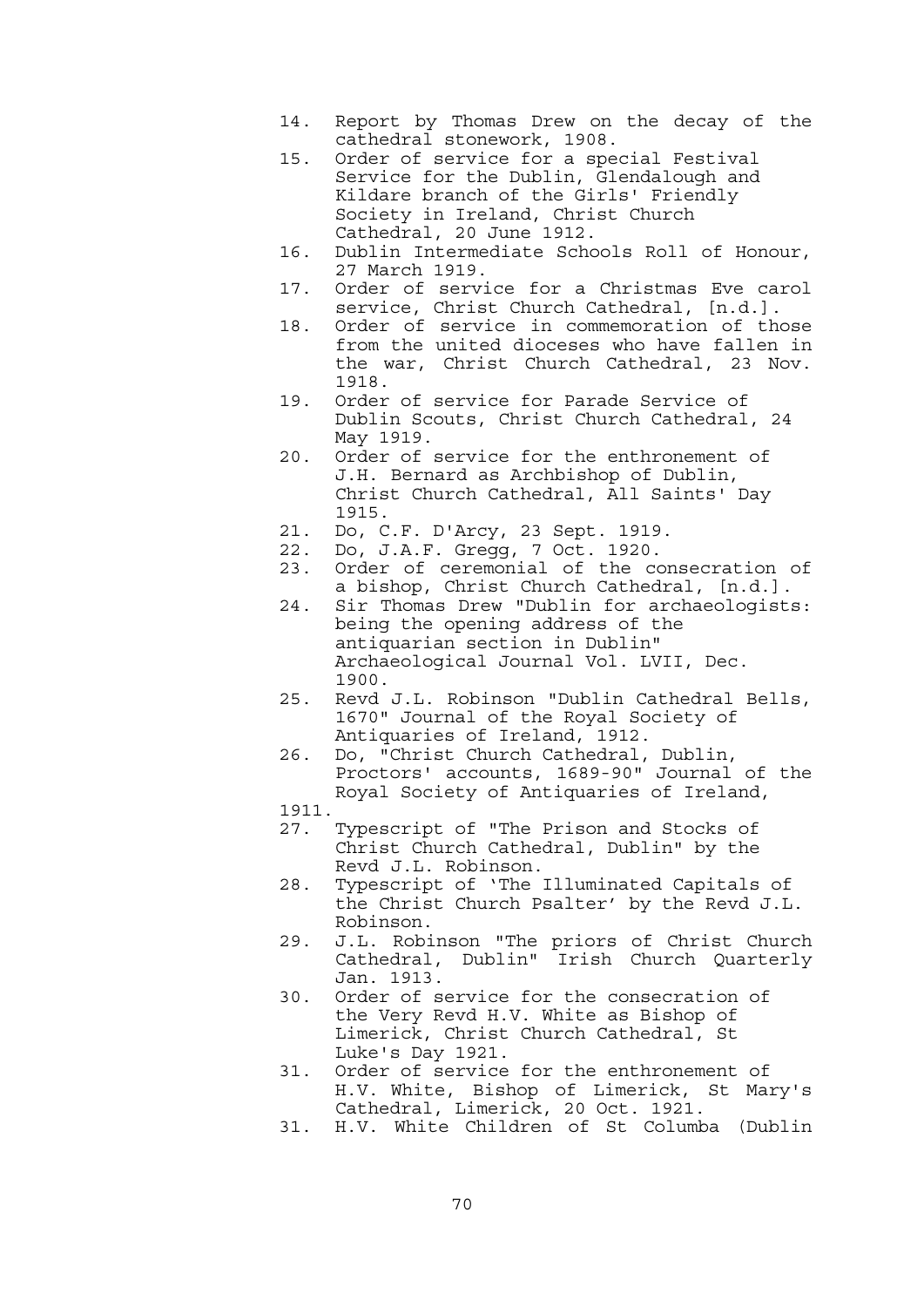1914).

- 2. Volume of miscellaneous items bound together in 1936:-
	- 1. Typescript historical notes on the form of enthronement of the Archbishop of Dublin, 1300-1897.
	- 2. Order of service for the enthronement of J.H. Bernard as Archbishop of Dublin, All Saints' Day 1915.
	- 3. Do, J.A.F. Gregg, 7 Oct. 1920.
	- 4. Order of service for the consecration of the Ven. H.E. Patton as Bishop of Killaloe, Christ Church Cathedral, 1 May 1924.
	- 5. Do, Ven. J.F. McNeice as Bishop of Cashel, 24 June 1931.
	- 6. Do, Ven. C.K. Irwin as Bishop of Limerick, 2 Feb. 1934.
	- 7. Typescript account of Christ Church deanery by Revd J.L. Robinson, 10 April 1912.
	- 8. Presscutting of an article "The Organs of Christ Church Cathedral, Dublin" by W.H.
	- Grattan Flood [n.d., early 20th cent.].
	- 9. Order of service for the re-opening of the cathedral organ, 22 March 1923.
	- 10. Henry Smart Report to the Dean and Chapter...on the Organ of the Cathedral Church (Dublin 1878).
	- 11. Typescript account of the precedence of the cathedrals of Dublin and Armagh by H.V. White, Bishop of Limerick, 4 March 1927.
	- 12. Order of service for Thanksgiving for the King's recovery from illness, Christ Church Cathedral, 7 July 1929.
	- 13. Order of service In Memoriam King George V, Christ Church Cathedral, 28 Jan. 1936.
	- 14. Order of Service for a Masonic Service of Prayer and Praise, Christ Church Cathedral, 19 June 1927.
	- 15. Report of the Secretaries. Masonic Service of Prayer and Praise, Christ Church Cathedral, Sunday, 19 June 1927 (Dublin 1928).
	- 16. Revd J.L. Robinson "Christ Church Cathedral, Dublin, Proctors' Accounts, 1689-90". Offprint from Journal of the Proceedings of the Royal Society of Antiquaries of Ireland Vol. XLI, Sept. 1911.
	- 17. Do "Dublin Cathedral Bells, 1670". Offprint from Journal of the Proceedings of the Royal Society of Antiquaries of Ireland Vol. XLII, June 1912.
	- 18. Order of service for the Ancient Free and Accepted Masons of Ireland Bi-Centenary Festival Thanksgiving Service, St Patrick's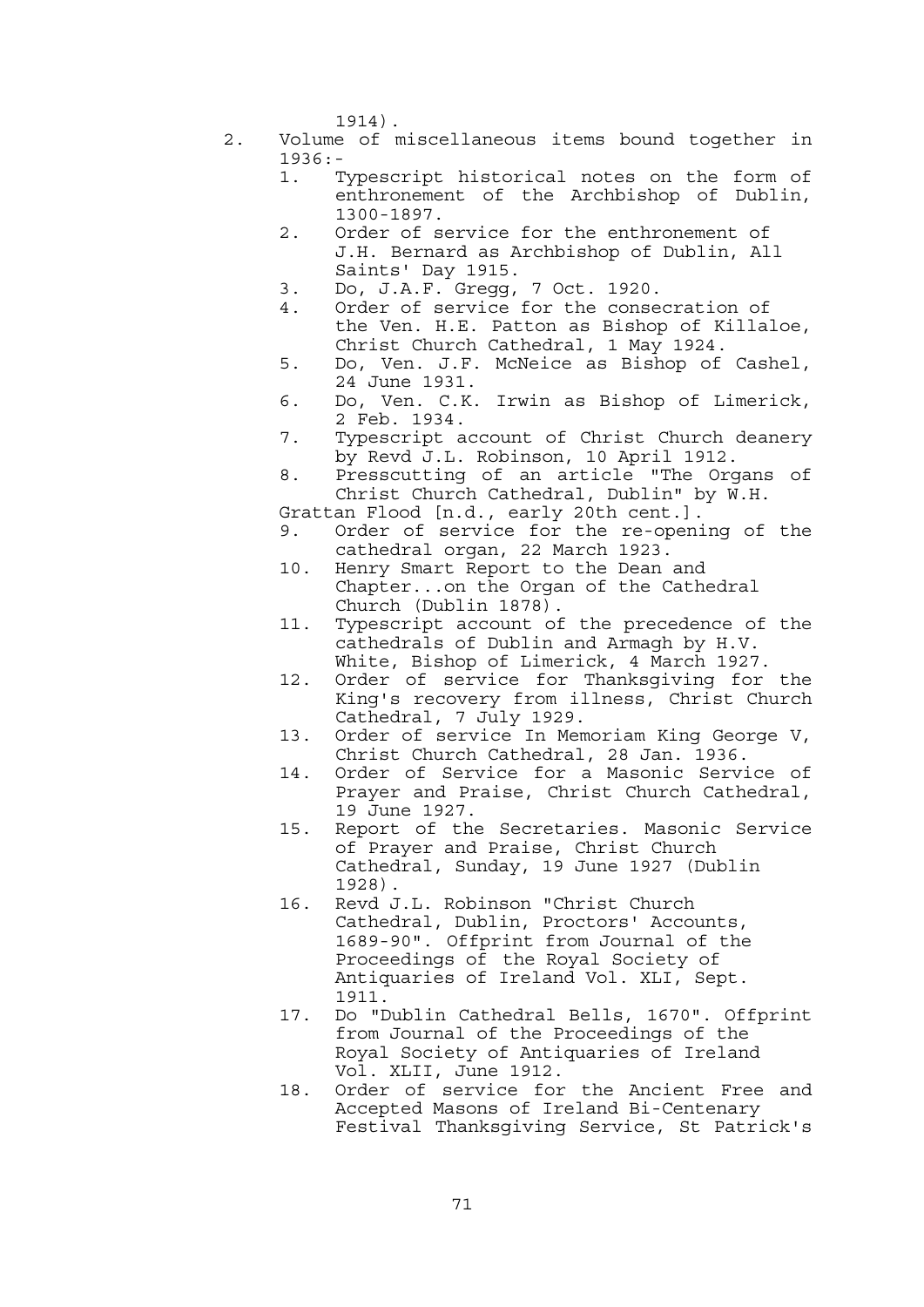Cathedral, Dublin, 4 June 1925.

- 19. Very Revd J.H. Lawlor "Notes on the Church of St Michan, Dublin".
- 20. Programme of the Summer Meeting of the Royal Archaeological Institute of Great Britain and Ireland, including a visit to Christ Church Cathedral, 13-22 July 1931.
- 21. J.R. Garstin "Extracts from the journal of Thomas Dineley...giving some account of his visit to Ireland in the reign of Charles II". Journal of the Royal Society of Antiquaries of Ireland Vol. XLIII, 1913.
- 22. Church of Ireland commemoration of St Patrick, 1932...A handbook of celebrations, lectures, and literature, etc.
- 23. Order of service for the fifteen hundredth anniversary of St Patrick's coming to Ireland, St Patrick's Cathedral, Armagh, 9 June 1932.
	- 24. Revd T.C. Hammond The Irish bishops and the reformation. A reply to Father Myles Ronan's challenge (Dublin n.d.).
	- 25. H.B. Kennedy Parochial Missions (Church of Ireland Home Mission Society, Dublin, new edition, 1931).
	- 26. Revd H.J. Lawlor "The Chapel of Dublin Castle".
	- 3. Volume of materials bound and presented to the Cathedral after the death of Dean Kennedy and in accordance with his wishes:-
		- 1. Christ Church annual reports, 1931-38.
		- 2. Church of Ireland commemoration of St Patrick, 1932...A handbook of celebrations, lectures, and literature, etc.
- 3. H.B. Kennedy Parochial Missions (Church of Ireland Home Mission Society, Dublin, new edition, 1931).
- 4. Order of service for Masonic Service of Prayer and Praise, Christ Church Cathedral, 19 June 1927.
	- 5. Order of service for Thanksgiving for the King's Recovery from illness, Christ Church Cathedral, 17 July 1929.
	- 6. Order of service, In Memoriam King George V, Christ Church Cathedral, 28 Jan. 1936.
	- 7. Typescript copy of a letter of sympathy from the Dean and Chapter to Buckingham Palace on the death of George V, 25 Jan. 1936 and an account of the memorial service.
	- 8. Typescript copy of a letter from Arthur Vicars, Ulster King-at-Arms, to the Dean of Christ Church rel. to an application in reference to the Private Entree, 3 Jan. 1903.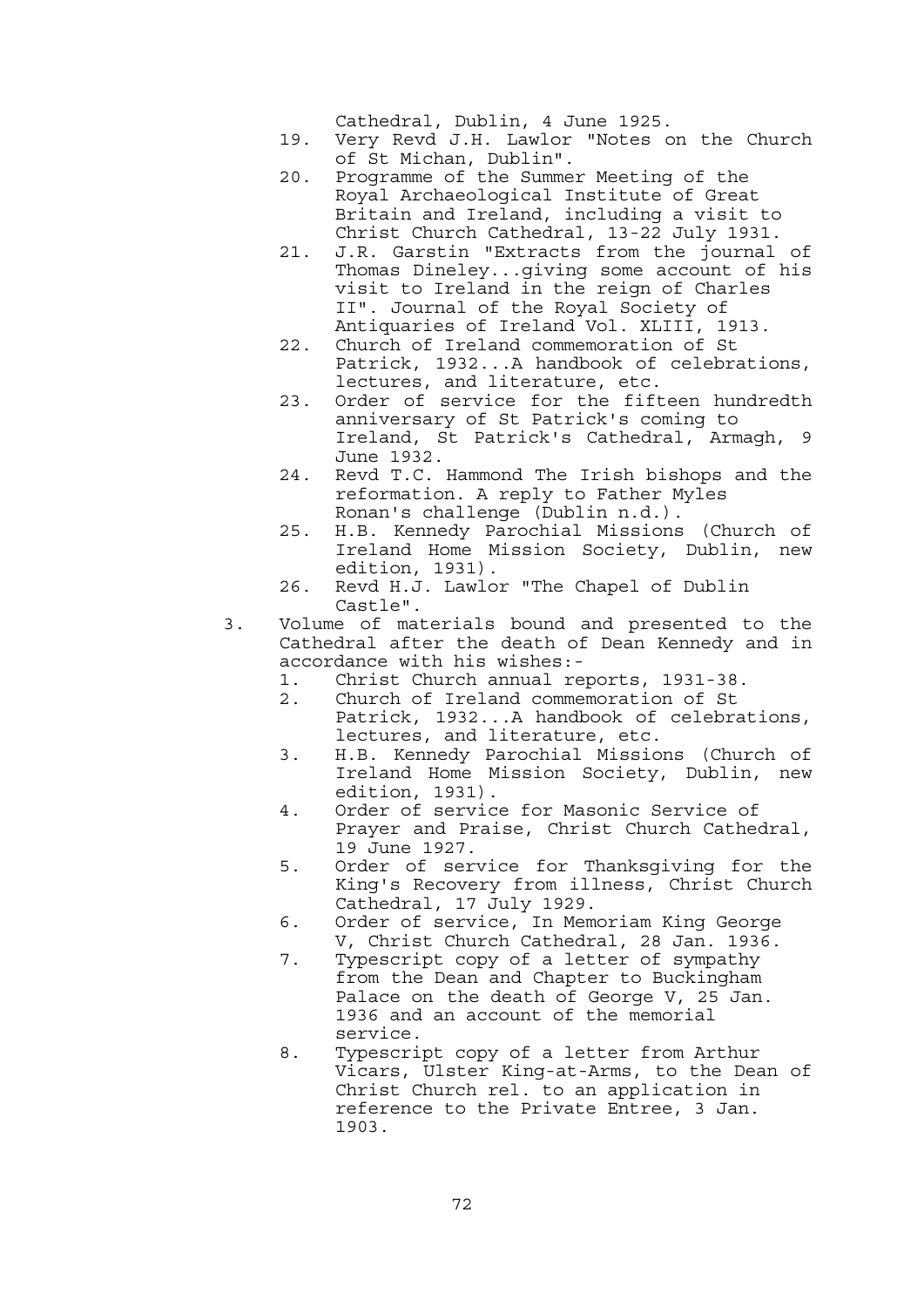- 9. Typescript extracts from the chapter acts, 1818-21, showing that Christ Church was recognized as His Majesty's Chapel Royal in Ireland, 10 Nov. 1923.
- 10. Typescript copy of "The Foundation of Dublin Diocese" being part of a paper read by Revd J.L. Robinson to the East Glendalough Clerical Society, July 1936.
- 11. Typescript account of the Canterbury Wall Stone, 1 May 1936.
- 12. Presscutting of "Wiltshire Parson's Recollections" , rel. in part to Christ Church, which the Revd H.E. Ketchley, Rector of Biddestone, contributed to the Bristol Diocesan Review, April 1923, together with a covering letter from Ketchley, 8 May 1923.
- 13. Printed notice rel. to an intended presentation to Henry Hawe, Cathedral sexton 1923-36, 14 Jan. 1937, together with a photograph of Hawe at Strongbow's tomb.
- 14. Typescript account of the de Verlam memorial tablet and frontal, 6 Feb. 1937.
- 15. Order of service for a Diocesan Youth Service, Christ Church Service, 14 May 1930.
- 16. Order of service for the Annual Youth Service, Christ Church Cathedral, 27 April 1938.
- 17. Order of service for the consecration of the Very Revd Ford Tichborne as Bishop of Ossory, Ferns and Leighlin, Christ Church Cathedral, 24 June 1938.
- 18. Order of service for the 900th anniversary of the foundation of Christ Church Cathedral, 15 June 1938.
- 19. Typescript copy of correspondence between Dean Kennedy and Osborn Bergin, Professor of Early and Medieval Irish, University College, Dublin rel. to Sitric, the founder Christ Church Cathedral, 1938-39.
	- 20. Christ Church Cathedral... daily cycle of prayer...October to December 1938, together with typescript copies of letter from Dean Kennedy rel. to it.
	- 21. H.B. Kennedy Christ Church Cathedral, Dublin. A sketch of its history and a description of the building (Dublin 1938).
		- 7. PHOTOGRAPHS

Early 20th century image of choir and clergy at exterior of the cathedral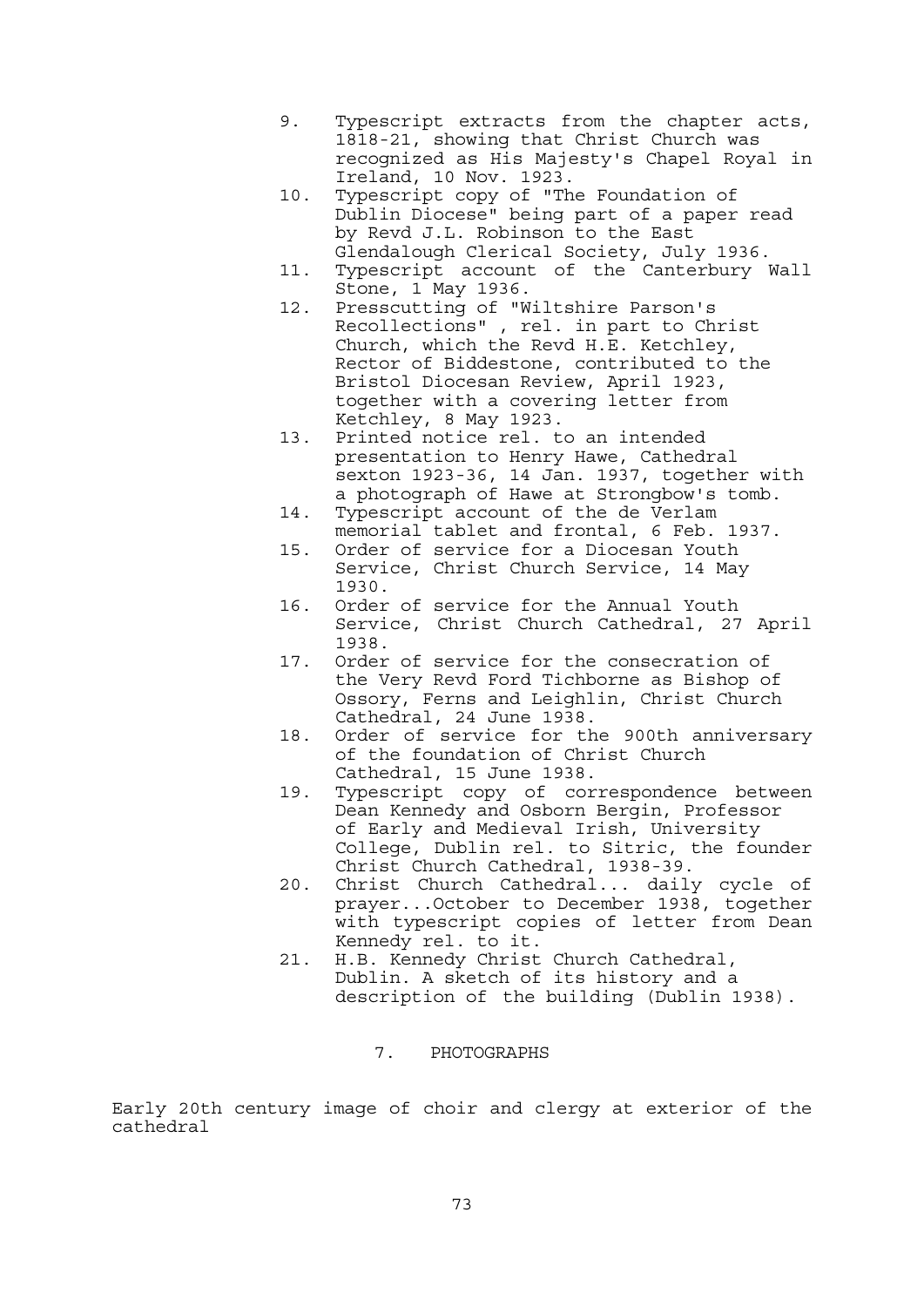**APPENDIX:** 

## **Christ Church Muniments & Manuscripts outside the custody of the Church of Ireland**

Dublin: National Archives

Volume of notes of leases by the dean and chapter of Christ Church and grants by the archbishops of Dublin, 1577-1644, by Thomas Howells, chapter clerk (M 2534).

Account roll 1337-1346:

Destroyed in the fire in the Public Record Office of Ireland in 1922 but survives in the following printed editions:\_ James Mills (ed) *Account Roll of the Priory of the Holy Trinity, Dublin 1337-1346 with the Middle English Moral Play "The Pride of Life"* (Dublin 1891). *The Account Roll of the Priory of the Holy Trinity, Dublin,* 

*1337-1346 ed. James Mills with introductions* by J.F. Lydon & A.J. Fletcher (Dublin 1996).

Christ Church Deeds, 1174-1699:

Destroyed in the fire in the Public Record Office of Ireland in 1922 but calendered by J.M. McEnery. Three parts of the calendar containing entries for the years 1174-1684, 1177-1462 and 1210- 1602 were printed in the appendix to the 20th, 23rd & 24th Report of the Deputy Keeper of the Public Records in Ireland. A